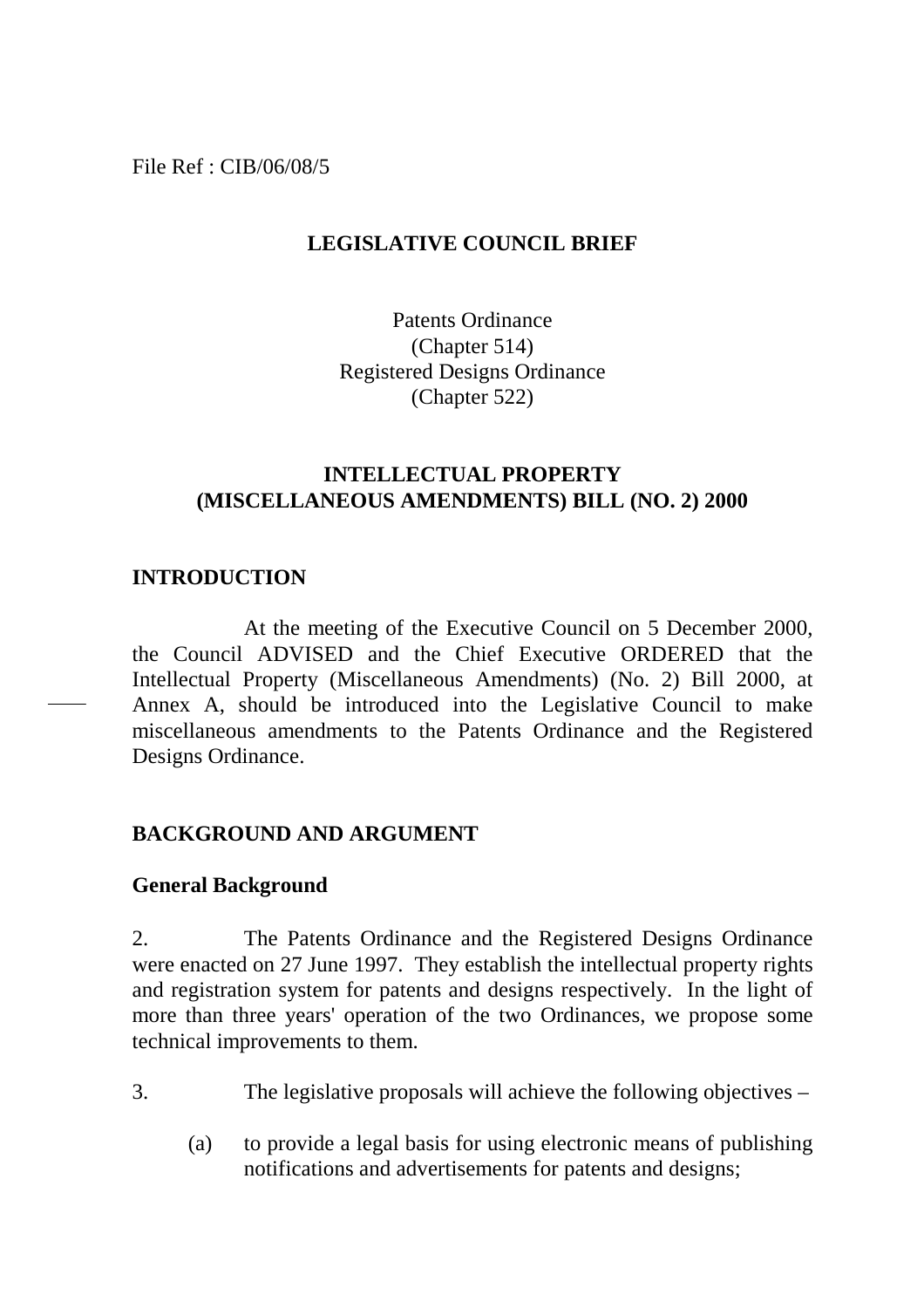- (b) to enhance and clarify provisions related to right of priority in patent and design applications;
- (c) to simplify patent application procedures;
- (d) to enhance the procedure for amending the schedule of Paris Convention countries and World Trade Organisation (WTO) members under the Patents Ordinance;
- (e) to align the wording in the Patents Ordinance with that in the relevant international agreement; and
- (f) to tie up some loose ends in the two Ordinances.

# **The Proposals**

# **(A) Legal Basis for Electronic Publication of Patents and Designs**

4. Many intellectual property authorities in the world, such as those in Japan, South Korea and the United States, offer the option of delivering services through electronic means. Hong Kong must keep pace with such global development which is consistent with growing public expectation. At present, both the Patents Ordinance and Registered Designs Ordinance stipulate the Government Gazette as the only publication in which notifications and advertisements for patents and designs can be made. We plan to allow for the electronic publication of patents and designs which should reduce costs and be more efficient. Our plan will be implemented in phases over the next three years.

5. DIP is both the Registrar of Patents and the Registrar of Designs. We **propose** to amend the Patents Ordinance and the Registered Designs Ordinance to empower DIP to specify publications other than the Government Gazette in which notifications and advertisements for patents and designs can be made. Such publications may include a publication in electronic form. The new Trade Marks Ordinance enacted in May 2000 has similar provisions for trademarks.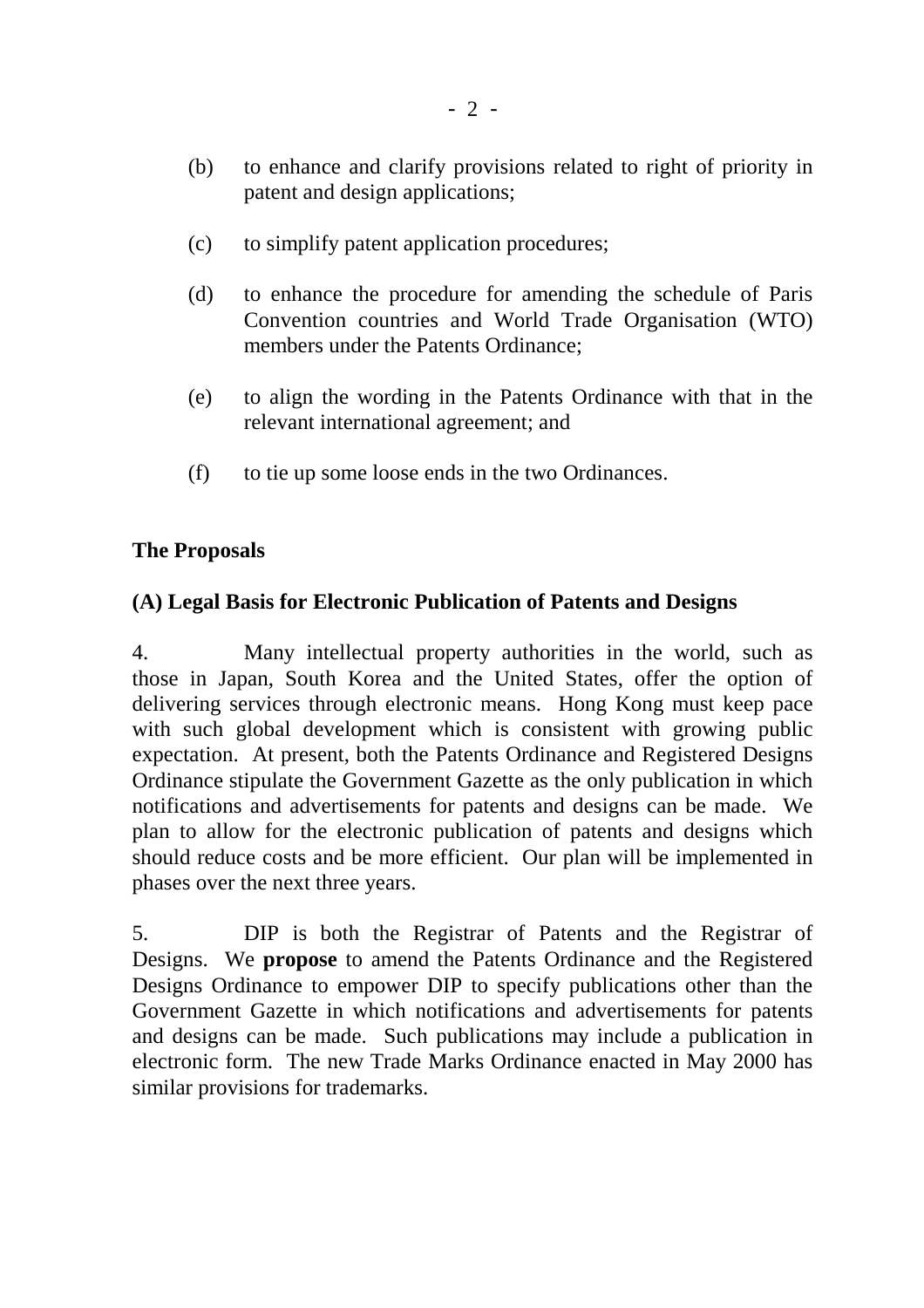## **(B) Enhance and Clarify Priority Right Related to Patents and Designs**

6. We **propose** to enhance section 110 of the Patents Ordinance by providing that a right of priority arising as a result of the filing of a patent application, may be assigned or transmitted either together with the application or independently. This will allow, for example, the owner of an invention who has filed a patent application in a Paris Convention country but who does not wish to seek patent protection in Hong Kong, to assign his right of priority to another party for applying for a short-term patent in Hong Kong based on the same invention. The proposal will give greater flexibility to the owner to make economic use of his intellectual property right.

7. For designs, we **propose** to amend section 15(1) of the Registered Designs Ordinance to clarify the right of a person's successor in title. The proposed amendment makes it clear that where a person has filed an application to register a design in a Paris Convention or WTO member country, his/her successor in title may also enjoy a right of priority in registering the same design in Hong Kong within a prescribed period.

# **(C) Simplify Patent Application Procedures**

8. We **propose** to amend section 15(2)(e) and section 15(2)(f), and to repeal section 16(c) of the Patents Ordinance to remove the requirement that applicants must make a statement confirming that no claim to priority or non-prejudicial disclosure is made in the application. A statement will be required in the application only in cases where the applicant claims priority or non-prejudicial disclosure. This will simplify patent application procedures.

# **(D) Enhance the Procedure for Amending the Schedule of Paris Convention Countries or WTO Members**

9. Section 153 of the Patents Ordinance empowers the Chief Executive in Council to add to or delete from Schedule 1 of the Patents Ordinance the name of any country, territory or area which has acceded to or denounced the Paris Convention or the WTO Agreement. This provision, however, does not cover the situation where a country which is already a Paris Convention country or a WTO member changes its name but has not denounced the Paris Convention or the WTO Agreement.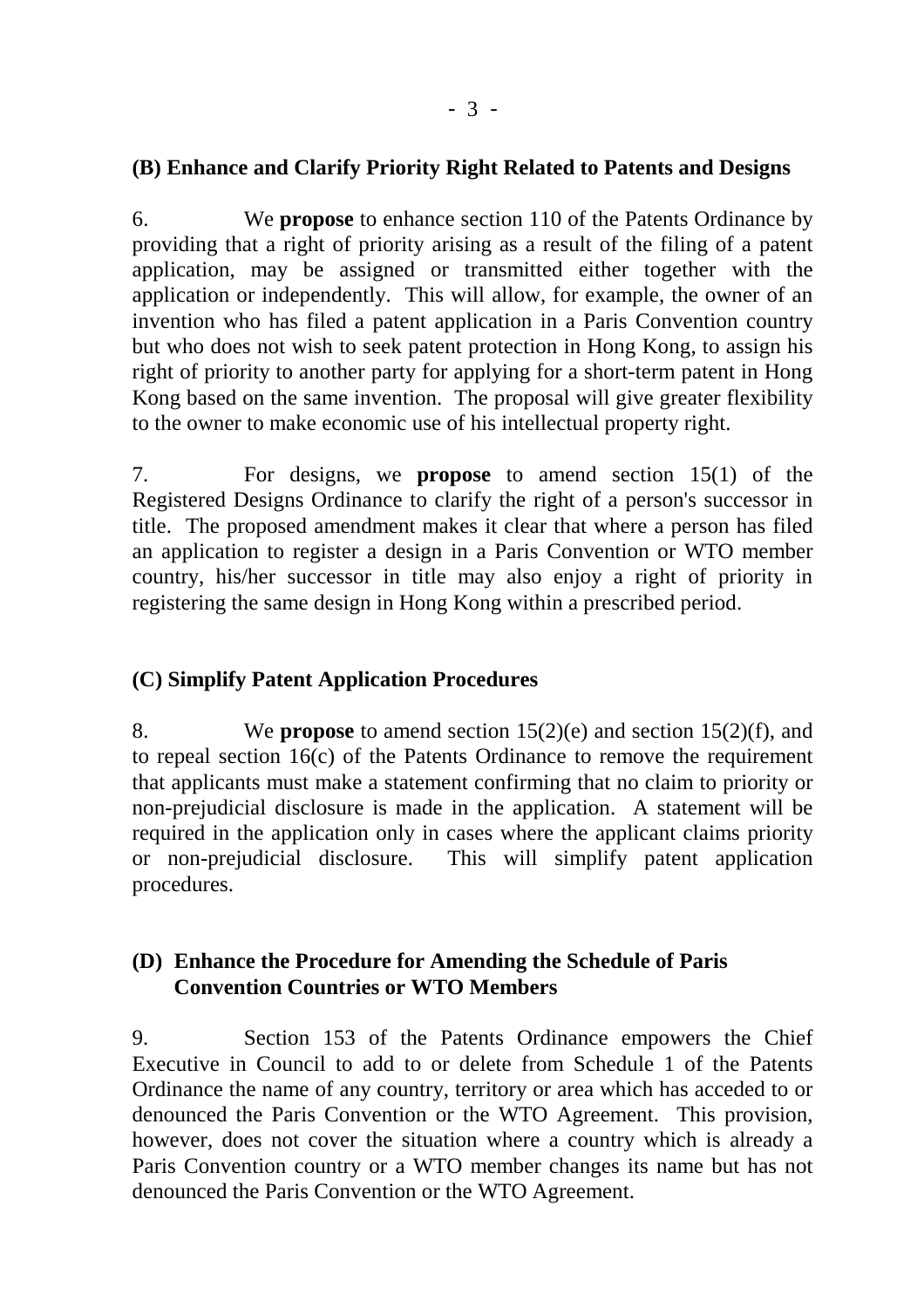10. We **propose** to amend section 153 of the Patents Ordinance to enable the Chief Executive in Council to amend Schedule 1 of the Patents Ordinance to cater for such changes. The proposed amendment will bring the wording of section 153 into line with corresponding provisions in the Trade Marks Ordinance and the Registered Designs Ordinance.

# **(E) Align with an International Agreement**

11. We have an obligation to comply with the provisions of the WTO Agreement on Trade-related Aspects of Intellectual Property Rights (TRIPS Agreement) to protect intellectual property rights including patent rights. We **propose** to amend section 64(7)(b) of the Patents Ordinance to align its wording more closely with that of Article 31(l)(iii) of the TRIPS Agreement. Article 31(l)(iii) reads as follows - "the use authorized in respect of the first patent shall be non-assignable except with the assignment of the second patent".

## **(F) Other Miscellaneous Amendments**

12. We **propose** to make some other minor technical amendments to the Patents Ordinance and the Registered Designs Ordinance so as to tie up loose ends and to repeal two obsolete rules.

# **THE BILL**

# **Clauses 2(d), 10, 12, 17, 18 and 22 to 24 – Provide a Legal Basis for the Electronic Publication of Patents and Designs**

13. **Clauses 12, 17, 23 and 24** replace references to the word "Gazette" in the relevant provisions of the Patents Ordinance, the Patents (General) Rules, the Registered Designs Ordinance and the Registered Designs Rules by references to the "official journal". **Clauses 2(d), 10, 18 and 22** provide the Registrar of Patents and the Registrar of Designs (i.e. DIP) with the power to specify a publication, which may be in electronic form, as the "official journal". This provides the legal basis for electronic publication of notifications and advertisements for patents and designs.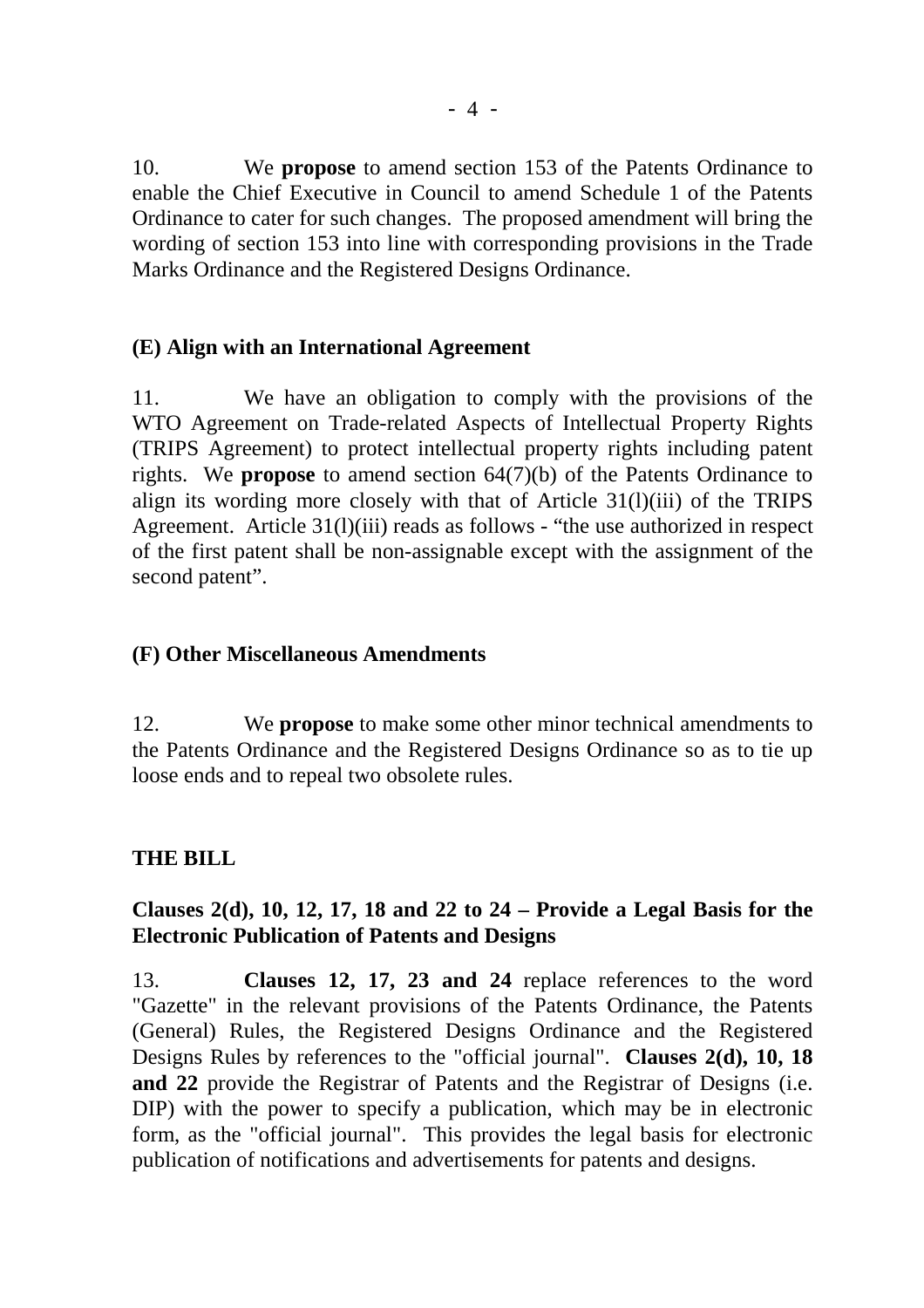# **Clauses 3 and 4 – Simplify Patent Application Procedures**

14. **Clauses 3 and 4** make it clear that where priority or nonprejudicial disclosure is not claimed in an application, the applicant is not required to state this fact. This will simplify patent application procedures.

## **Clause 6 – Align with an International Agreement**

15. **Clause 6** amends section 64(7)(b) of the Patents Ordinance to align its wording more closely with that of Article 31(l)(iii) of the TRIPS Agreement.

## **Clause 7 – Enhance Priority Right Related to a Patent**

16. **Clause 7** adds a new provision for the assignment and transmission of the right of priority under a patent either together with the application or independently.

# **Clause 11 – Enhance the Procedure for Amending the Schedule of Paris Convention Countries or WTO Members**

17. **Clause 11** amends section 153 of the Patents Ordinance to empower the Chief Executive in Council to amend Schedule 1 of the Patents Ordinance to cover the situation where a country which is already a Paris Convention country or a WTO member changes its name, but which has not denounced the Paris Convention or the WTO Agreement.

## **Clause 19 – Clarify Priority Right Related to a Design**

18. **Clause 19** makes it clear that where a person has filed an application to register a design in a Paris Convention or WTO member country, his/her successor in title may also enjoy a right of priority for the same design.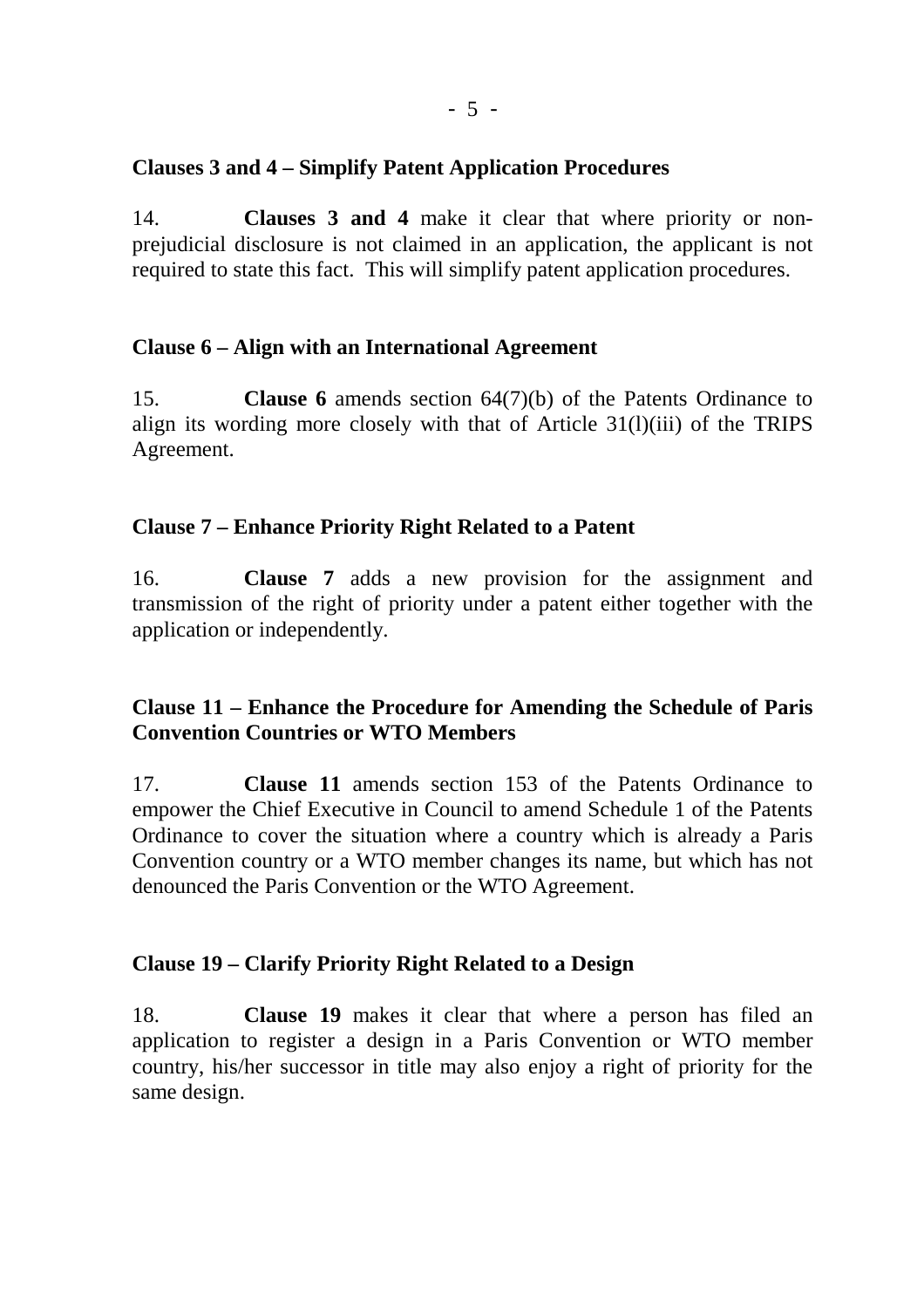## **Clauses 2(a)-(c), 5, 8, 9, 13 to 16, 20, 21 and 25 – Minor Amendments**

19. These clauses make minor technical amendments to the Patents Ordinance and the Registered Designs Ordinance, including in particular repealing the obsolete Registration of Patents Rules and the Registration of Patents (Fees) Rules made under the repealed Registration of Patents Ordinance, and to reflect the change in name of the Chinese Patent Office to State Intellectual Property Office in the Patents Ordinance.

20. The relevant provisions of the Patents Ordinance, the Patents (Designation of Patent Offices) Notice, the Patents (General) Rules, the Registered Designs Ordinance and the Registered Designs Rules to be amended by the Bill are at Annex B.

## **LEGISLATIVE TIMETABLE**

| 21. |                                                                                     | The legislative timetable will be as follows - |  |  |  |  |
|-----|-------------------------------------------------------------------------------------|------------------------------------------------|--|--|--|--|
|     | Publication in the Gazette                                                          | 8 December 2000                                |  |  |  |  |
|     | First Reading and commencement<br>of Second Reading debate                          | 20 December 2000                               |  |  |  |  |
|     | <b>Resumption of Second Reading</b><br>debate, committee stage and<br>Third Reading | to be notified                                 |  |  |  |  |
|     |                                                                                     |                                                |  |  |  |  |

## **BASIC LAW IMPLICATIONS**

22. The Department of Justice advises that the Bill is consistent with the Basic Law.

## **HUMAN RIGHTS IMPLICATIONS**

23. The Department of Justice advises that the Bill has no human rights implications.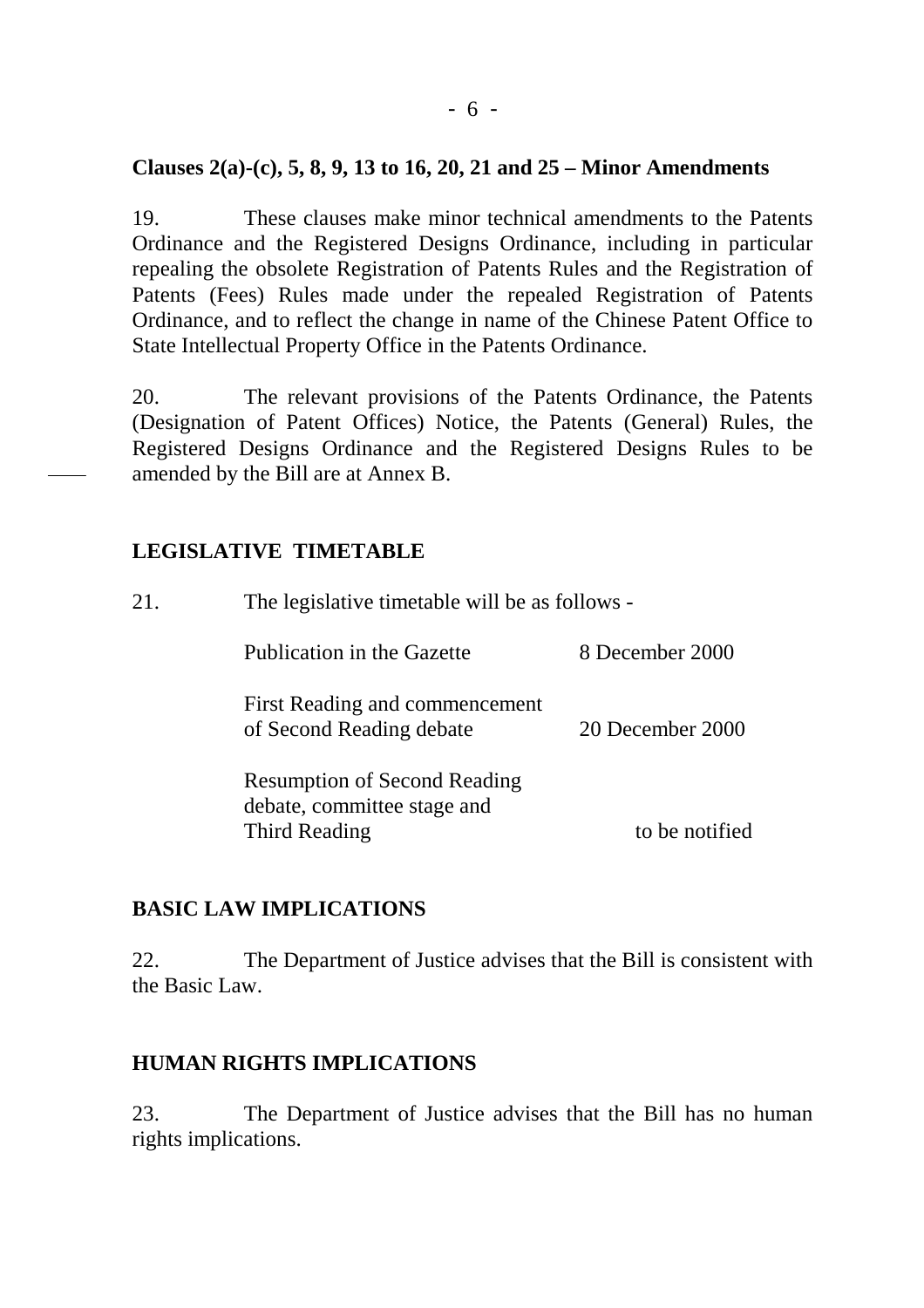## **BINDING EFFECT**

24. The amendments will not affect the current binding effect of the Patents Ordinance and the Registered Designs Ordinance.

# **FINANCIAL AND STAFFING IMPLICATION**

25. To allow for the electronic publication of patents and designs applications and information, the Intellectual Property Department (IPD) is required to develop new computer systems for patents registration and designs registration. The development and administration of such systems are covered in a capital item with commitment of \$122.63 million that has been created to meet the expenditure required for the outsourcing of non-core services of IPD. There are no financial or staffing implications for the other legislative proposals in the Bill.

# **ECONOMIC IMPLICATIONS**

26. The proposed amendments will enhance the protection of intellectual property rights. This is in line with our international obligations and is conducive to the proliferation of innovative ideas, which are critical to the long term economic growth in Hong Kong.

# **PUBLIC CONSULTATION**

27. We have received general support for the proposed amendments in a public consultation exercise. The Legislative Council Panel on Trade and Industry also supports the proposals.

## **PUBLICITY**

28. A Legislative Council brief will be issued on 6 December 2000. A spokesman will be available to handle media enquiries.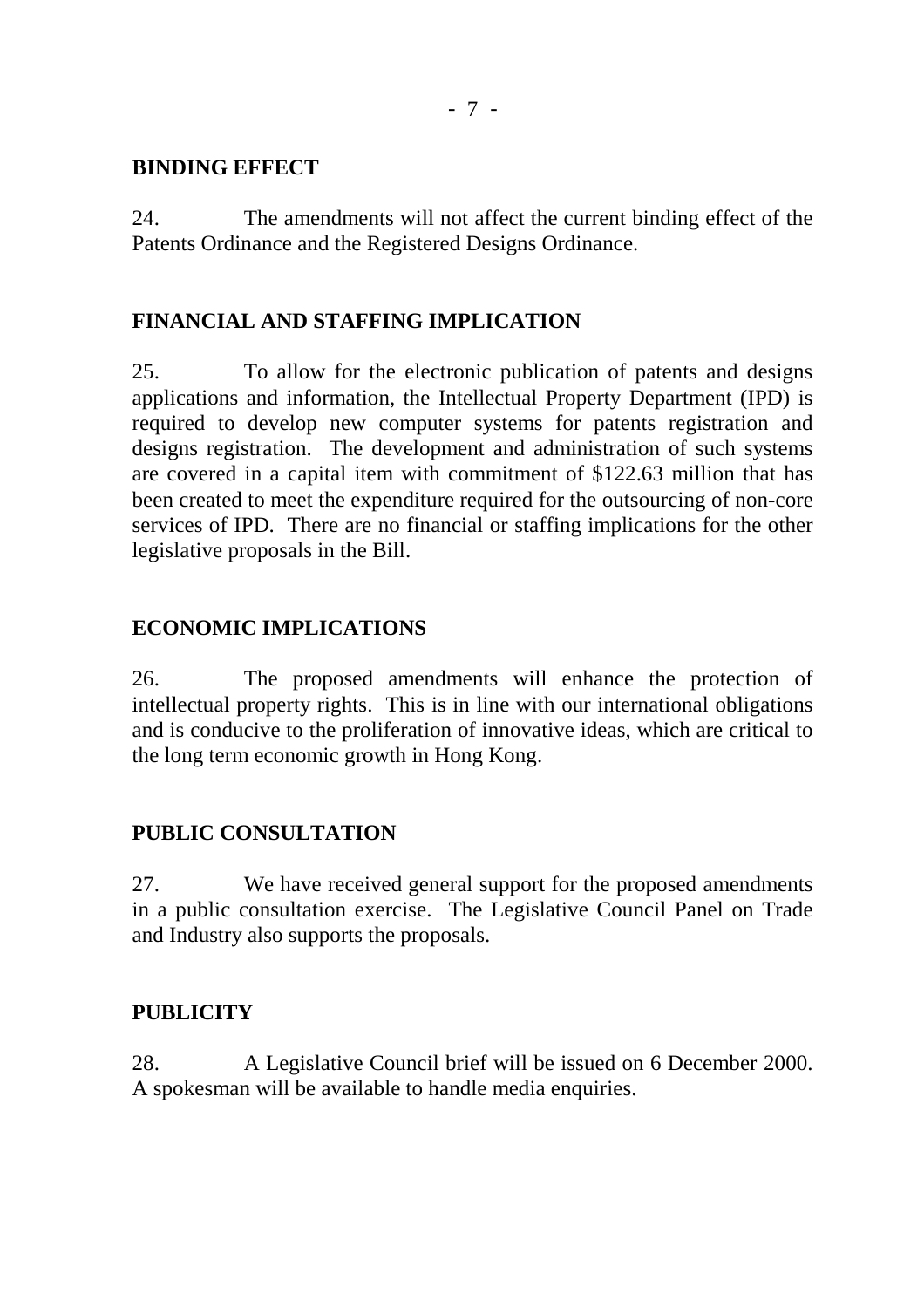# **ENQUIRIES**

29. Enquiries on this brief could be referred to Mr Philip Chan, Principal Assistant Secretary for Commerce and Industry, on telephone number 2918 7480.

Commerce and Industry Bureau 5 December 2000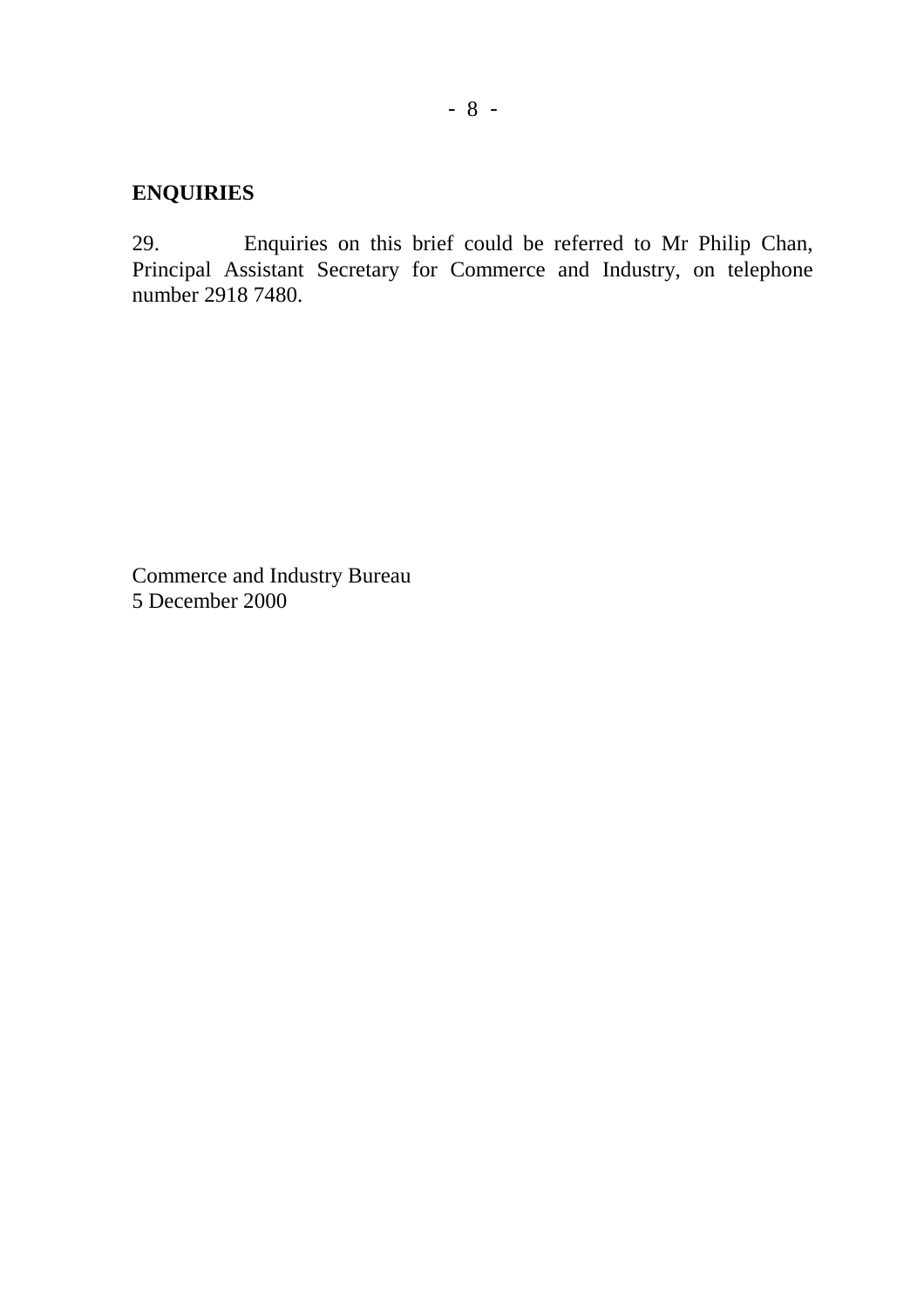# **LEGISLATIVE COUNCIL BRIEF**

Patents Ordinance (Chapter 514) Registered Designs Ordinance (Chapter 522)

## **INTELLECTUAL PROPERTY (MISCELLANEOUS AMENDMENTS) (NO.2) BILL 2000**

- Annex A Intellectual Property (Miscellaneous Amendments) (No. 2) Bill 2000
- Annex B Existing provisions of the Patents Ordinance, the Patents (Designation of Patent Offices) Notice, the Patents (General) Rules, the Registered Designs Ordinance and the Registered Designs Rules to be amended by the Bill.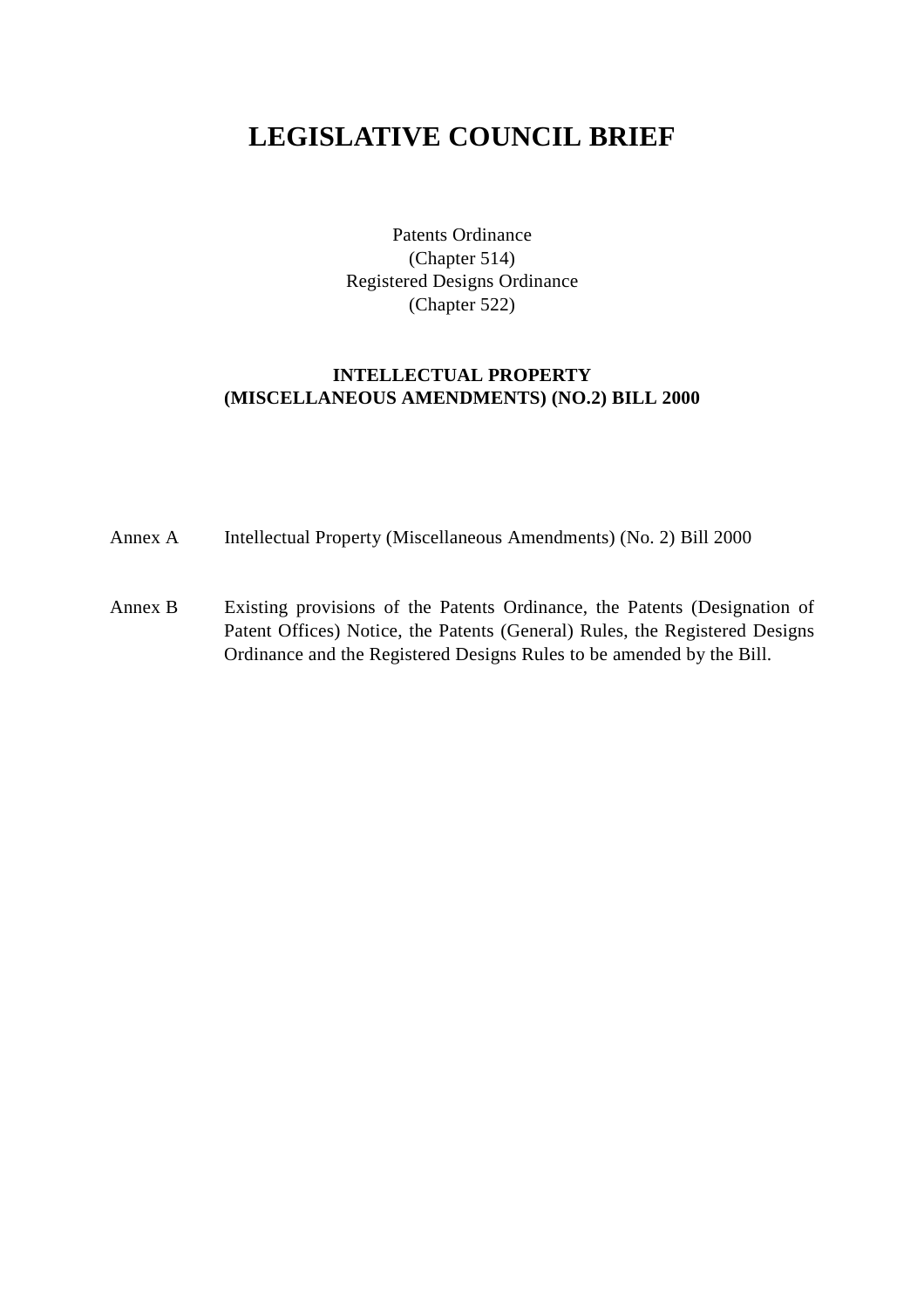## **Annex A**

## **INTELLECTUAL PROPERTY (MISCELLANEOUS AMENDMENTS) (NO. 2) BILL 2000**

## **CONTENTS**

| Clause |                                                                     | Page           |
|--------|---------------------------------------------------------------------|----------------|
| 1.     | Short title and commencement                                        | $\mathbf{1}$   |
|        | PART I                                                              |                |
|        | PATENTS ORDINANCE AND ITS SUBSIDIARY LEGISLATION                    |                |
|        | <b>Patents Ordinance</b>                                            |                |
| 2.     | Interpretation                                                      | $\mathbf{1}$   |
| 3.     | Filing of request to record                                         | $\overline{2}$ |
| 4.     | Designated patent application based on international<br>application | $\overline{2}$ |
| 5.     | Date of filing of request to record                                 | $\overline{2}$ |
| 6.     | Compulsory licenses for standard patents                            | $\overline{2}$ |
| 7.     | Priority right                                                      | 3              |
| 8.     | Short-term patent application based on international<br>application | 3              |
| 9.     | Registrar any specify forms to be used                              | 3              |
| 10.    | Section added                                                       |                |
|        | 150A. Power to specify official journal, etc.                       | $\overline{4}$ |
| 11.    | Amendment of Schedule 1                                             | $\overline{4}$ |
| 12.    | "official journal" substituted for "Gazette"                        | 5              |
|        | <b>Patents (Designation of Patent Offices) Notice</b>               |                |
| 13.    | Interpretation                                                      | 5              |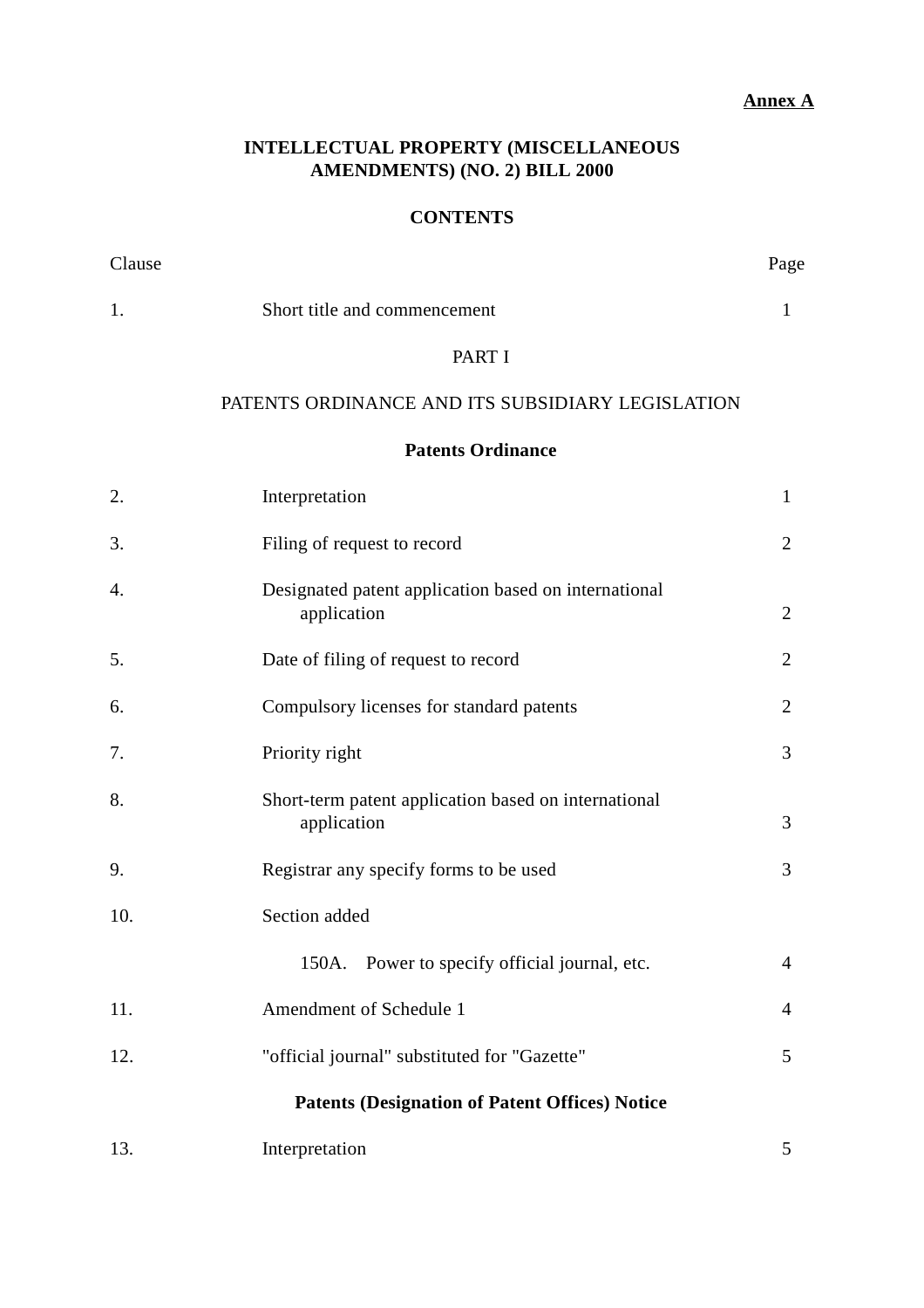| 14. | Designation of patent offices                                                    | 5 |
|-----|----------------------------------------------------------------------------------|---|
|     | <b>Patents (General) Rules</b>                                                   |   |
| 15. | Interpretation                                                                   | 5 |
| 16. | "State Intellectual Property Office" substituted for "Chinese"<br>Patent Office" | 6 |
| 17. | "official journal" substituted for "Gazette"                                     | 6 |
|     | PART II                                                                          |   |

## REGISTERED DESIGNS ORDINANCE AND ITS SUBSIDIARY LEGISLATION

# **Registered Designs Ordinance**

| 18. | Interpretation                               | 6      |
|-----|----------------------------------------------|--------|
| 19. | Priority right                               | 6      |
| 20. | Hours of business and business days          | 6      |
| 21. | Registrar may specify forms to be used       | $\tau$ |
| 22. | Section added                                |        |
|     | 84A. Power to specify official journal, etc. | $\tau$ |
| 23. | "official journal" substituted for "Gazette" | 8      |
|     | <b>Registered Designs Rules</b>              |        |
|     |                                              |        |
| 24. | "official journal" substituted for "Gazette" | 8      |
|     | PART III                                     |        |
|     | REPEAL OF OBSOLETE RULES                     |        |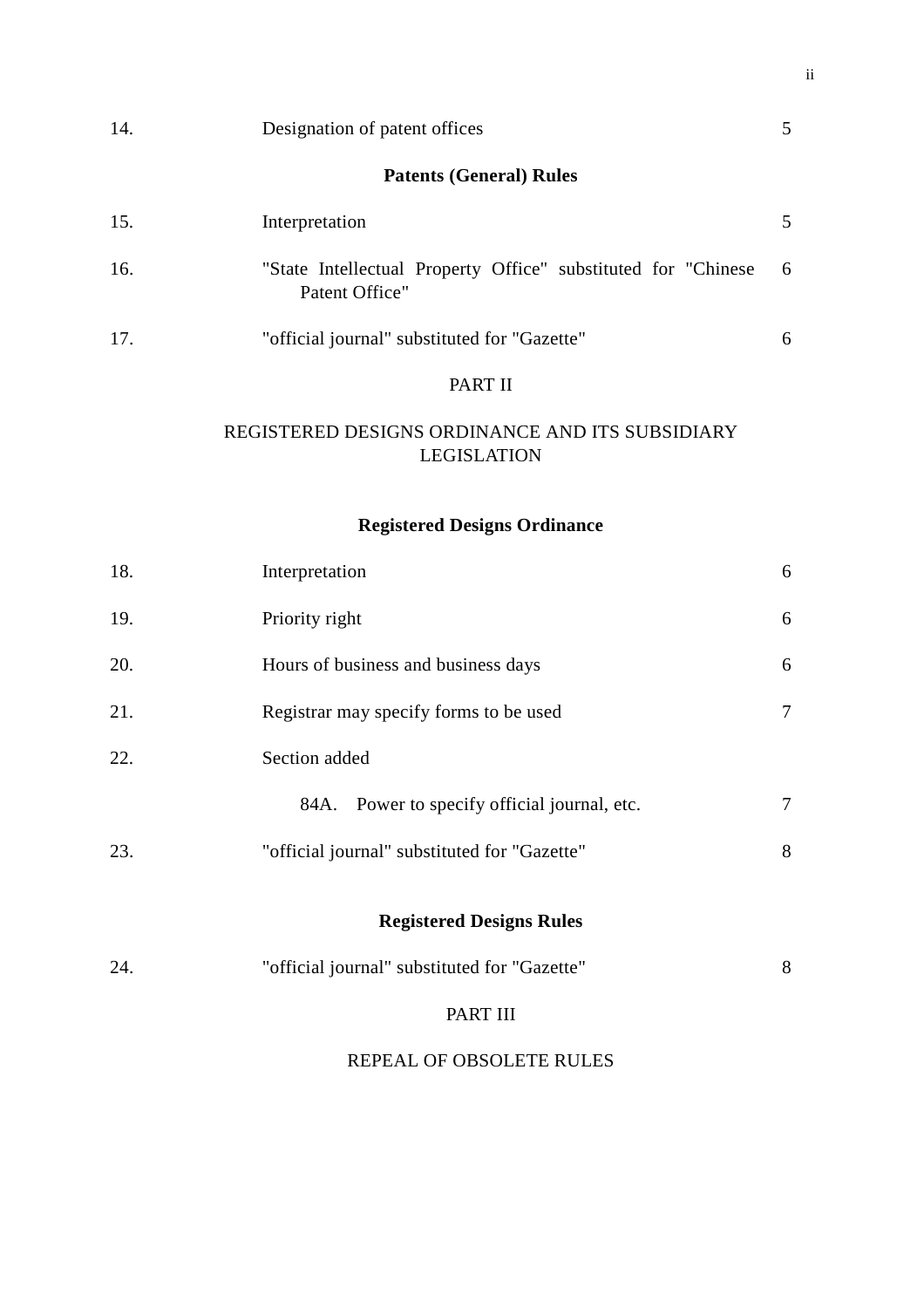25. Repeal 8

iii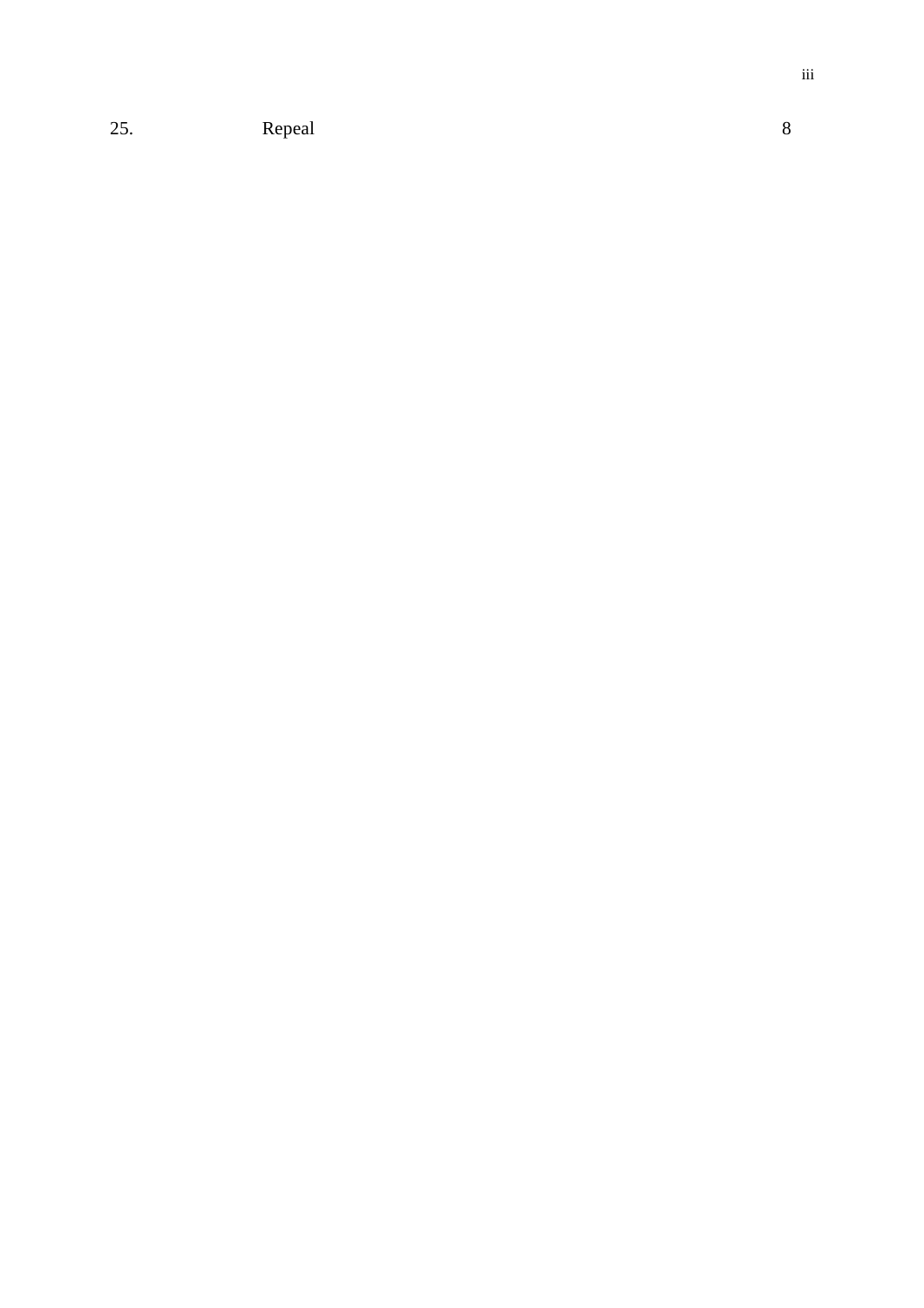To

Amend the Patents Ordinance and the Registered Designs Ordinance, and to provide for related matters.

Enacted by the Legislative Council.

## **1. Short title and commencement**

(1) This Ordinance may be cited as the Intellectual Property (Miscellaneous Amendments) (No. 2) Ordinance 2000.

(2) This Ordinance shall come into operation on a day to be appointed by the Secretary for Commerce and Industry by notice published in the Gazette.

## PART I

## PATENTS ORDINANCE AND ITS SUBSIDIARY LEGISLATION

## **Patents Ordinance**

#### **2. Interpretation**

Section 2(1) of the Patents Ordinance (Cap. 514) is amended -

- (a) in the definition of "Paris Convention", by adding ", as revised or amended from time to time" after "1883";
- (b) in the definition of "Patent Cooperation Treaty", by adding ", as revised or amended from time to time" after "1970";
- (c) in the definition of "World Trade Organisation Agreement", by adding ", as revised or amended from time to time" after "1994";
- (d) by adding -

""official journal"(官方公報) means the publication for the time being specified under section 150A as the official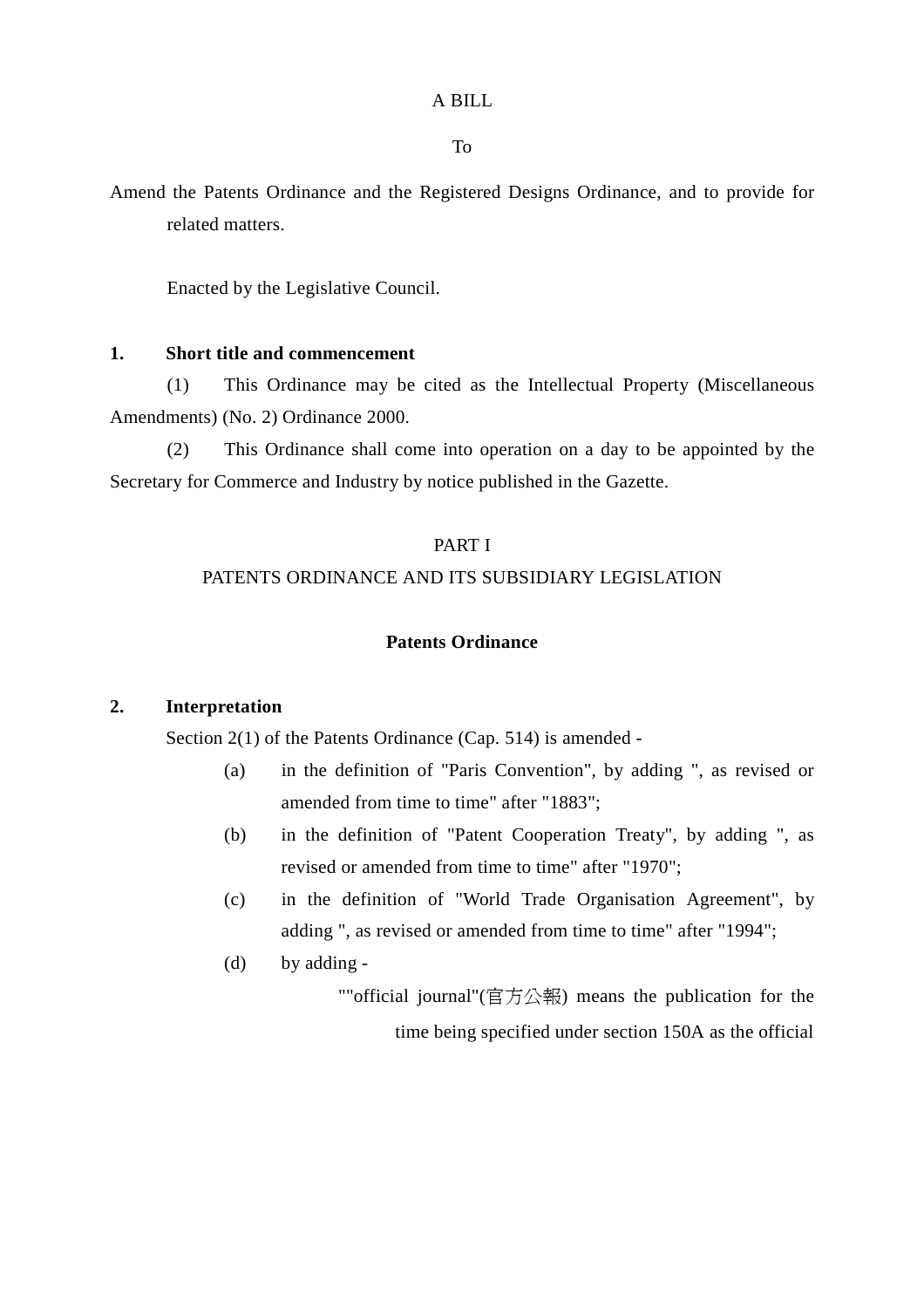#### **3. Filing of request to record**

Section 15(2) is amended -

- (a) in paragraph (e), by repealing everything before subparagraph (i) and substituting -
	- "(e) where priority is claimed under section 98 in respect of a right of priority enjoyed in the designated patent office on the basis of an earlier application as mentioned in that section, a statement that indicates the details of -";
- (b) in paragraph (f)
	- (i) by repealing "a statement indicating whether or not" and substituting "where";
	- (ii) by repealing everything after "non-prejudicial disclosure" and substituting ", a statement that indicates the prescribed details relating to the previous disclosure; and".

# **4. Designated patent application based on international application**

Section 16(c) is repealed.

### **5. Date of filing of request to record**

Section  $17(1)(c)(ii)$  is amended -

- (a) by adding "(if any)" after "number";
- (b) by adding "(if any)" after "date".

## **6. Compulsory licenses for standard patents**

Section  $64(7)(b)$  is amended by repealing "the licence on".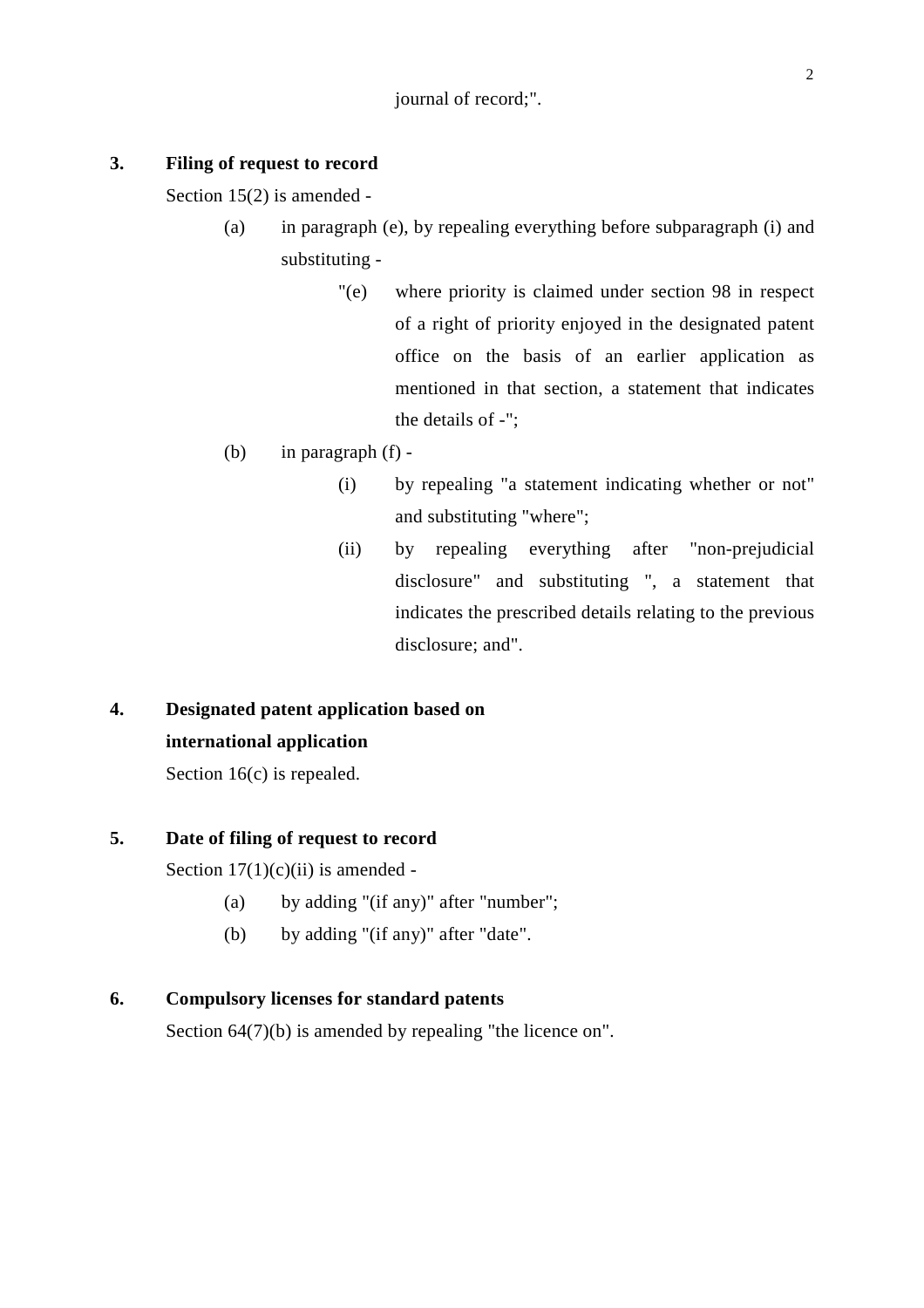## **7. Priority right**

Section 110 is amended by adding -

"(3A) A right of priority arising as a result of the filing in or for any Paris Convention country or WTO member country, territory or area of an application for a patent or other protection in respect of an invention, or an application for a shortterm patent under this Part, may be assigned or otherwise transmitted, either with the application or independently; and the reference in subsection (1) to the person's "successors in title" shall be construed accordingly.".

# **8. Short-term patent application based on international application**

Section 125 is amended -

- (a) in subsection (3)(d) and (e), by repealing "Chinese Patent Office" and substituting "State Intellectual Property Office";
- (b) in subsection (6), by repealing everything after "section," and substituting ""State Intellectual Property Office"(國家知識產權局) means the State Intellectual Property Office established under the laws of the People's Republic of china the functions of which include the granting of patents for inventions.".

### **9. Registrar may specify forms to be used**

Section 150 is amended by adding -

"(3) A notice published under subsection (1) shall not be regarded as subsidiary legislation for the purpose of section 34 of the Interpretation and General Clauses Ordinance (Cap. 1).".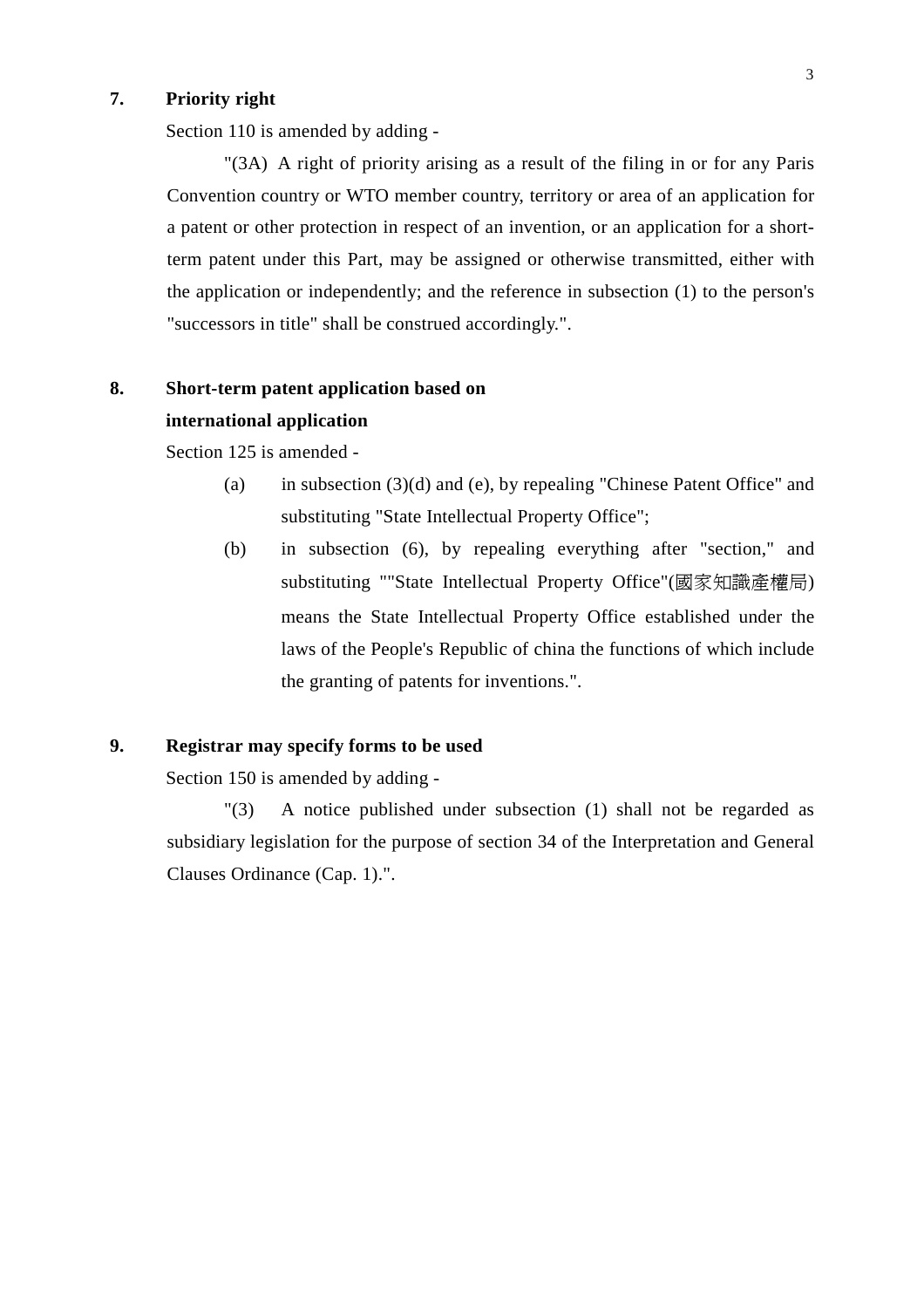#### **10. Section added**

The following is added -

## **"150A. Power to specify official journal, etc.**

(1) The Registrar may from time to time, by notice published in the Gazette, specify a publication to be the official journal of record for the purposes of this Ordinance, with effect as of the date specified in the notice.

(2) Where a publication is specified under subsection (1), every notice, request, document or other matter required by this Ordinance or the rules to be published in the official journal shall, from the effective date specified in the notice, be published in the publication so specified, and any reference in this Ordinance or the rules to the official journal shall be construed accordingly.

(3) The Registrar may publish or cause to be published a journal in which there may be published such documents and information relating to a patent or an application for a patent as the Registrar thinks fit.

(4) For the avoidance of doubt, the Registrar may specify the Gazette or the journal referred to in subsection (3) to be the official journal of record.

(5) A publication specified under subsection (1) and the journal referred to in subsection (3) need not be in a documentary form.

(6) A notice published under subsection (1) shall not be regarded as subsidiary legislation for the purpose of section 34 of the Interpretation and General Clauses Ordinance (Cap. 1).".

#### **11. Amendment of Schedule 1**

Section 153 is amended -

- (a) in paragraph  $(b)(ii)$ , by repealing the full stop and substituting "; and";
- (b) by adding -

"(c) otherwise amend Schedule 1.".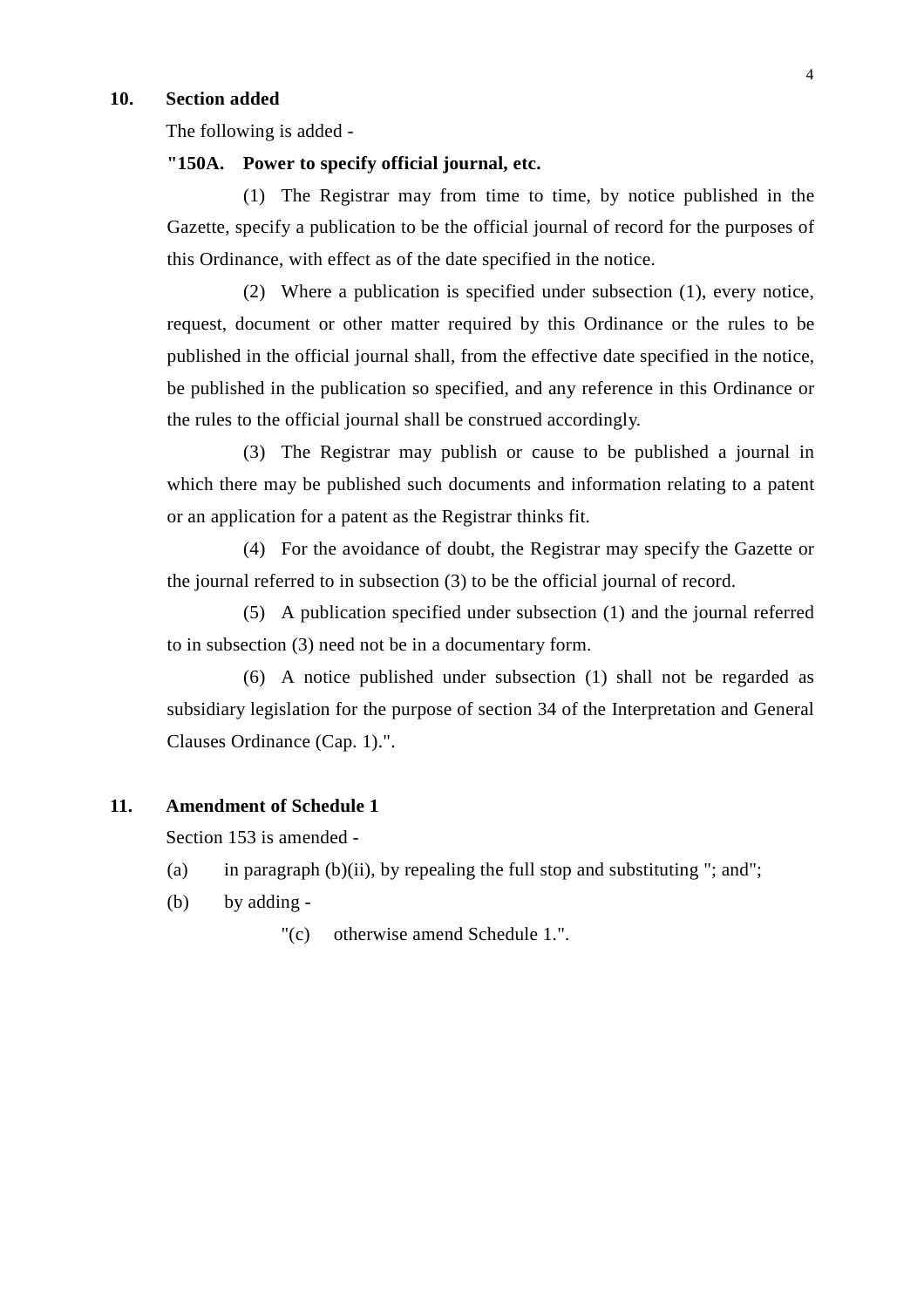#### **12. "official journal" substituted for "Gazette"**

Sections 20(1)(c), 27(3)(c), 29(3), 30(2), 34(2), 35(2), 39(1)(a), 40(3), 41(3), 43(3)(b), 44(3) and (6), 46(5), 48(3), 64(4), 66(2)(a), 118(2)(c), 126(1)(a), 148(1) and 150(1) are amended by repealing "Gazette" and substituting "official journal".

#### **Patents (Designation of Patent Offices) Notice**

#### **13. Interpretation**

Section 2 of the Patents (Designation of Patent Offices) Notice (Cap. 514 sub. leg.) is amended -

- (a) by repealing the definition of "Chinese Patent Office";
- (b) by adding -

""State Intellectual Property Office"(國家知識產權局) means the State Intellectual Property Office established under the laws of the People's Republic of China the functions of which include the granting of patents for inventions;".

#### **14. Designation of patent offices**

Section 3 is amended by repealing "Chinese Patent Office" and substituting "State Intellectual Property Office".

### **Patents (General) Rules**

#### **15. Interpretation**

Section 2(1) of the Patents (General) Rules (Cap. 514 sub. leg.) is amended -

- (a) by repealing the definition of "Chinese Patent Office";
- (b) by adding -

""State Intellectual Property Office"(國家知識產權局) means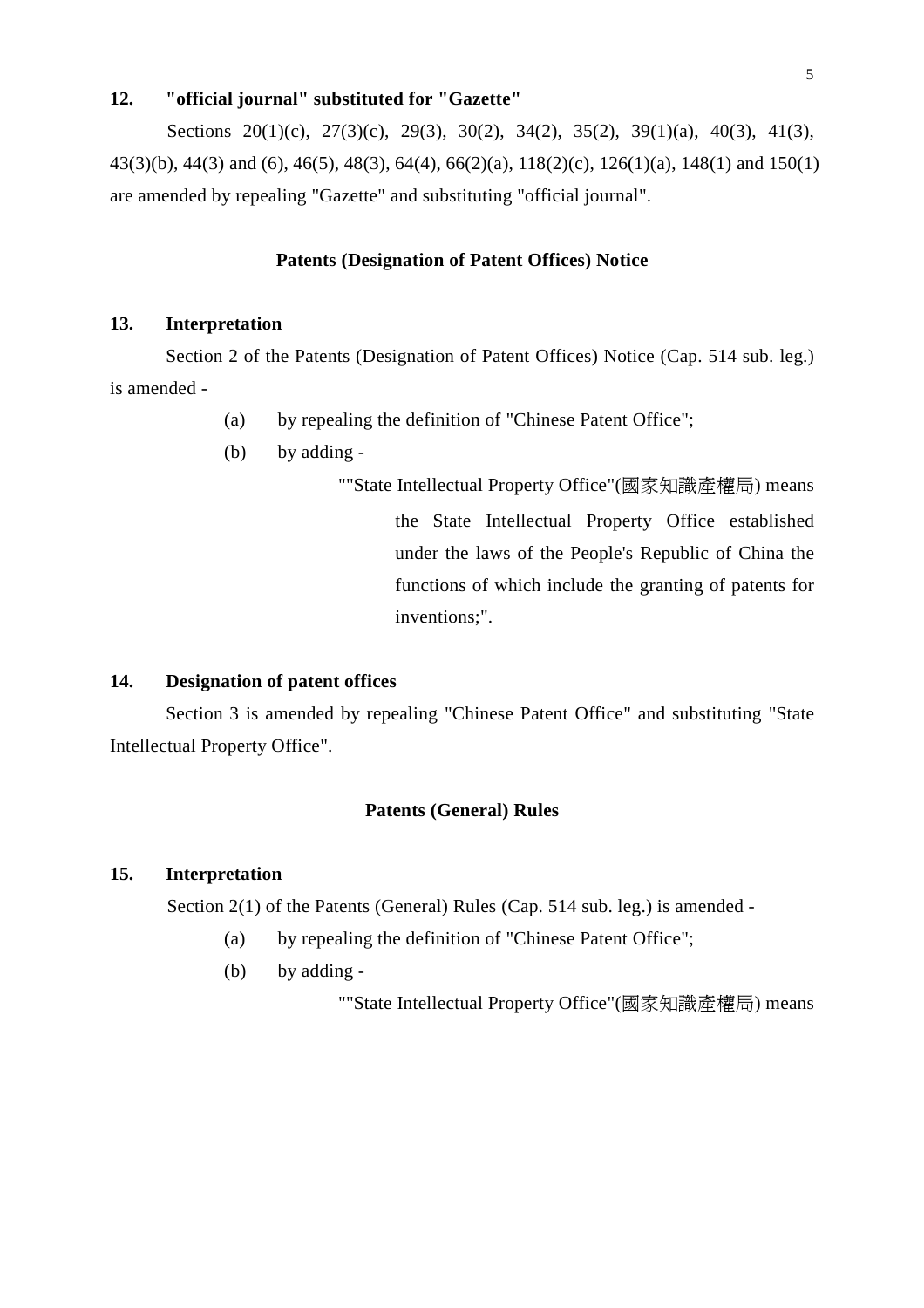the State Intellectual Property Office established under the laws of the People's Republic of China the functions of which include the granting of patents for inventions;".

## **16. "State Intellectual Property Office" substituted for "Chinese Patent Office"**

Sections  $8(2)(d)(v)$ ,  $15(1)(c)$  and  $(2)(a)$ ,  $36(a)$ ,  $54(a)$  and  $78(1)$  are amended by repealing "Chinese Patent Office" wherever it appears and substituting "State Intellectual Property Office".

### **17. "official journal" substituted for "Gazette"**

Sections 31(5), 34(4), 40(1), 48(3), 88(1)(c)(iii) and 93(2) and paragraph 2(4)(c) of Schedule 1 are amended by repealing "Gazette" and substituting "official journal".

## PART II

## REGISTERED DESIGNS ORDINANCE AND ITS SUBSIDIARY LEGISLATION

#### **Registered Designs Ordinance**

### **18. Interpretation**

 $\overline{a}$ 

Section 2(1) of the Registered Designs Ordinance (Cap. 522) is amended by adding

""official journal"(官方公報) means the publication for the time being specified under section 84A as the official journal of record;".

## **19. Priority right**

Section 15(1) is amended -

- (a) by repealing "or his successor in title";
- (b) by adding ", or his successor in title," after "member".

#### **20. Hours of business and business days**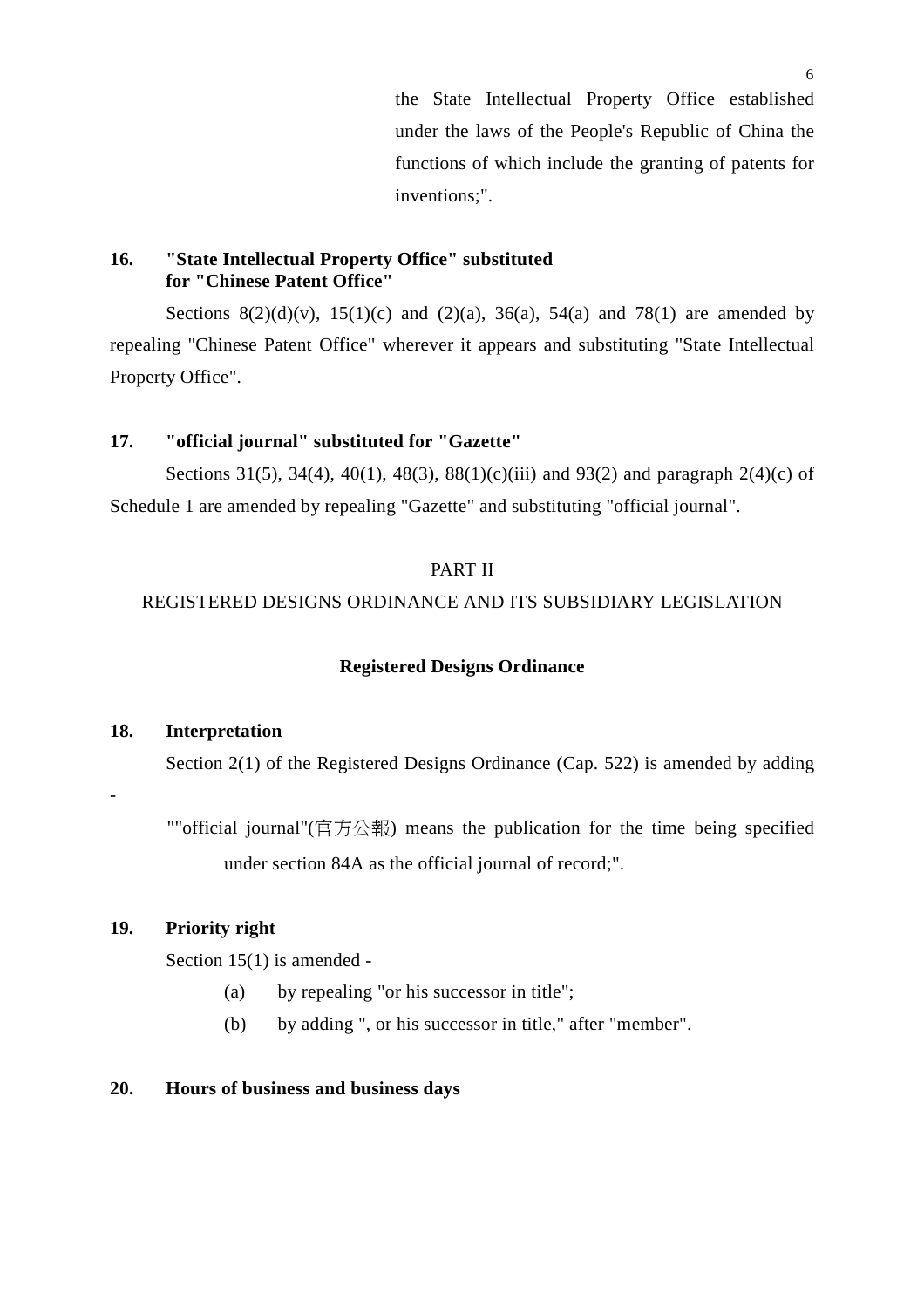Section 71 is amended -

- (a) in subsection (1), by adding "and the days that are business days for that purpose" after "Ordinance";
- (b) in subsection (2), by repealing "following" where it twice appears.

#### **21. Registrar may specify forms to be used**

Section 84 is amended by adding -

"(3) A notice published under subsection (1) shall not be regarded as subsidiary legislation for the purpose of section 34 of the Interpretation and General Clauses Ordinance (Cap. 1).".

## **22. Section added**

The following is added before Part VIII -

#### **"84A. Power to specify official journal, etc.**

(1) The Registrar may from time to time, by notice published in the Gazette, specify a publication to be the official journal of record for the purposes of this Ordinance, with effect as of the date specified in the notice.

(2) Where a publication is specified under subsection (1), every notice, request, document or other matter required by this Ordinance or the rules to be published in the official journal shall, from the effective date specified in the notice, be published in the publication so specified, and any reference in this Ordinance or the rules to the official journal shall be construed accordingly.

(3) The Registrar may publish or cause to be published a journal in which there may be published such documents and information relating to a registered design or an application for registration as the Registrar thinks fit.

(4) For the avoidance of doubt, the Registrar may specify the Gazette or the journal referred to in subsection (3) to be the official journal of record.

(5) A publication specified under subsection (1) and the journal referred to in subsection (3) need not be in a documentary form.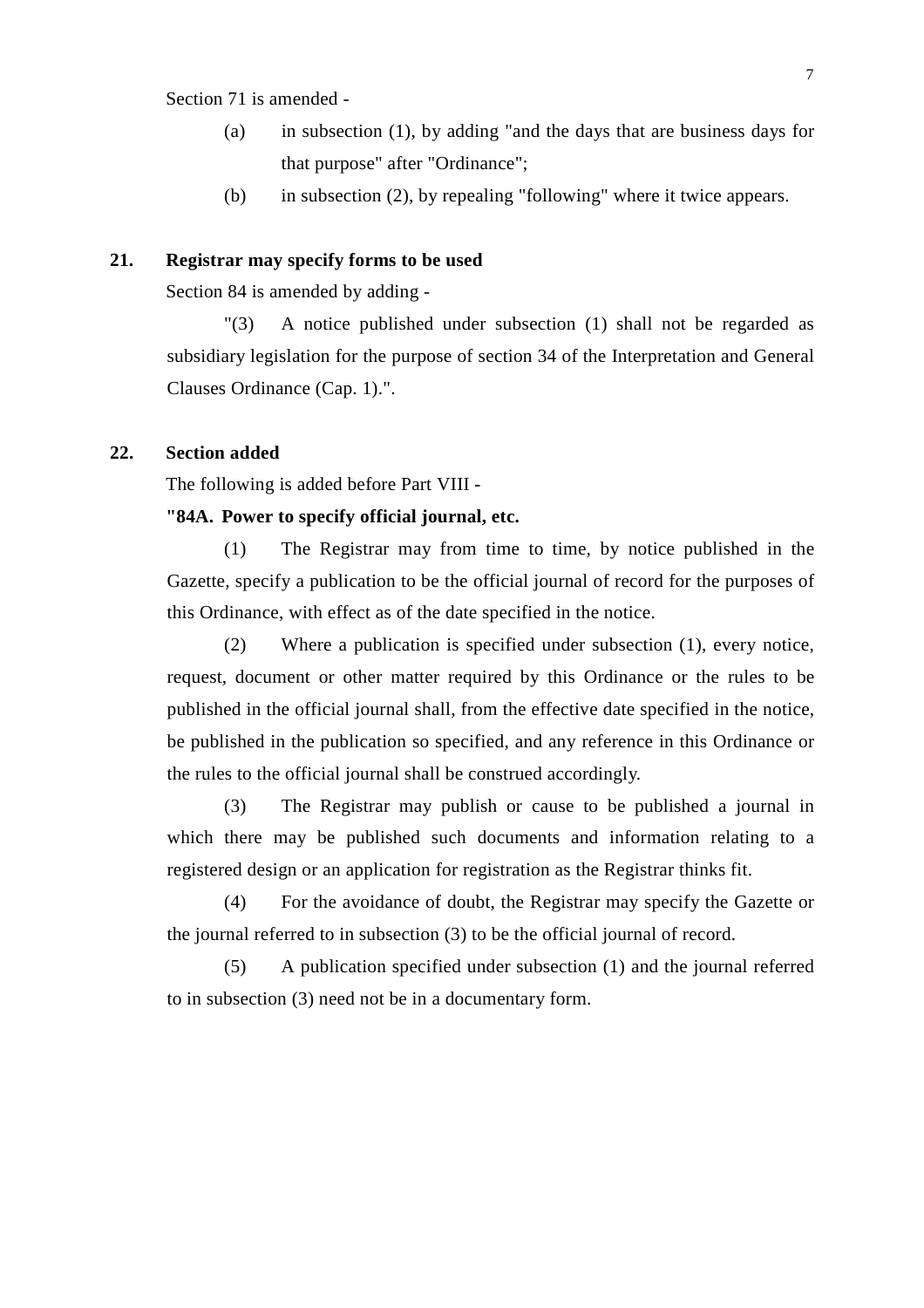(6) A notice published under subsection (1) shall not be regarded as subsidiary legislation for the purpose of section 34 of the Interpretation and General Clauses Ordinance (Cap. 1).".

#### **23. "official journal" substituted for "Gazette"**

Sections 25(d), 71(1) and 84(1) are amended by repealing "Gazette" and substituting "official journal".

#### **Registered Designs Rules**

#### **24. "official journal" substituted for "Gazette"**

(1) Sections 2(2)(a), 27(1), 30, 31(2), 32(5), 37(2)(b), 38(1), 46(2), 51(2) and (3), 56, 60(3) and 62(3) and (4) of the Registered Designs Rules (Cap. 522 sub. leg.) are amended by repealing "Gazette" and substituting "official journal".

(2) Fee No. 9 of the Schedule is amended, in column 2, by repealing "advertisement in the Gazette" and substituting "advertisement in the official journal".

#### PART III

#### REPEAL OF OBSOLETE RULES

#### **25. Repeal**

The Registration of Patents Rules (Cap. 42 sub. leg.) and the Registration of Patents (Fees) Rules (Cap. 42 sub. leg.) are repealed.

#### **Explanatory Memorandum**

This Bill makes miscellaneous amendments to the Patents Ordinance (Cap. 514) and the Registered Designs Ordinance (Cap. 522), and repeals 2 obsolete Rules.

2. The amendments -

(a) replace references to the Gazette by references to the official journal,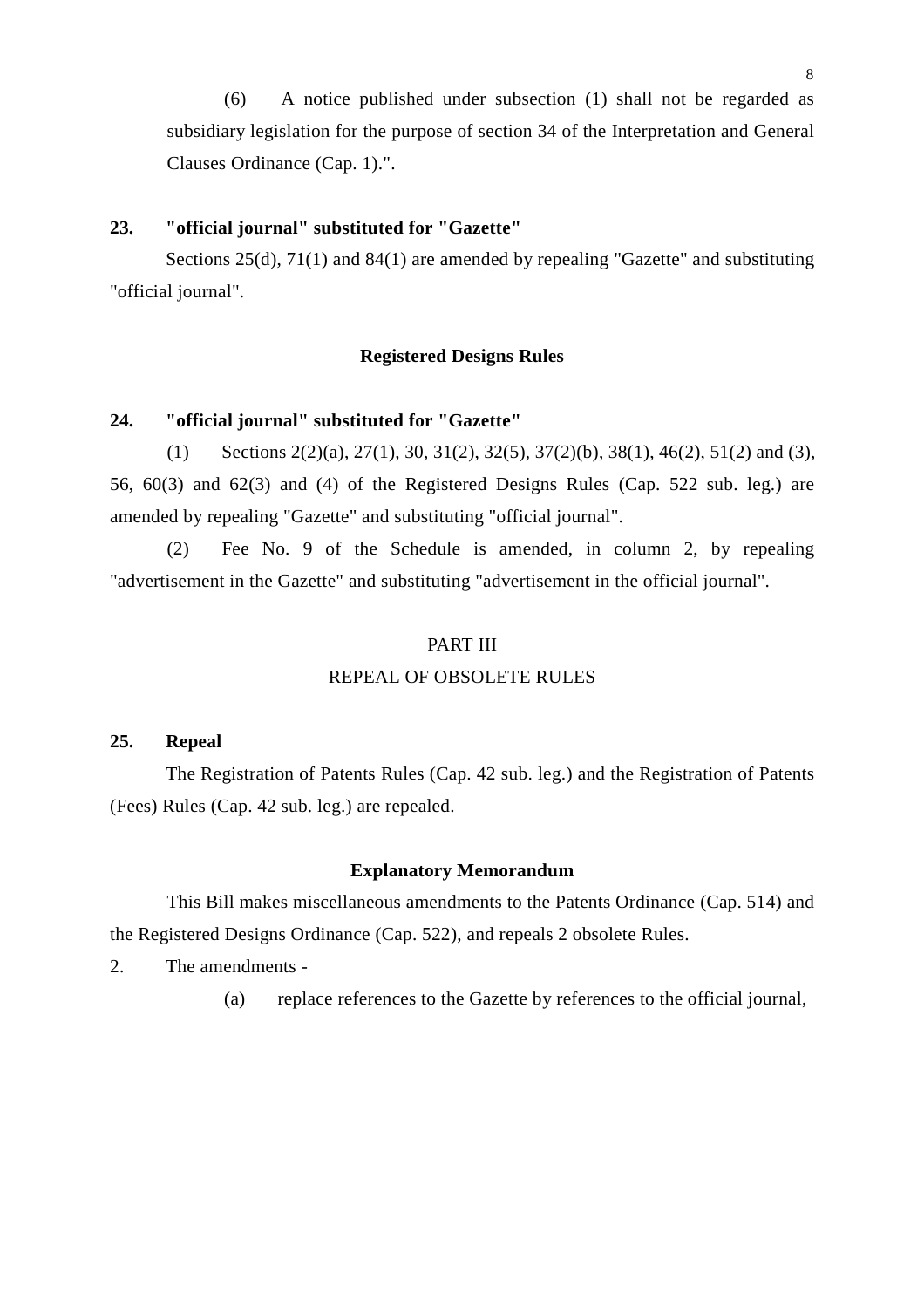which may be published electronically (clauses 2(d), 10, 12, 17, 18, 22, 23 and 24);

- (b) reflect the change in name of the Chinese Patent Office to the State Intellectual Property Office (clauses 8, 13, 14, 15 and 16);
- (c) modify certain provisions for the purpose of ensuring consistency (clauses 11 and 20);
- (d) align the wordings of certain provisions more closely with international agreements (clauses  $2(a)$  to (c) and 6);
- (e) clarify the meaning of certain provisions (clauses 3, 4, 5, 7 and 19);
- (f) repeal 2 obsolete Rules made under the repealed Registration of Patents Ordinance (Cap. 42) (clause 25).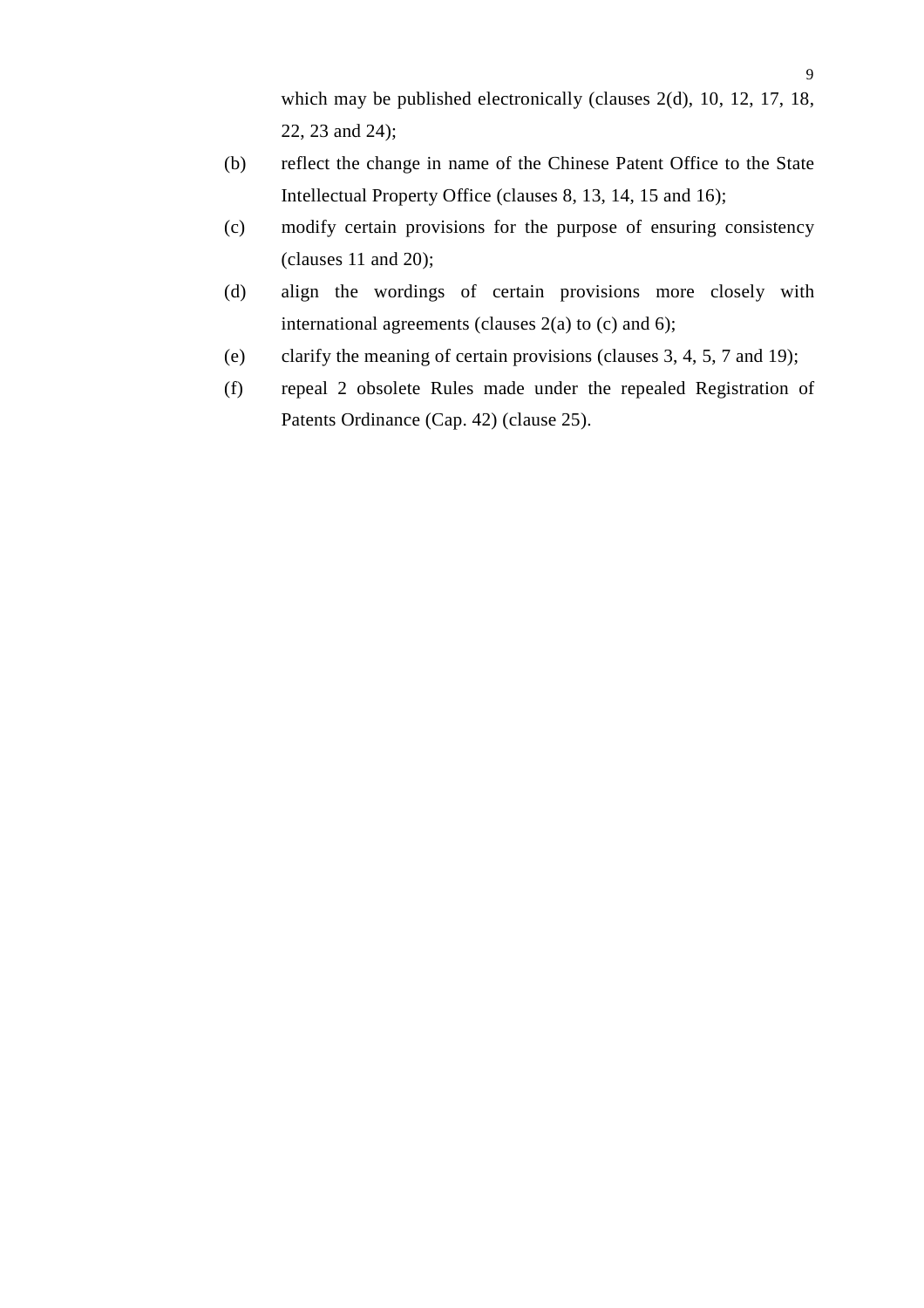| Chapter: | 14٠ | Title:   | PATENTS ORDINANCE | Gazette Number:      | 25 of 1998 s. 2 |
|----------|-----|----------|-------------------|----------------------|-----------------|
| Section: |     | Heading: | Interpretation    | <b>Version Date:</b> | 01/07/1997      |

Remarks:

Amendments retroactively made-see 25 of 1998 s. 2

(1) In this Ordinance, unless the context otherwise requires-

"application for a patent"(專利的申請) means an application for a standard patent or an application for a short-term patent;

"court"(法院) means the Court of First Instance; (Amended 25 of 1998 s. 2)

"date of filing"(提交日期)-

- (a) in relation to a request to record or a request for registration and grant, means the date which is the date of filing that request by virtue of section 17 or 24 respectively;
- (b) in relation to an application for a standard patent has the meaning specified in relation to that term in section 3(ii);
- (c) in relation to a designated patent application, means the date specified as such in the designated patent application;

"employee"(僱員) means a person who works or (where the employment has ceased) worked under a contract of employment (whether with the Government or with any other person);

"employer"( $(\mathbf{k} \pm)$ , in relation to an employee, means the person by whom the employee is or was employed;

"exclusive licence"(專用特許) means a licence from the proprietor of or applicant for a patent conferring on the licensee, or on him and persons authorized by him, to the exclusion of all other persons (including the proprietor or applicant), any right in respect of the invention to which the patent or application for a patent relates, and "exclusive licensee"(專用特許持有人) and "non-exclusive licence"(非專用特許) shall be construed accordingly;

"international application"(國際申請) means an international application for a patent made under the Patent Cooperation Treaty;

"International Bureau"(國際局) means the International Bureau of Intellectual Property provided for under the Convention Establishing the World Intellectual Property Organization signed at Stockholm on 14 July 1967;

"law of the designated patent office"(指定專利當局的法律) means-

- (a) in relation to a designated patent office established under the law of any country, territory or area other than Hong Kong, the law of that country, territory or area;
- (b) in relation to a designated patent office established under an international agreement, the provisions of the international agreement;

"mortgage"(按揭) when used as a noun, includes a charge for securing money or money's worth and, when used as a verb, shall be construed accordingly;

"non-prejudicial disclosure"(不具損害性的披露) means, in relation to an invention, a disclosure of the invention which is not to be taken into consideration for the purposes of determining whether or not the invention forms part of the state of the art;

"opposition or revocation proceedings"(反對或撤銷專利的法律程序) means, in relation to a designated patent, proceedings under the law of the designated patent office providing for the revocation or amendment of the designated patent within a specified period after the grant;

"Paris Convention"(《巴黎公約》) means the Convention for the Protection of Industrial Property signed at Paris on 20 March 1883;

"Paris Convention country"(巴黎公約國) means-

(a) any country for the time being specified in Schedule 1 as being a country which has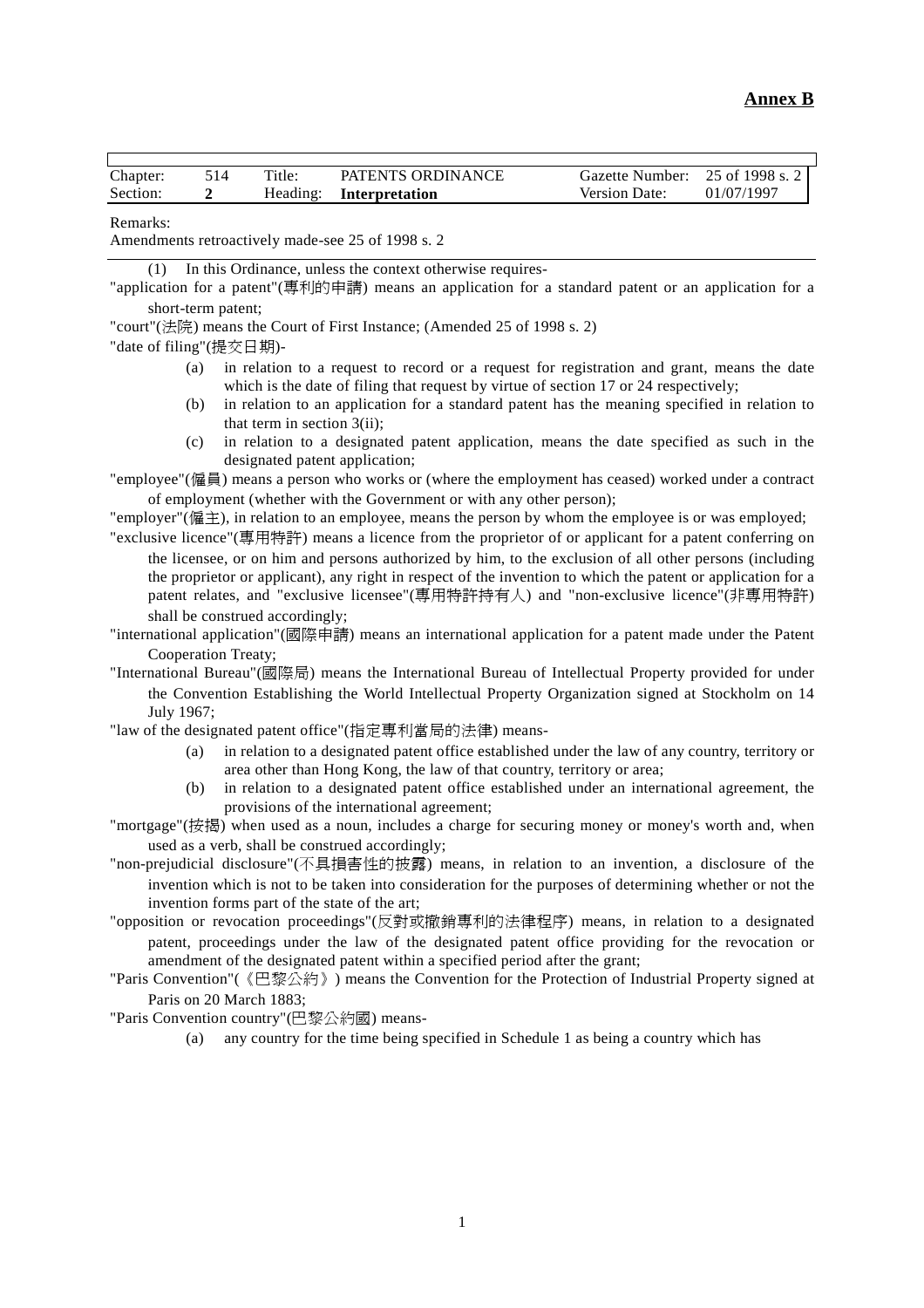acceded to the Paris Convention;

(b) any territory or area subject to the authority or under the suzerainty of any country specified in Schedule 1 pursuant to paragraph (a), or any territory or area administered by any such country, on behalf of which such country has acceded to the Paris Convention;

"patent application"(專利申請) has the same meaning as an application for a patent;

"Patent Cooperation Treaty"(《專利合作條約》) means the treaty of that name done at Washington on 19 June 1970;

"patented invention"(專利發明) means an invention for which a standard patent or, as the case may be, a short-term patent is granted and "patented process"(專利方法) shall be construed accordingly;

"patented product"(專利產品) means-

- (a) a product which is an invention for which a standard patent or a short-term patent (as the case may be) has been granted;
- (b) in relation to a process for which a standard patent or a short-term patent (as the case may be) has been granted, a product obtained directly by means of the process or to which the process has been applied;

"prescribed"(訂明) means prescribed or provided for by rules made under section 149;

"protected layout-design (topography)"(受保護的布圖設計(拓撲圖)) has the meaning assigned to that term

by section 2(1) of the Layout-design (Topography) of Integrated Circuits Ordinance (Cap 445); "register"(註冊紀錄冊、註冊)-

- (a) as a noun, means the register of patents kept under section 51; and
- (b) as a verb, means, in relation to any thing, to register or register particulars, or enter notice of that thing in the register and, in relation to a person, means to enter his name in the register,

and cognate expressions shall be construed accordingly;

"Registrar"(處長) means the Registrar of Patents;

"Registrar of Patents"(專利註冊處處長) means the person holding that office by virtue of the Director of Intellectual Property (Establishment) Ordinance (Cap 412);

"registry"(註冊處) means the Patents Registry administered by the Registrar;

"request for registration and grant"(註冊與批予請求) means a request under section 23 for the registration of a designated patent and the grant of a standard patent for the invention shown in the published

specification of the designated patent;

"request to record"(記錄請求) means a request under section 15 to record a designated patent application;

"right"(權利), in relation to any patent or patent application, includes an interest in the patent or application

and, without prejudice to the foregoing, any reference to a right in a patent includes a reference to a share in the patent;

"rules"(規則) means rules made by the Registrar under section 149;

"short-term patent"(短期專利) means a patent for an invention granted under Part XV;

"short-term patent application"(短期專利申請) means an application under Part XV for a short-term patent;

"specification"(說明書), in relation to an application for a patent under this Ordinance, a designated patent application or an international application, means the description, claims and drawings contained in the application;

"standard patent"(標準專利) means a patent for an invention granted under Part II;

"standard patent application"(標準專利申請) means an application under Part II for a standard patent;

"verified copy"(核實副本) means, in relation to a document, a copy verified in the prescribed manner;

"World Trade Organisation Agreement"(《世界貿易組織協議》) means the agreement of that name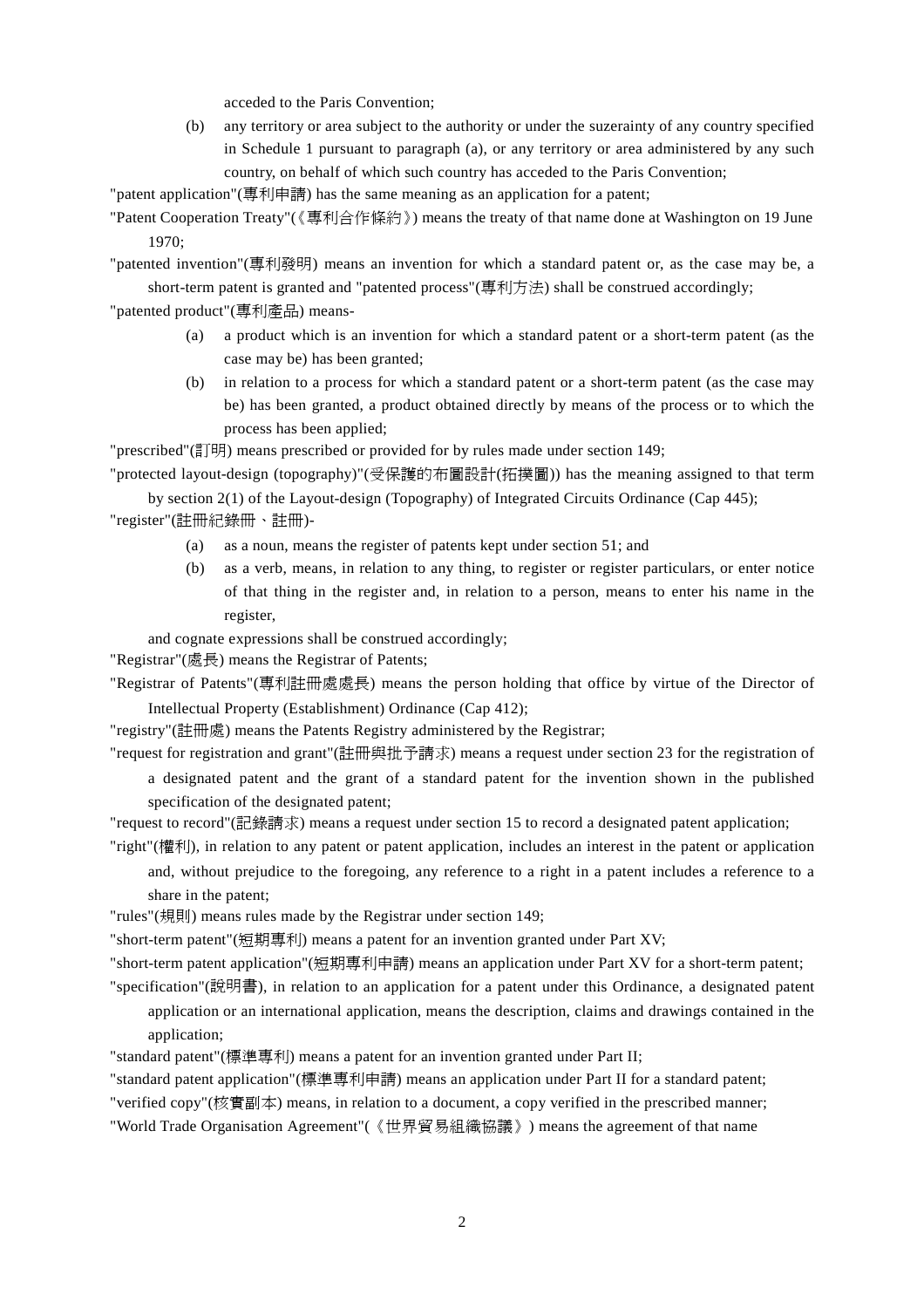done at Marrakesh in 1994;

"WTO member country, territory or area"(世界貿易組織成員國、㆞區或㆞方) means any country, territory or area for the time being specified in Schedule 1 as being a country, territory or area which has acceded to the World Trade Organisation Agreement.

(2) The expressions listed in the left-hand column below are defined in, or fall to be construed in accordance with, the provisions of this Ordinance listed in the right-hand column in relation to those expressions.

| Expression                                            | <b>Relevant Provision</b> |
|-------------------------------------------------------|---------------------------|
| Application for a standard patent(標準專利的申請)            | section 3                 |
| Corresponding designated patent(相應指定專利)               | section 4                 |
| Corresponding designated patent application(相應指定專利申請) | section 4                 |
| Deemed date of filing(當作提交日期)                         | section 38                |
| Designated patent(指定專利)                               | section 4                 |
| Designated patent application(指定專利申請)                 | section 4                 |
| Divisional designated patent application(指定專利的分開申請)   | section $22(1)$           |
| Government use(政府徵用)                                  | section $69(2)$           |
| Paris Convention country(巴黎公約國)                       | section $98(6)$           |
| Patent(專利)                                            | section $6(1)$            |
| Published(發表)                                         | section 5                 |
| $Work$ (實施)                                           | section $6(4)$            |
|                                                       |                           |

| Chapter: | 514 | Title:   | PATENTS ORDINANCE           | Gazette Number: |            |
|----------|-----|----------|-----------------------------|-----------------|------------|
| Section: |     | Heading: | Filing of request to record | Version Date:   | 30/06/1997 |
|          |     |          |                             |                 |            |

#### Request to record a designated patent application

(1) A person entitled under section 12(1) to apply for the grant of a standard patent for an invention may, at any time within 6 months after the date of publication of an application in a designated patent office for a patent for the invention, request the Registrar to enter a record of that designated patent application in the register (in this Ordinance referred to as a "request to record").

(2) Every such request shall be signed by the applicant and be filed with the Registrar in the prescribed manner and shall contain-

- (a) a photocopy of the designated patent application as published, that is to say, including any description, claims, drawings, search report or abstract published together with the designated patent application;
- (b) where the designated patent application does not contain the name of any person as being the inventor, a statement identifying the person or persons whom the applicant believes to be the inventor or inventors;
- (c) the name and address of the person making the request;
- (d) where the person filing the request is a person other than the person named as applicant in the designated patent application, a statement explaining his entitlement to apply for the grant of a standard patent for the invention and prescribed documents supporting that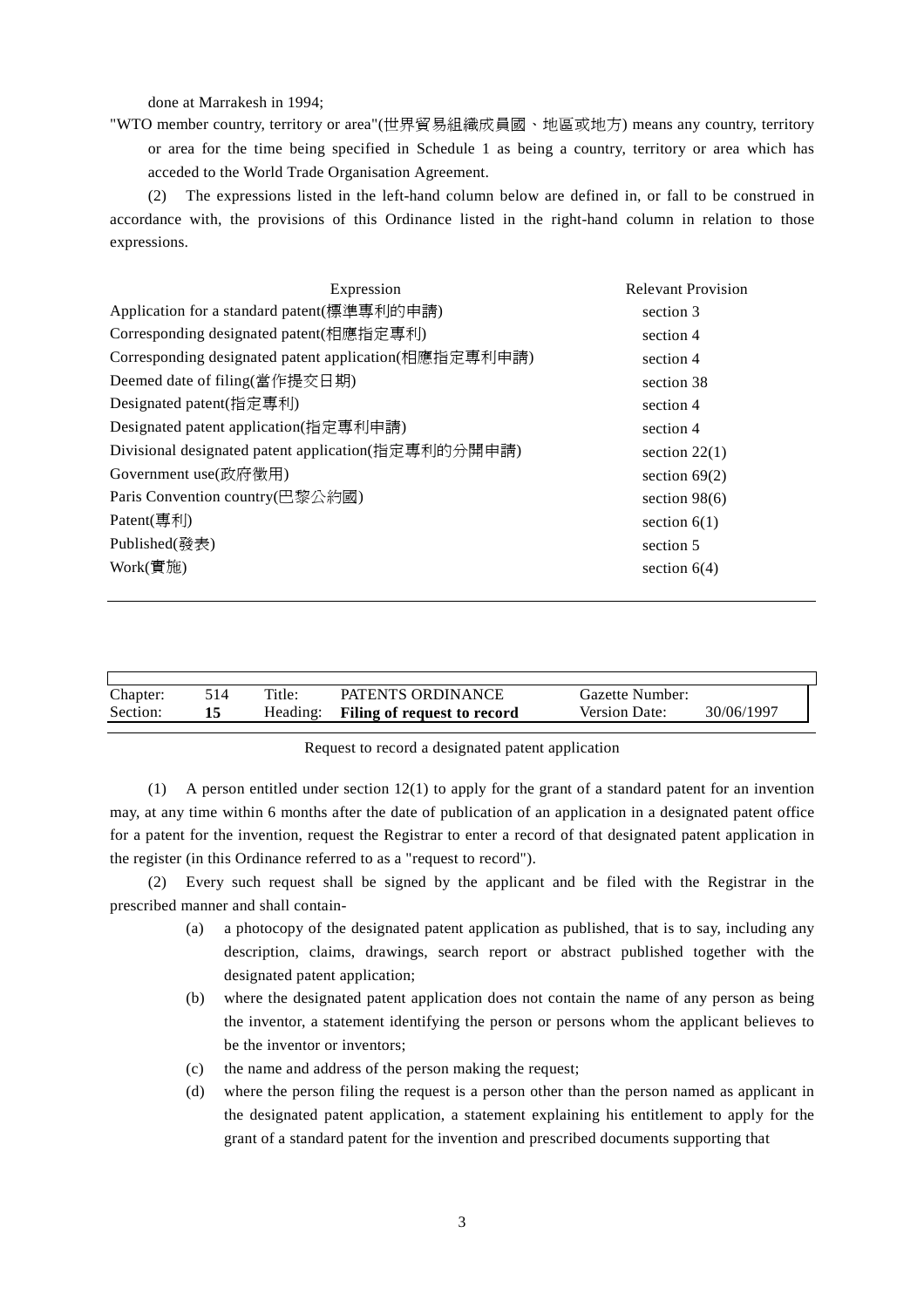statement;

- (e) a statement indicating whether or not priority is claimed under section 98 in respect of a right of priority enjoyed in the designated patent office on the basis of an earlier application as mentioned in that section and, where the statement indicates that priority is so claimed, details of-
	- (i) the date of priority claimed;
	- (ii) the country in which the earlier application was filed;
- (f) a statement indicating whether or not at the time of filing the designated patent application a claim was made in accordance with the law of the designated patent office in respect of any previous disclosure of the invention that was, for the purposes of the law of the designated patent office, a non-prejudicial disclosure and, if the statement indicates that such a claim was made, prescribed details relating to such previous disclosure; and
- (g) an address in Hong Kong for service of documents.

(3) Every such request shall also comply with the requirements of this Ordinance as to the provision of information in, or the translation of documents into, one or both official languages.

(4) A filing fee and an advertisement fee shall be payable within 1 month after the earliest filing with the Registrar of any part of the request to record, and if either fee is not paid within that period or within such further period as may be allowed under subsection (5) the application for a standard patent shall be deemed to be withdrawn.

(5) Rules may provide for a period of grace within which a filing fee or advertisement fee that has not been paid within the time limit specified in subsection (4) may still be validly paid.

(6) Subsection (1) shall not apply in respect of a designated patent application published before the date on which the designated patent office was designated under section 8.

(7) Nothing in this section shall preclude a request to record being initiated by documents complying with section 17.

[cf. EPC Art. 78; 1977 c. 37 s. 14 U.K.]

| Chapter:<br>Section: | 514<br>16 | Title:<br>Heading: | PATENTS ORDINANCE<br><b>Designated patent</b><br>application based on | Gazette Number:<br>Version Date: | 30/06/1997 |
|----------------------|-----------|--------------------|-----------------------------------------------------------------------|----------------------------------|------------|
|                      |           |                    | international application                                             |                                  |            |

Where a designated patent application is the national phase of an international application under the Patent Cooperation Treaty, then-

- (a) for the purposes of section 15(1), and notwithstanding section  $5(2)(d)(ii)$ , the date of publication of the designated patent application shall be-
	- (i) the date of such publication in the designated patent office as serves to indicate that the international application has validly entered its national phase in the designated patent office; or
	- (ii) such other date as may be prescribed in rules, being a date not earlier than the date on which the international application has validly entered its national phase in the designated patent office;
- (b) reference in section 15(2)(a) to a photocopy of the designated patent application shall be read as reference to-
	- (i) a photocopy of the international application as published by the International Bureau;
	- (ii) a photocopy of any translation of the international application published by the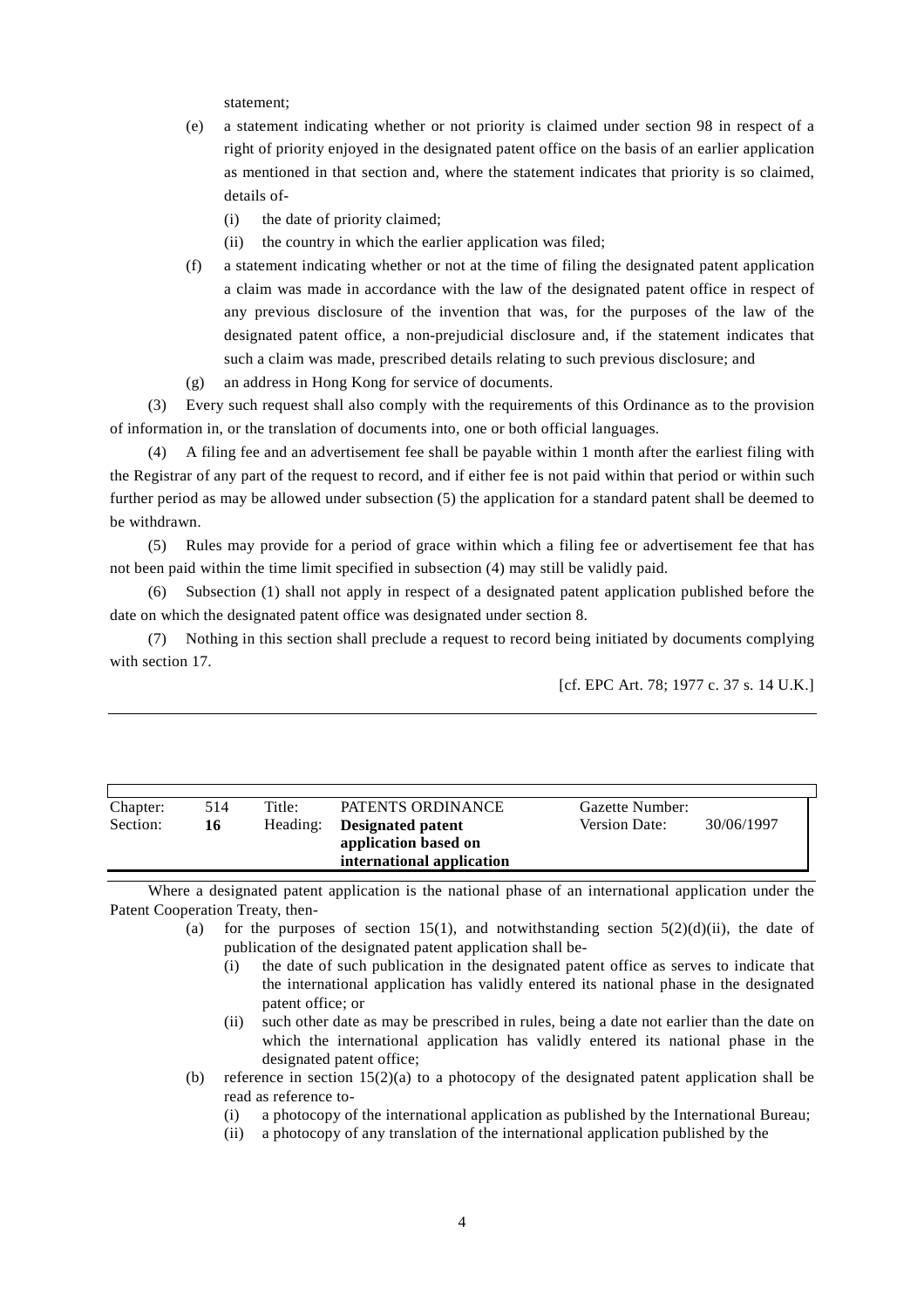designated patent office; and

- (iii) a photocopy of any publication of information in the designated patent office concerning the international application;
- (c) the statement required for the purposes of section  $15(2)(e)$  shall be a statement indicating whether or not priority is claimed under section 98, and if claimed whether so claimed on the basis of a right of priority claimed in the designated patent office, or claimed in the international application and accepted in the designated patent office, and mentioned in the corresponding designated patent application;
- (d) section 17(1)(c) shall have effect in such manner as may be specified in rules made for the purposes of this section.

| Chapter:<br>Section: | 514 | Title:<br>Heading: | PATENTS ORDINANCE<br>Date of filing of request to<br>record | Gazette Number:<br>Version Date: | 30/06/1997 |
|----------------------|-----|--------------------|-------------------------------------------------------------|----------------------------------|------------|

(1) Subject to subsection (2) and section 18(3), the date of filing a request to record shall be the earliest date on which documents filed by the applicant contain-

- (a) an indication that a request is made to record a designated patent application;
- (b) information identifying the applicant; and
- (c) a reference to the designated patent application, including-
	- (i) the application number assigned to it by the designated patent office; and
	- (ii) the publication number assigned to it by the designated patent office, and the date of its publication by the designated patent office.

(2) If the earliest filing with the Registrar of any part of a request to record occurs more than 6 months after the publication of the corresponding designated patent application the request shall not be dealt with as an application for a standard patent.

[cf. EPC Art.80]

| Chapter:<br>Title:<br>PATENTS ORDINANCE<br>514<br>Gazette Number:<br>30/06/1997<br>Version Date:<br>Section:<br><b>Compulsory licences for</b><br>Heading:<br>64<br>standard patents |  |
|--------------------------------------------------------------------------------------------------------------------------------------------------------------------------------------|--|
|--------------------------------------------------------------------------------------------------------------------------------------------------------------------------------------|--|

#### **PART VIII**

#### COMPULSORY LICENCES FOR STANDARD PATENTS

(1) At any time after the expiration of 3 years from the date of grant of a standard patent any person may apply to the court on one or more of the grounds specified in subsection (2)-

- (a) for a licence under the patent;
- (b) where the applicant is the Government, for the grant of a licence under the patent to any person specified in the application.
- (2) The grounds referred to in subsection (1) are-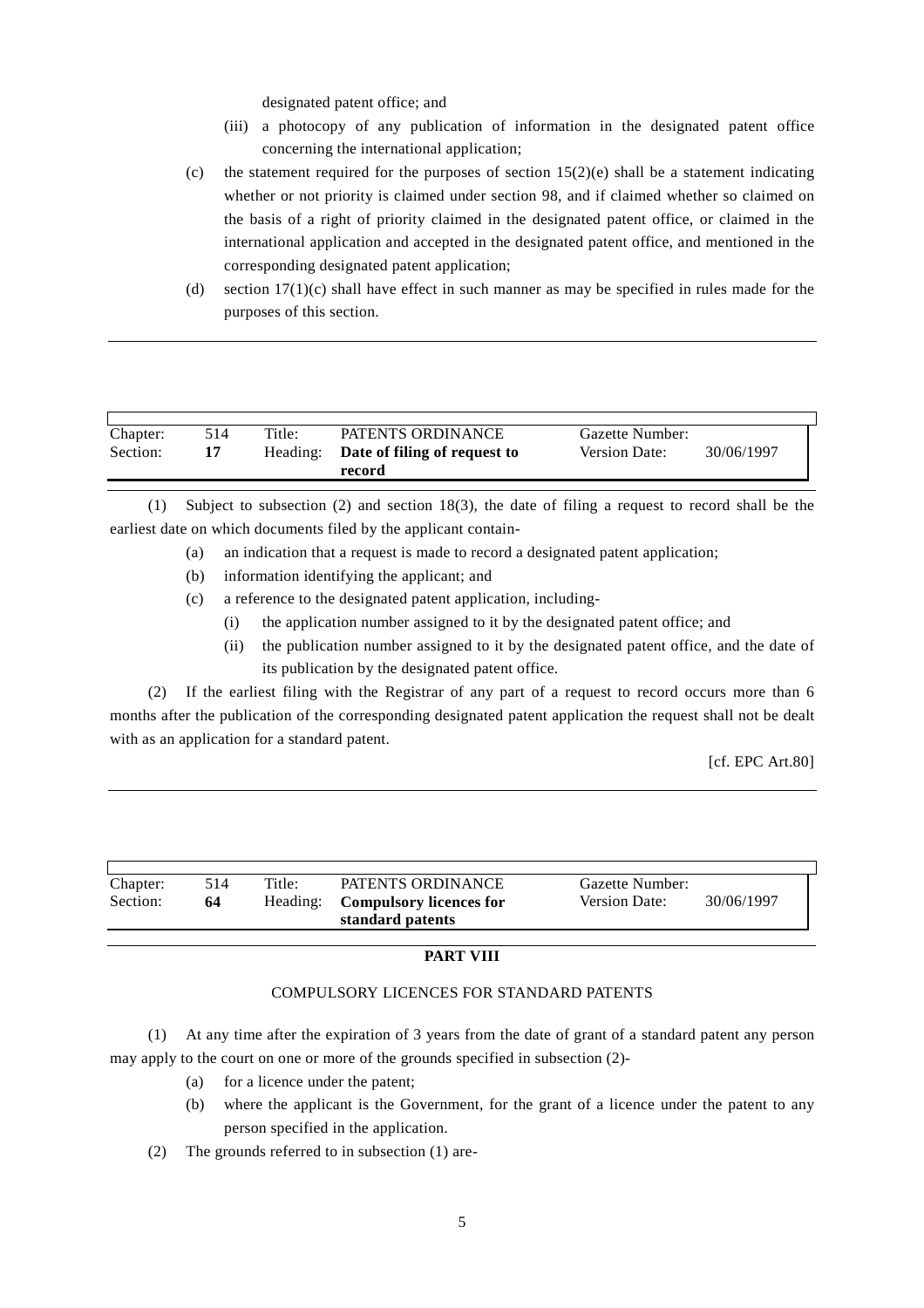- (a) where the patented invention is capable of being commercially worked in Hong Kong, that it is not being so worked or is not being so worked to the fullest extent that is reasonably practicable;
- (b) where the patented invention is a product, that a demand for the product in Hong Kong is not being met on reasonable terms;
- (c) where the patented invention is capable of being commercially worked in Hong Kong by manufacture, that it is being prevented or hindered from being so worked-
	- (i) in the case of a product, by the importation of the product; or
	- (ii) in the case of a process, by the importation of a product obtained directly by means of the process or to which the process has been applied;
- (d) that by reason of the refusal by the proprietor of the patent to grant a licence or licences on reasonable terms-
	- (i) the working or efficient working in Hong Kong of any other patented invention which involves an important technical advance of considerable economic significance in relation to the patent is prevented or hindered; or
	- (ii) the establishment or development of commercial or industrial activities in Hong Kong is unfairly prejudiced; or
- (e) that by reason of conditions imposed by the proprietor of the patent on the grant of licences under the patent, or on the disposal or use of the patented product or on the use of the patented process, the manufacture, use or disposal of materials not protected by the patent or the establishment or development of commercial or industrial activities in Hong Kong, is unfairly prejudiced.

(3) The court may, if it is satisfied that any of those grounds are established, and subject to subsections (4) and (5), order the grant of a licence on such terms as it thinks fit-

- (a) to the applicant, where the application is made under subsection  $(1)(a)$ ; or
- (b) to the person specified in the application, where the application is made under subsection  $(1)(b)$ .

(4) Where the application is made on the ground that the patented invention is not being commercially worked in Hong Kong or is not being so worked to the fullest extent that is reasonably practicable, and it appears to the court that the time which has elapsed since the grant of the patent was advertised in the Gazette has for any reason been insufficient to enable the invention to be so worked, the court may adjourn the hearing for such period as will in the opinion of the court give sufficient time for the invention to be so worked.

(5) No order shall be made under this section unless the court is satisfied that the applicant has made reasonable efforts to obtain authorization from the proprietor on reasonable commercial terms and conditions and that such efforts have not been successful within a reasonable period of time.

(6) No order shall be made under this section in respect of a patent ("patent A") on the ground mentioned in subsection  $(2)(d)(i)$  unless the court is satisfied that the proprietor of the patent for the other invention ("patent B") is able and willing to grant to the proprietor of patent A and his licensees a licence under patent B on reasonable terms.

- (7) An order granting a licence under this section shall provide-
	- (a) that the licence shall be non-exclusive; and
	- (b) that such licence shall be non-assignable except with that part of the enterprise or goodwill which enjoys the use of the patent under the licence, and in the case of a licence granted under subsection (6) the licence in respect of patent A shall only be assignable with the assignment of the licence on patent B,

and shall specify the scope and duration of such licence.

(8) An application may be made under this section in respect of a patent notwithstanding that the applicant is already the holder of a licence under the patent; and no person shall be estopped from relying on any of the matters specified in subsection (2) because of any admission made by him, whether in such licence or otherwise or by reason of his having accepted such licence.

[cf. 1977 c. 37 s. 48 U.K.]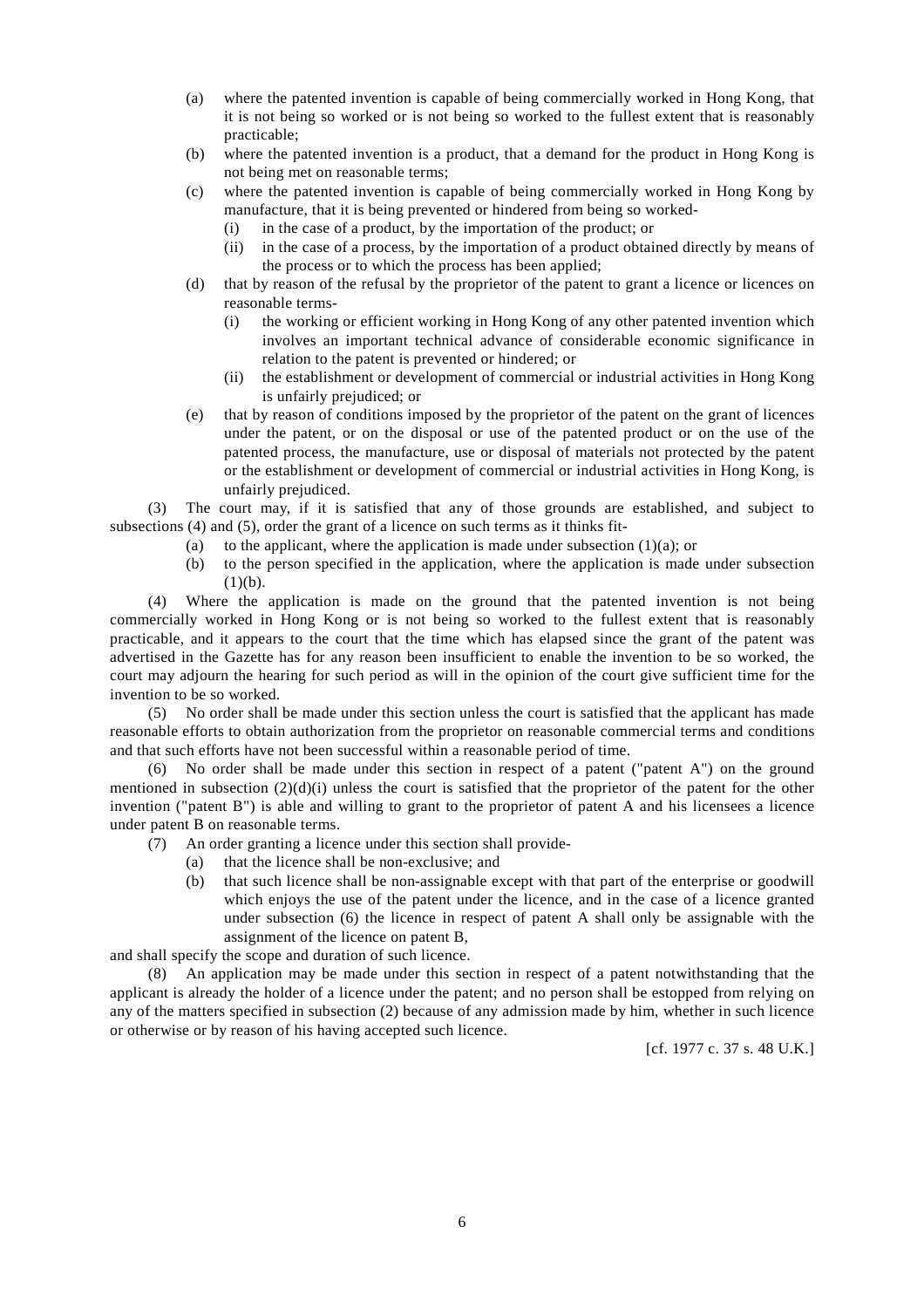| Chapter: | 514 | Title:   | PATENTS ORDINANCE                                                      | Gazette Number: L.N. 367 of | 1997       |
|----------|-----|----------|------------------------------------------------------------------------|-----------------------------|------------|
| Section: | 125 | Heading: | Short-term patent<br>application based on<br>international application | Version Date:               | 01/07/1997 |

(1) Where an international application seeking a patent for a utility model and designating the People's Republic of China has entered its national phase in the People's Republic of China, the applicant in the international application may apply for a short-term patent for the invention (if any) disclosed in that application.

(2) An application for a short-term patent made pursuant to this section may be filed at any time before a date 6 months after the entry into the national phase of the international application in the People's Republic of China, or such other date as may be prescribed by rules.

- (3) An application for a short-term patent made pursuant to this section shall contain-
	- (a) a photocopy of the international application as published by the International Bureau under Article 21 of the Patent Cooperation Treaty;
	- (b) a photocopy of the international search report in relation to the international application as published under Article 21(3) of the Patent Cooperation Treaty (whether contained in the international application as published or separately published);
	- (c) the date of entry of the international application into the national phase in the People's Republic of China;
	- (d) a photocopy of the translation of the international application (if any) published by the Chinese Patent Office; and
	- (e) a photocopy of any information that may be published by the Chinese Patent Office concerning the international application.

(4) Section 113 applies in relation to an application for a short-term patent made pursuant to this section as if for subsection (1)(b) to (d) of that section there was substituted a reference to the documents specified in subsection  $(3)(a)$  to  $(e)$  of this section.

(5) Where an application made pursuant to this section results in the grant of a short-term patent, the application shall be deemed to have as its date of filing the international filing date accorded to the international application for the purposes of Article 11 of the Patent Cooperation Treaty and, in this Ordinance, reference to the date of filing of an application in relation to a short-term patent which has been granted pursuant to an application made as provided for in this section shall be construed accordingly.

(6) In this section, "Chinese Patent Office"(中國專利局) means the office established under the laws of the People's Republic of China for the granting of patents for inventions.

| Chapter: | 514 | Title:   | PATENTS ORDINANCE              | Gazette Number: 22 of 1999 |            |
|----------|-----|----------|--------------------------------|----------------------------|------------|
| Section: | 153 | Heading: | <b>Amendment of Schedule 1</b> | <b>Version Date:</b>       | 01/07/1997 |

Remarks: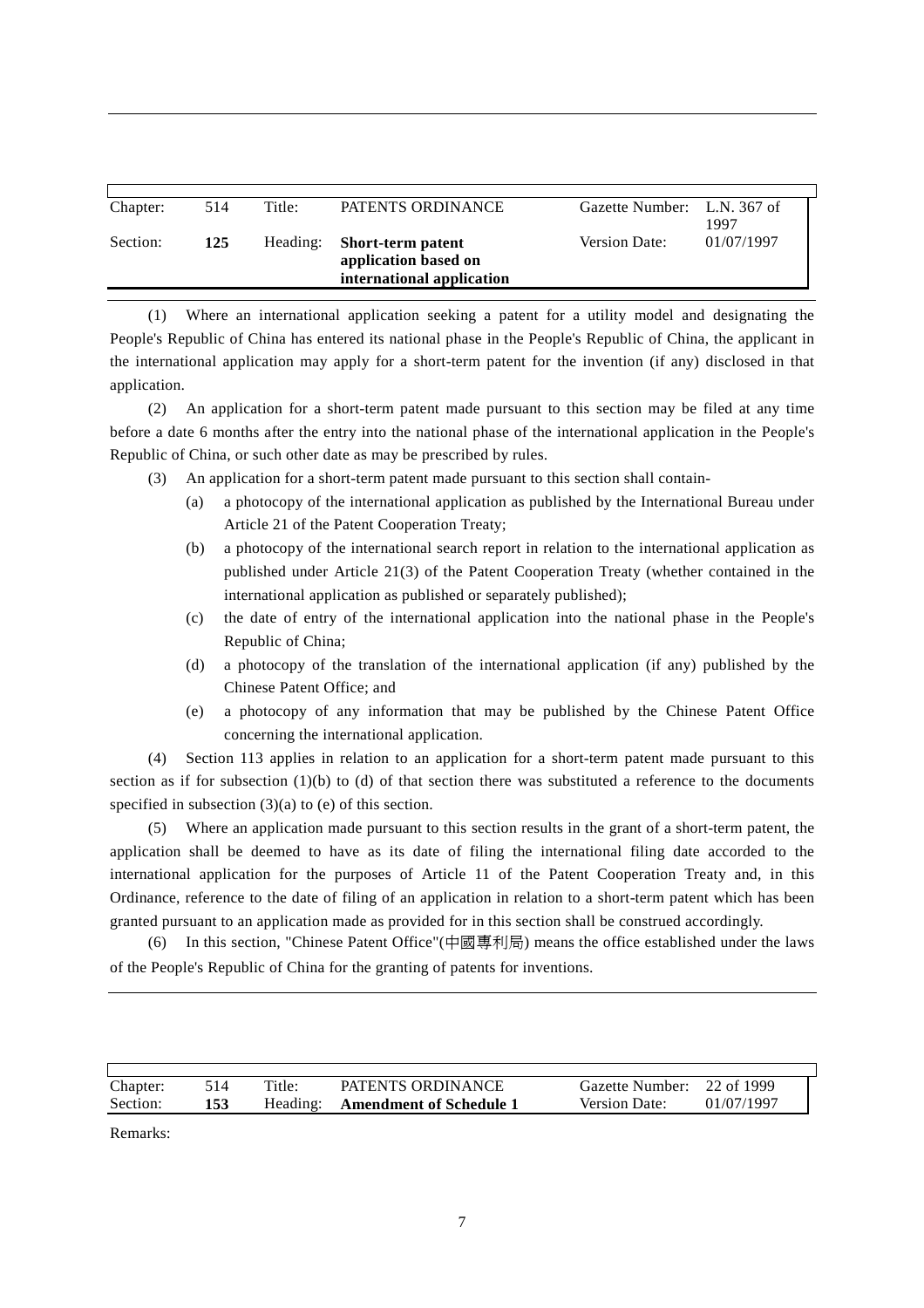The Chief Executive in Council may by order published in the Gazette- (Amended 22 of 1999 s. 3)

- (a) add to Schedule 1 the name of-
	- (i) any country which has acceded to the Paris Convention;
	- (ii) any country, territory or area which has acceded to the World Trade Organisation Agreement;
- (b) delete from the Schedule 1 the name of-
	- (i) any country which has denounced the Paris Convention;
	- (ii) any country, territory or area which has denounced the World Trade Organisation Agreement.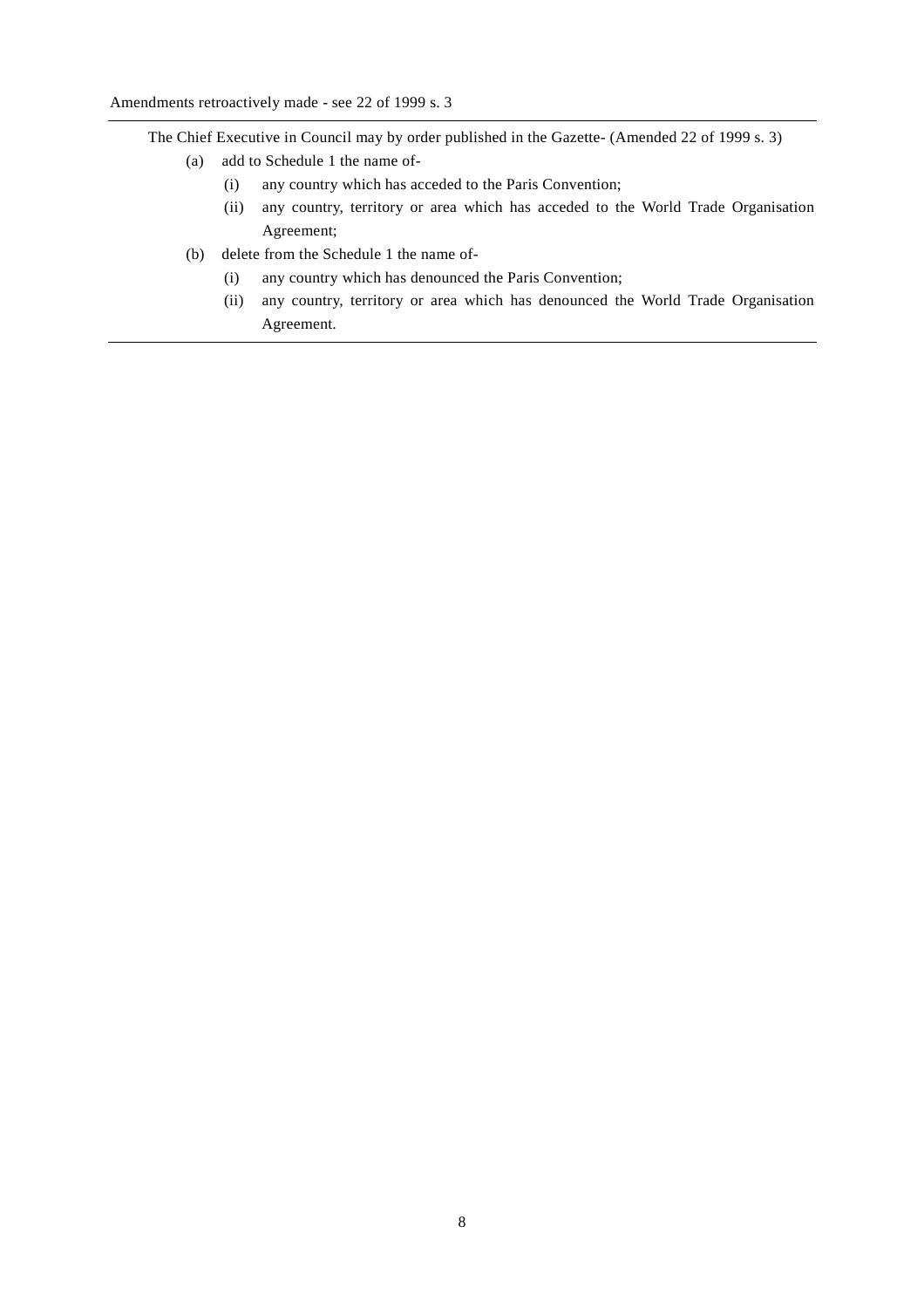| Chapter: | 514 | Title: | PATENTS ORDINANCE                  | Gazette Number:      |            |
|----------|-----|--------|------------------------------------|----------------------|------------|
| Section: | 20  |        | Heading: Publication of request to | <b>Version Date:</b> | 30/06/1997 |
|          |     |        | record                             |                      |            |

(1) If on an examination under section 19(1) a request to record is found to have satisfied the requirements of section  $15(2)$  and  $(3)$ , or if on a subsequent examination by the Registrar the deficiencies noted under section 19(2) are found to have been corrected in accordance with the rules, then the Registrar shall as soon as practicable after such examination, but subject to this section and section 37-

- (a) record the designated patent application in the register and enter particulars of the request to record in the register;
- (b) publish the request to record in the prescribed manner;
- (c) advertise the fact of such publication and entry by notice in the Gazette;
- (d) inform the applicant of the publication of the request to record.
- (2) A request to record shall not be published if-
	- (a) before the completion of preparations for publication, it has been finally refused or withdrawn or has been deemed to have been withdrawn; or
	- (b) the filing fee or advertisement fee has not been paid.
- (3) For the purposes of subsection  $(1)(b)$  the request to record shall include-
	- (a) the designated patent application, including the description, the claims, any drawings and any search report or abstract published by the designated patent office and filed in the request to record;
	- (b) the names of the proprietor and (if different) the inventor.

| Chapter: | 514 | Title:   | PATENTS ORDINANCE                 | Gazette Number:      |            |
|----------|-----|----------|-----------------------------------|----------------------|------------|
| Section: | 27  | Heading: | <b>Registration of designated</b> | <b>Version Date:</b> | 30/06/1997 |
|          |     |          | patent and grant of patent        |                      |            |

(1) If on examination under section 26(1) a request for registration and grant is found to have satisfied the requirements of section 23(3) and (4) or if on a subsequent examination the deficiencies noted under section 26(2) are found to have been corrected in accordance with the rules, then the Registrar shall as soon as practicable after such examination, but subject to section 37-

- (a) register the designated patent by making an appropriate entry in the register; and
- (b) grant a standard patent for the invention shown in the published specification of the designated patent as filed under section 23(3)(a) and issue a certificate to that effect.

(2) A patent shall not be granted under this section unless the filing fee and advertisement fee specified in section 23 and any other fees payable under the preceding provisions of this Part have been paid.

(3) As soon as practicable after a standard patent has been granted under this section the Registrar shall-

- (a) publish in the prescribed manner the specification of the patent, the names of the proprietor and, if different, the inventor;
- (b) send the certificate issued under subsection (1)(b) to the proprietor; and
- (c) advertise the fact of such grant by notice in the Gazette.

(4) In publishing under subsection (3)(a) any matters specified in that subsection, the Registrar may publish in addition such other matters constituting or relating to the patent which in his opinion it is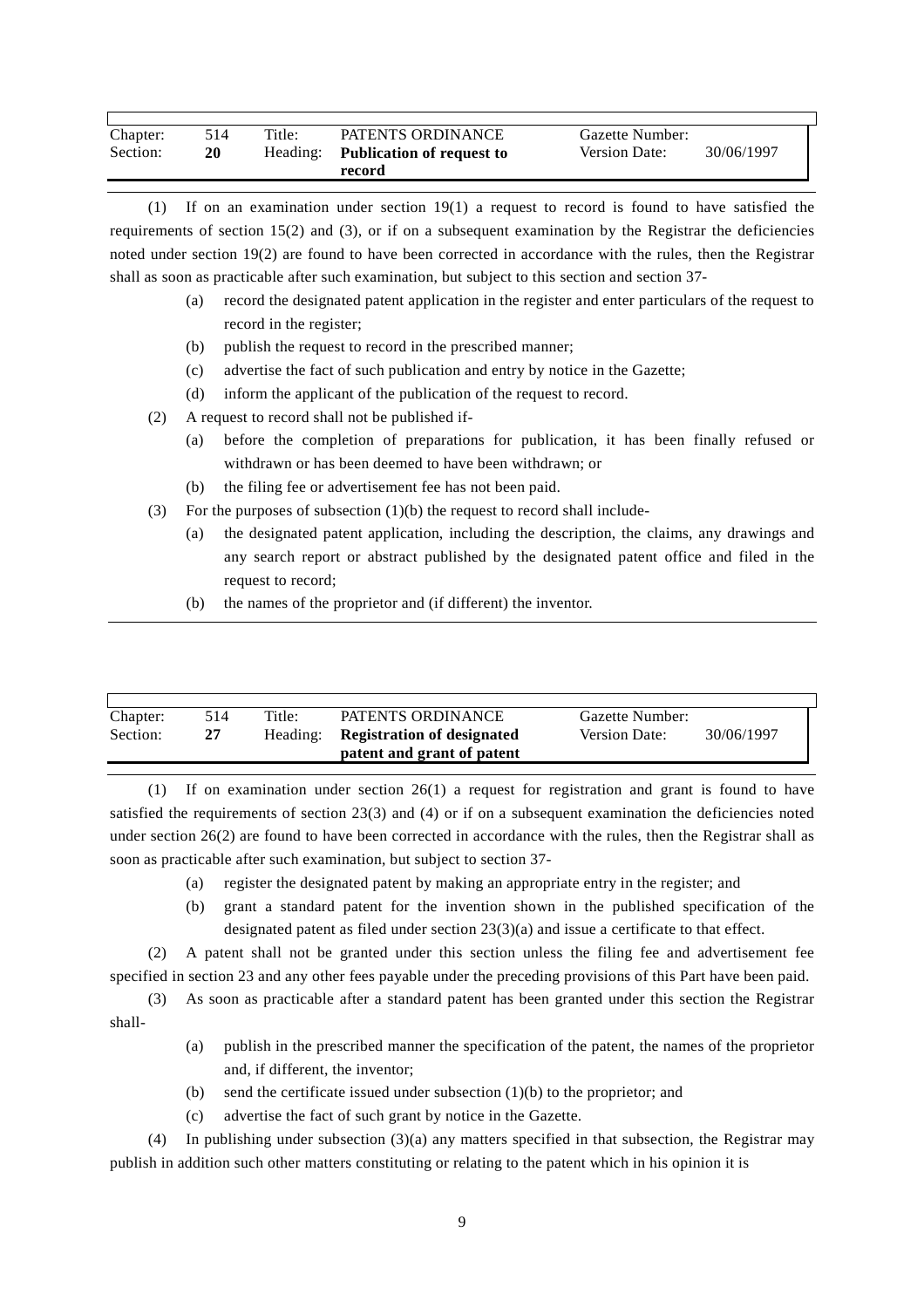$\overline{1}$ 

| Chapter: |      | 514  | Title:                                    | PATENTS ORDINANCE                                                                                                                    | Gazette Number: |                    |
|----------|------|------|-------------------------------------------|--------------------------------------------------------------------------------------------------------------------------------------|-----------------|--------------------|
| Section: | 29   |      | Heading:                                  | <b>Restoration of rights</b>                                                                                                         | Version Date:   | 30/06/1997         |
|          |      |      |                                           |                                                                                                                                      |                 |                    |
| (1)      |      |      | Subject to this section, where-           |                                                                                                                                      |                 |                    |
|          | (a)  |      |                                           | an applicant for a standard patent has failed to comply with a time limit under this Part                                            |                 |                    |
|          |      |      |                                           | (including any time limit set by the Registrar); and                                                                                 |                 |                    |
|          | (b)  |      |                                           | the Registrar is satisfied that the failure to comply with the time limit occurred in spite of                                       |                 |                    |
|          |      |      |                                           | the applicant having taken all reasonable care required by the circumstances,                                                        |                 |                    |
|          |      |      |                                           | then upon application by the applicant to the Registrar under this section for restoration of his rights lost-                       |                 |                    |
|          | (i)  |      |                                           | any refusal or deemed withdrawal of the application that occurred as a direct consequence                                            |                 |                    |
|          |      |      |                                           | of the failure to comply with the time limit shall be deemed to be of no effect and the                                              |                 |                    |
|          |      |      |                                           | application shall be treated for the purposes of proceedings under this Part as if there had                                         |                 |                    |
|          |      |      | been no such failure;                     |                                                                                                                                      |                 |                    |
|          | (ii) |      |                                           | any right or means of redress lost by the applicant as a direct consequence of the failure to                                        |                 |                    |
|          |      |      |                                           | comply with the time limit shall be restored to the applicant.                                                                       |                 |                    |
| (2)      |      |      | An application under this section-        |                                                                                                                                      |                 |                    |
|          | (a)  |      |                                           | shall be in writing and shall be made not later than-                                                                                |                 |                    |
|          |      | (i)  |                                           | 1 year after the expiry of the time limit referred to in subsection $(1)(a)$ ; or                                                    |                 |                    |
|          |      | (ii) |                                           | 2 months after the removal of the cause of non-compliance with the time limit,                                                       |                 |                    |
|          |      |      | whichever is the earlier;                 |                                                                                                                                      |                 |                    |
|          | (b)  |      |                                           | shall not be deemed to be filed unless the additional prescribed fee has been paid; and                                              |                 |                    |
|          | (c)  |      |                                           | shall not be deemed to be made unless the omission which constituted the failure to comply                                           |                 |                    |
|          |      |      |                                           | with a time limit has been made good.                                                                                                |                 |                    |
| (3)      |      |      |                                           | Where prior to the refusal or deemed withdrawal of the application mentioned in subsection $(1)(i)$                                  |                 |                    |
|          |      |      |                                           | the request to record had been published under section 20, the Registrar shall advertise in the Gazette notice                       |                 |                    |
|          |      |      |                                           |                                                                                                                                      |                 |                    |
|          |      |      | of any application under subsection (1).  |                                                                                                                                      |                 |                    |
| (4)      |      |      |                                           | The Registrar may by regulation amend the periods specified in subsection $(2)(a)$ within which a                                    |                 |                    |
|          |      |      | notice under this section shall be filed. |                                                                                                                                      |                 |                    |
| (5)      |      |      |                                           | This section does not apply to any failure to comply with a time limit under section 15 (except as                                   |                 |                    |
|          |      |      |                                           | regards any time limit specified for the purposes of section $15(3)$ , $17(2)$ , $18$ , $19$ , $22$ , $23(5)$ , $24(2)$ or $25(3)$ . |                 |                    |
|          |      |      |                                           |                                                                                                                                      |                 | [cf. EPC Art. 122] |
|          |      |      |                                           |                                                                                                                                      |                 |                    |

| Chapter: | 514 | Title:   | PATENTS ORDINANCE                      | Gazette Number:      | 30/06/1997 |
|----------|-----|----------|----------------------------------------|----------------------|------------|
| Section: | 30  | Heading: | <b>Effect of restoration of rights</b> | <b>Version Date:</b> |            |
|          |     |          | under section 29                       |                      |            |

(1) The effect of a restoration under section 29 is as follows.

(2) A person who, during the period between the loss of rights referred to in section 29(1) and the advertisement in the Gazette of notice of the application for restoration under section 29(3)-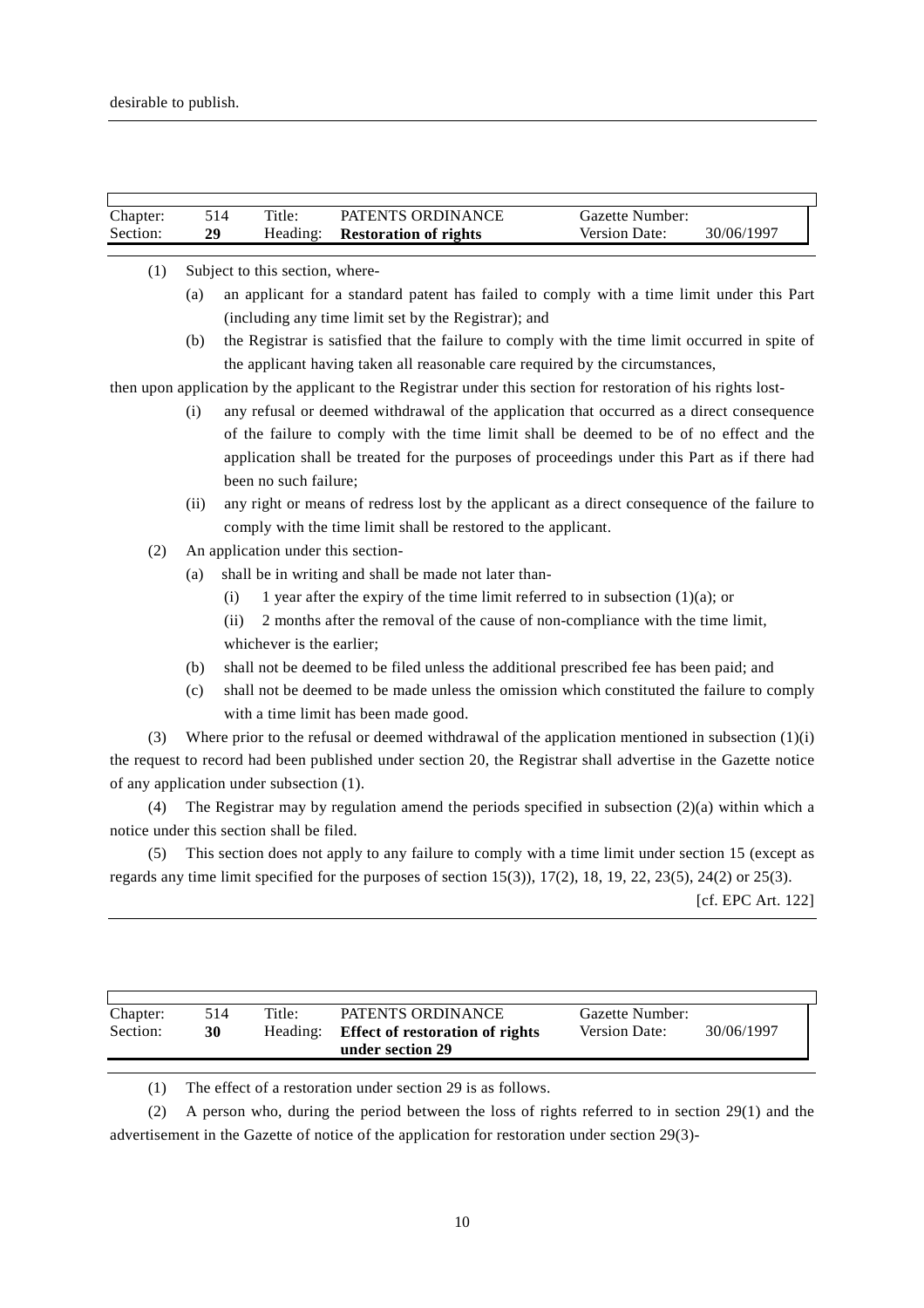- (a) does in good faith an act which would constitute an infringement of the applicant's rights under the published application for a standard patent if those rights had not been lost; or
- (b) makes in good faith effective and serious preparations to do such an act,

has the rights specified in subsection (3).

- (3) The rights referred to in subsection (2) are-
	- (a) the right to continue to do or, as the case may be, to do the act referred to in subsection (2);
	- (b) if such act was done or preparations had been made to do it in the course of a business-
		- (i) in the case of an individual-
			- (A) the right to assign the right to do it or to transmit such right on death; or
			- (B) the right to authorize the doing of that act by any of his partners for the time being in the business in the course of which the act was done or preparations had been made to do it;
			- (ii) in the case of a body corporate, the right to assign the right to do it or to transmit such right on the body's dissolution,

and the doing of that act by virtue of this subsection shall not amount to an infringement of the applicant's rights under the published application for a patent concerned.

(4) The rights specified in subsection (3) shall not include the right to grant a licence to any person to do an act referred to in subsection (2).

(5) Where a product is disposed of to another in exercise of a right conferred by subsection (3), that other and any person claiming through him may deal with the product in the same way as if it had been disposed of by the applicant in the patent application.

```
[cf. 1992 No. 1 s. 55(2) to (4) Eire]
```

| Chapter: | 514 | Title:   | PATENTS ORDINANCE                | Gazette Number:      |            |
|----------|-----|----------|----------------------------------|----------------------|------------|
| Section: | 34  | Heading: | <b>Restoring application for</b> | <b>Version Date:</b> | 30/06/1997 |
|          |     |          | standard patent                  |                      |            |

(1) Where an application for a standard patent is deemed withdrawn under section 33 by reason only of the failure to pay any maintenance fee under that section within the period specified then the applicant may, within 12 months after the date on which the application was deemed withdrawn and on payment of the prescribed fee, apply to the Registrar in the prescribed manner for the restoration of the application for a standard patent.

- (2) The Registrar shall advertise in the Gazette notice of any application under subsection (1).
- (3) If on an application under subsection (1)-
	- (a) the Registrar is satisfied that the failure to pay the maintenance fee within the specified period, or that fee and any additional fee under section 33(4) within 6 months after the end of the specified period, occurred in spite of the applicant having taken all reasonable care required by the circumstances; and
	- (b) the requirements of subsection (4) are met,

the Registrar shall order that the request to record be restored on payment of any such unpaid maintenance fee and additional fee.

(4) An order for restoration shall not be made under subsection (3) unless it appears to the Registrar that at the date of the application for restoration-

- (a) the designated patent application is still valid and not withdrawn; and
- (b) a patent has not been granted in pursuance of that application or, if granted, the time for filing a request for registration and grant under section 23 has not expired.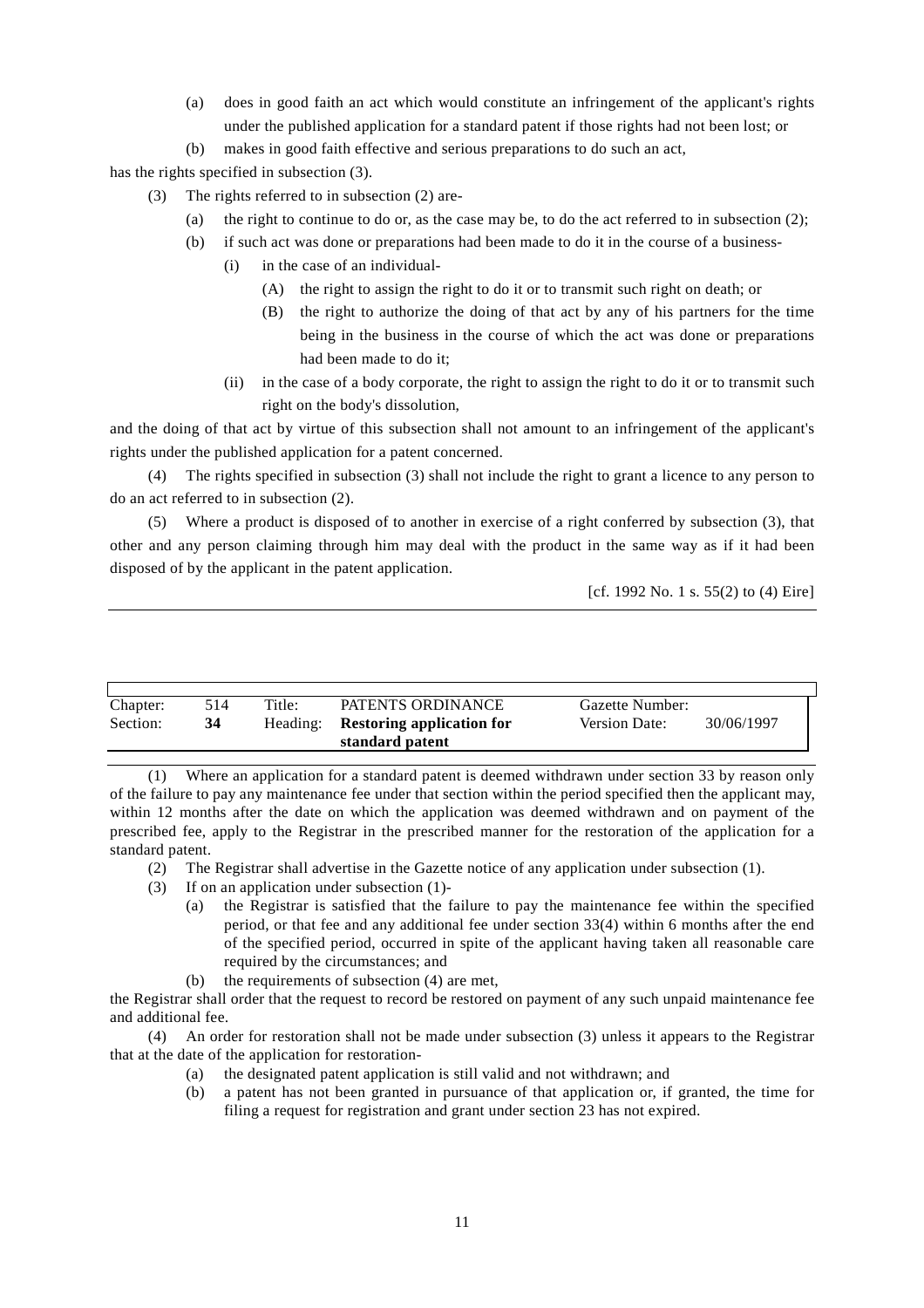| Chapter: | 514 | Title:   | PATENTS ORDINANCE                  | Gazette Number:      |            |
|----------|-----|----------|------------------------------------|----------------------|------------|
| Section: | 35  | Heading: | <b>Effect of restoration order</b> | <b>Version Date:</b> | 30/06/1997 |
|          |     |          | under section 34                   |                      |            |

(1) The effect of a restoration under section 34(4) is as follows.

(2) A person who, during the period between any deemed withdrawal such as is mentioned in section 34(1) and the advertisement in the Gazette of notice of the application for restoration under section 34(2)-

- (a) does in good faith an act which would constitute an infringement of the applicant's rights under the published application for a patent if those rights had not been lost; or
- (b) makes in good faith effective and serious preparations to do such an act,

has the rights specified in subsection (3).

- (3) The rights referred to in subsection (2) are-
	- (a) the right to continue to do or, as the case may be, to do the act referred to in subsection (2);
	- (b) if such act was done or preparations had been made to do it in the course of a business-
		- (i) in the case of an individual-
			- (A) the right to assign the right to do it or to transmit such right on death; or
			- (B) the right to authorize the doing of that act by any of his partners for the time being in the business in the course of which the act was done or preparations had been made to do it;
		- (ii) in the case of a body corporate, the right to assign the right to do it or to transmit such right on the body's dissolution,

and the doing of that act by virtue of this subsection shall not amount to an infringement of the applicant's rights under the published application for a patent concerned.

(4) The rights specified in subsection (3) shall not include the right to grant a licence to any person to do an act referred to in subsection (2).

(5) Where a product is disposed of to another in exercise of a right conferred by subsection (3), that other and any person claiming through him may deal with the product in the same way as if it had been disposed of by the applicant in the patent application.

(6) This section applies in relation to the Government use of an invention in respect of which an application has been made as it applies in relation to infringement of the rights conferred by publication of an application for a standard patent for the invention.

[cf. 1992 No. 1 s. 55(2) to (4) Eire]

| Chapter: |    | Title:   | PATENTS ORDINANCE       | Gazette Number: 22 of 1999 |            |  |
|----------|----|----------|-------------------------|----------------------------|------------|--|
| Section: | 39 | Heading: | Term of standard patent | <b>Version Date:</b>       | 01/07/1997 |  |
|          |    |          |                         |                            |            |  |

Remarks:

Amendments retroactively made - see 22 of 1999 s. 3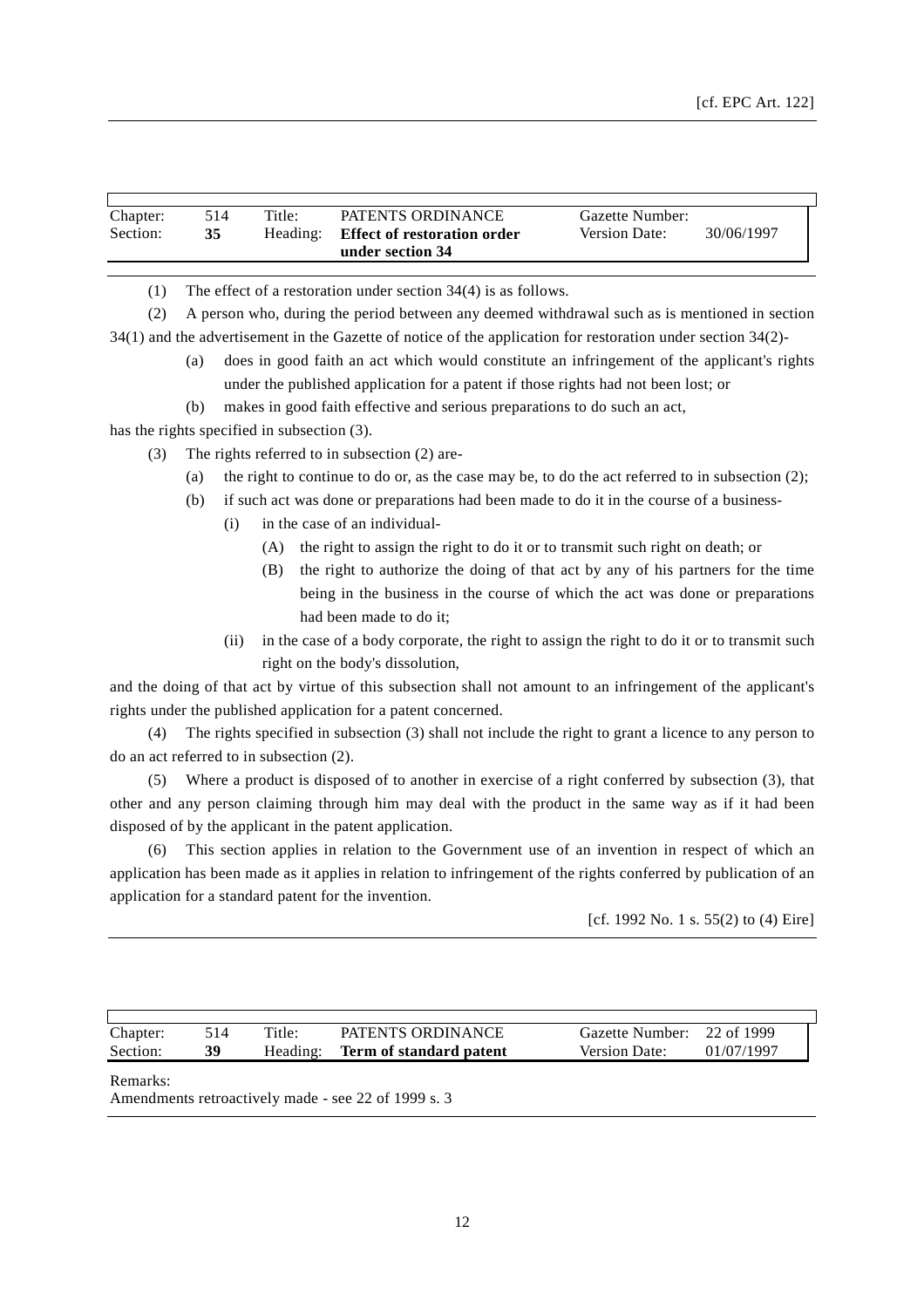- (1) A standard patent granted under this Ordinance-
	- (a) shall take effect from the date on which the fact of its grant is advertised in the Gazette; and
	- (b) subject to subsection (2), shall remain in force until the end of the period of 20 years beginning with the deemed date of filing of the application for the patent.

(2) If it is desired to keep a standard patent in force for a further year after the expiry of the 3rd or any succeeding year from the date specified in subsection (3), the prescribed renewal fee shall be paid before the expiry of that 3rd or, as the case may be, succeeding year, but not earlier than a date 3 months before that expiry, and a standard patent shall cease to have effect at the expiry of that 3rd or succeeding year if the renewal fee is not so paid.

(3) The date specified for the purpose of subsection (2) is the anniversary of the deemed date of filing of the standard patent first occurring after the date of grant of the patent.

If within 6 months after the end of the period specified in subsection (2) for payment of the renewal fee the renewal fee and any prescribed additional fee are paid, the standard patent shall be treated as if it had never expired, and accordingly-

- (a) anything done under or in relation to it during that further period shall be valid;
- (b) an act which would constitute an infringement of it if it had not expired shall constitute such an infringement; and
- (c) an act which would constitute Government use of the patented invention if the patent had not expired shall constitute that use.

(5) The Registrar may by regulation amend the period specified in subsection (2) by reference to which the earliest date for payment of the prescribed renewal fee is determined.

- (6) The Chief Executive in Council may by regulation amend- (Amended 22 of 1999 s. 3)
	- (a) the period specified in subsection  $(1)(b)$  as being the period for which a standard patent shall remain in force;
	- (b) the period specified in subsection (2) by reference to which a standard patent, if not renewed, shall cease to have effect.

[cf. 1977 c. 37 s. 25 U.K.]

| Chapter: | 514 | Title:   | PATENTS ORDINANCE            | Gazette Number: |            |
|----------|-----|----------|------------------------------|-----------------|------------|
| Section: | 40  | Heading: | <b>Restoration of lapsed</b> | Version Date:   | 30/06/1997 |
|          |     |          | standard patents             |                 |            |

(1) Where a standard patent has ceased to have effect by reason of the failure to pay any renewal fee as provided in section 39, application may be made to the Registrar, at any time within 18 months after the date on which the patent ceased to have effect, for the restoration of the patent.

(2) An application under this section may be made by the person who was the proprietor of the standard patent at the time it ceased to have effect or by any other person who would have been entitled to the patent if it had not ceased to have effect; and where the patent was at that time held by 2 or more persons jointly the application may, with the leave of the Registrar, be made by one or more of them without joining the others.

(3) The Registrar shall advertise in the Gazette notice of any application under this section.

(4) If the Registrar is satisfied that the failure to pay any renewal fee as provided in section 39, or to pay that fee and any additional fee under that section within 6 months after the end of that period, occurred in spite of the applicant having taken all reasonable care required by the circumstances the Registrar shall by order restore the patent on payment of any such unpaid renewal fee and any prescribed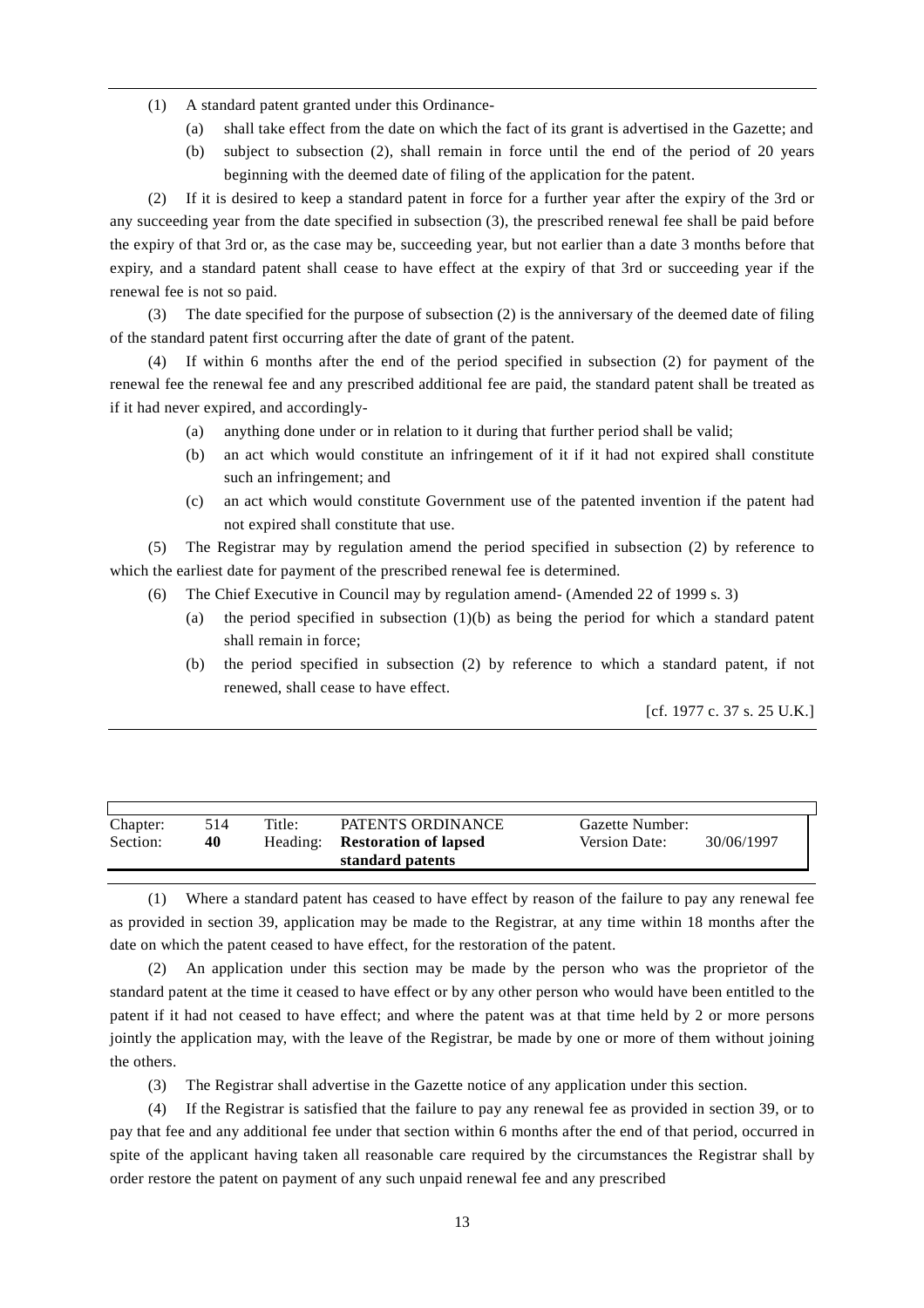additional fee.

(5) An order under this section may be made subject to such terms and conditions as the Registrar thinks fit.

| Chapter: | 514 | Title:   | PATENTS ORDINANCE          | Gazette Number:      |            |
|----------|-----|----------|----------------------------|----------------------|------------|
| Section: | 41  | Heading: | <b>Effect of order for</b> | <b>Version Date:</b> | 30/06/1997 |
|          |     |          | restoration of standard    |                      |            |
|          |     |          | patent                     |                      |            |

(1) The effect of an order for the restoration of a standard patent is as follows.

(2) Anything done during the period between expiry and restoration which would have constituted an infringement if the patent had not expired shall be treated as an infringement-

- (a) if done at a time when it was possible for the patent to be renewed under section 39(4); or
- (b) if it was a continuation or repetition of an earlier infringing act.

(3) A person who in Hong Kong, after it was no longer possible for the patent to be so renewed and before advertisement in the Gazette of notice of an application for restoration under section 40-

- (a) began in good faith to do an act which would constitute an infringement of the patent if it were in force; or
- (b) made in good faith effective and serious preparations to do such an act,

has the rights specified in subsection (4).

- (4) The rights referred to in subsection (3) are-
	- (a) the right to continue to do or, as the case may be, to do the act referred to in subsection (3);
	- (b) if such act was done or preparations had been made to do it in the course of a business-
		- (i) in the case of an individual-
			- (A) the right to assign the right to do it or to transmit such right on death; or
			- (B) the right to authorize the doing of that act by any of his partners for the time being in the business in the course of which the act was done or preparations had been made to do it;
		- (ii) in the case of a body corporate, the right to assign the right to do it or to transmit such right on the body's dissolution,

and the doing of that act by virtue of this subsection shall not amount to an infringement of the patent concerned.

(5) The rights specified in subsection (4) shall not include the right to grant a licence to any person to do an act referred to in subsection (3).

(6) Where a patented product is disposed of to another in exercise of a right conferred by subsection (4), that other and any person claiming through him may deal with the product in the same way as if it had been disposed of by a registered proprietor of the patent.

[cf. 1992 No. 1 s. 55(2) to (5) Eire]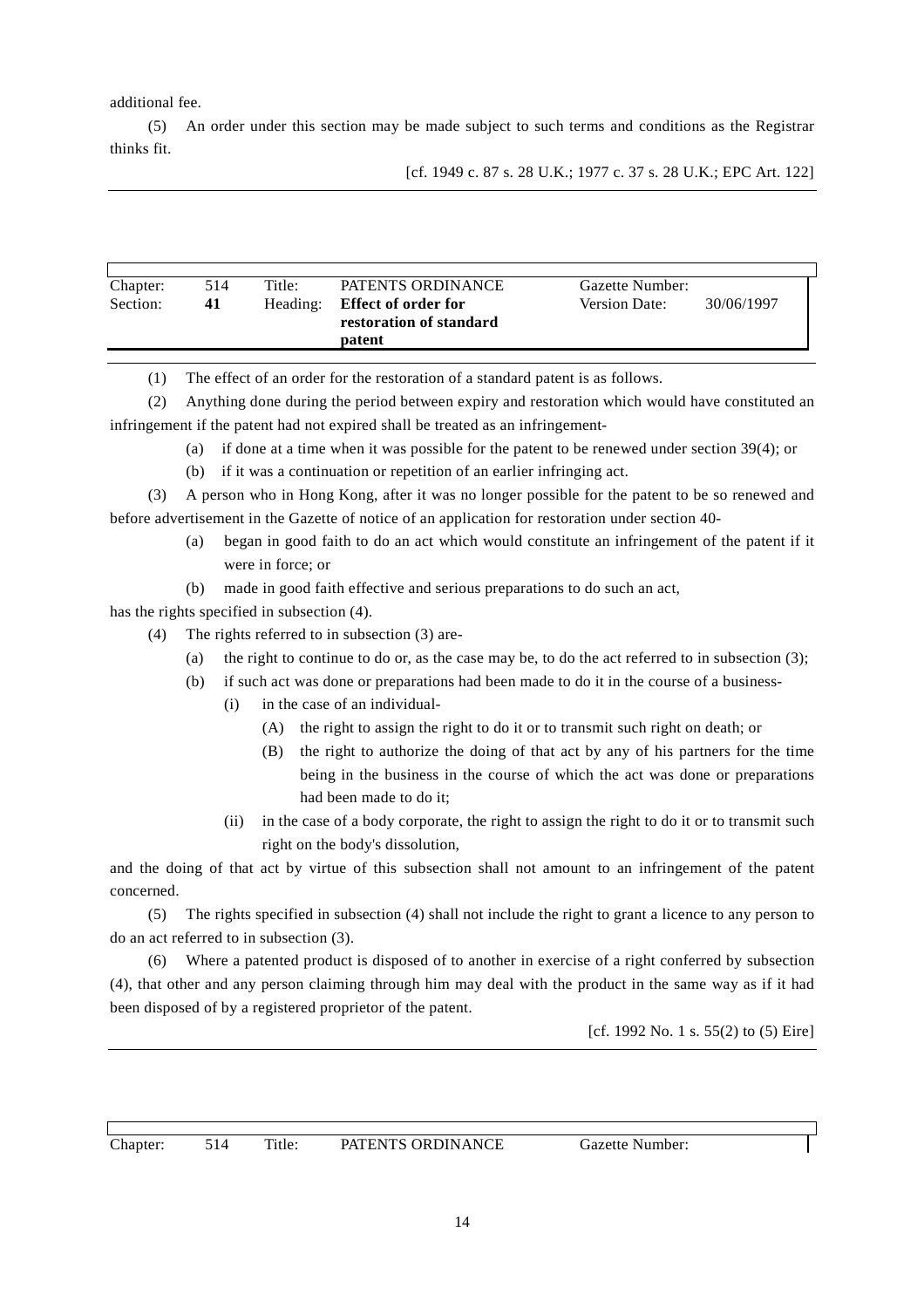#### Section: **43** Heading: **Amendment of standard patent following opposition or revocation proceedings in the designated patent office** Version Date: 30/06/1997

(1) If the specification of the corresponding designated patent in respect of a standard patent granted under Part II has (whether before or after the grant of the standard patent) been amended in the designated patent office following prescribed opposition or revocation proceedings, the proprietor of the standard patent shall file with the Registrar in the prescribed manner and within the prescribed period a verified copy of the amended specification or the amending order or other prescribed documentation.

(2) The Registrar shall record the amendment to the specification of the designated patent by making an appropriate entry in the register and upon that recording the standard patent shall be treated as having been amended in a like manner.

(3) As soon as practicable after a standard patent has been amended under this section the Registrar shall-

(a) publish the amendment;

(b) advertise the fact of the amendment by notice in the Gazette.

(4) Any amendment of the specification of a standard patent under this section shall have effect from the date of grant of the patent.

(5) Any amendment of the specification of a standard patent under this section shall have effect subject to section 103.

[cf. EPC Art. 102]

| Chapter: | 514 | Title:   | PATENTS ORDINANCE                                                          | Gazette Number:      |            |
|----------|-----|----------|----------------------------------------------------------------------------|----------------------|------------|
| Section: | 44  | Heading: | <b>Revocation of standard patent</b><br>following opposition or revocation | <b>Version Date:</b> | 30/06/1997 |
|          |     |          | proceedings in the designated<br>patent office                             |                      |            |

(1) This section applies to any standard patent of which the corresponding designated patent has been revoked following prescribed opposition or revocation proceedings in the designated patent office.

(2) The proprietor of a patent to which this section applies shall after publication of the revocation by the designated patent office and in the prescribed manner file with the Registrar a verified copy of the order of revocation or other prescribed documentation.

(3) The Registrar shall record any filing under subsection (2) and shall advertise the fact of such filing by notice in the Gazette.

(4) A person other than the proprietor of a patent to which this section applies may apply to the Registrar in the prescribed manner for an order under this subsection, and where on such an application the Registrar is satisfied that the patent is one to which this section applies he shall, subject to subsection (5), order that the patent be revoked.

(5) The Registrar may, if he thinks fit, refer any application under subsection (4) to the court and the court shall have jurisdiction to make an order for the revocation of the patent.

(6) Upon the Registrar advertising the fact of a filing by the proprietor of a patent under subsection (2) in the Gazette, or upon the making of an order by the Registrar under subsection (4) or by the court under subsection (5) for the revocation of a patent, the patent shall be treated as never having had effect.

[cf. EPC Art. 102]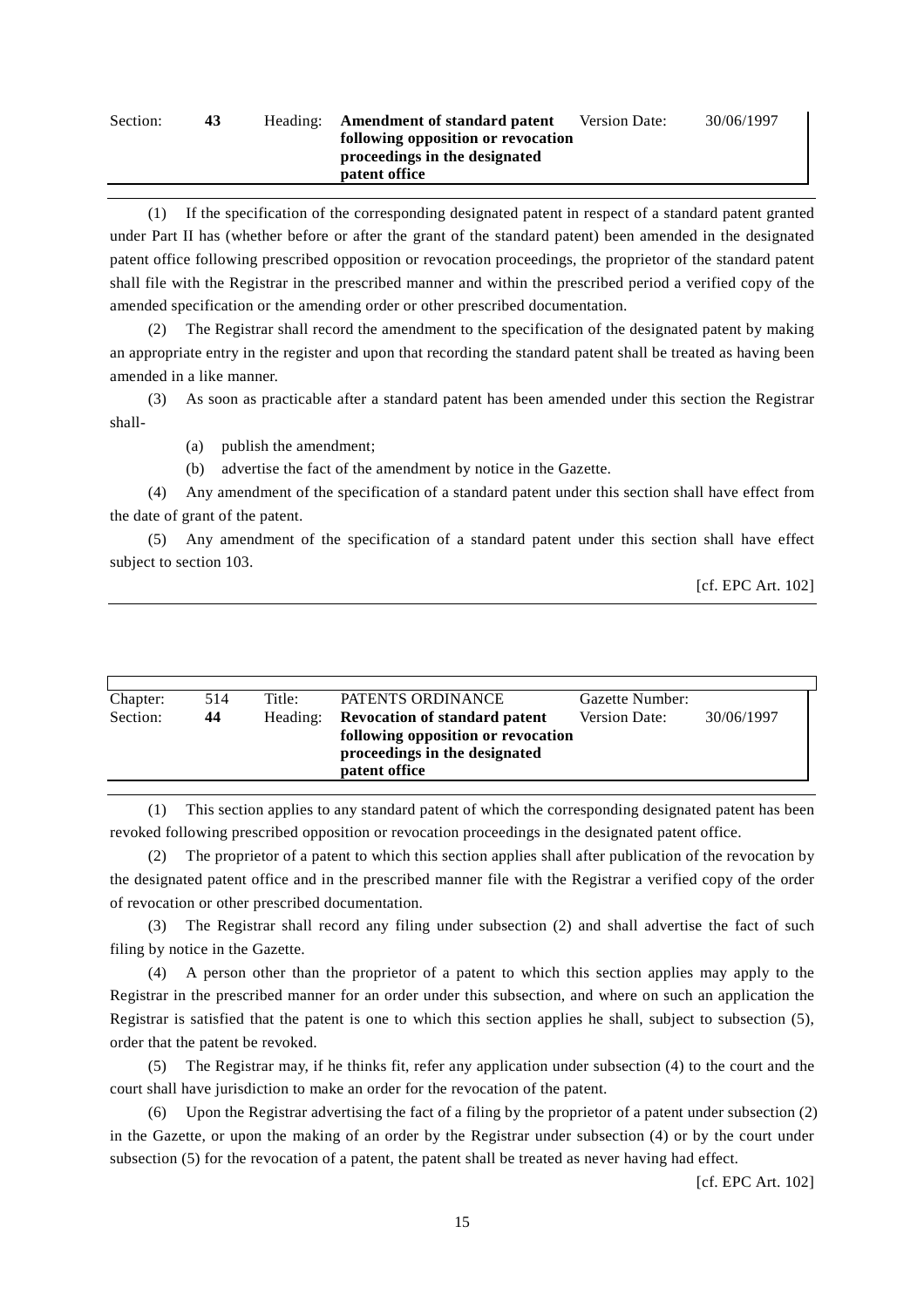| Chapter:<br>Title:<br>PATENTS ORDINANCE<br>514<br>Gazette Number:<br>Section:<br><b>Version Date:</b><br>Heading:<br><b>General power to amend</b><br>46<br>specification after grant | 30/06/1997 |
|---------------------------------------------------------------------------------------------------------------------------------------------------------------------------------------|------------|
|---------------------------------------------------------------------------------------------------------------------------------------------------------------------------------------|------------|

(1) Subject to section 103, the proprietor of a patent granted under this Ordinance may apply to the court to amend the specification of the patent and the court may by order allow any such amendment subject to such conditions as it thinks fit.

(2) No such amendment shall be allowed if there are pending before the court proceedings in which the validity of the patent may be put in issue.

(3) An amendment of a specification of a patent under this section shall have effect and be deemed always to have had effect as from the grant of the patent.

(4) Any person wishing to oppose an application under this section may, in accordance with rules of court, give to the court notice of opposition; and the court shall consider the opposition in deciding whether to grant the application.

(5) Upon receipt of the court order and supporting documents filed in the prescribed manner the Registrar shall record the amendments to the specification of the patent and shall publish this and advertise the fact by notice in the Gazette.

(6) The Registrar may, without any application being made to the court or to him for the purpose, amend the specification of a patent so as to acknowledge a registered trade mark.

(7) Rules of court may provide for the notification of any application under this section to the Registrar and for his appearance on the application and for giving effect to any order of the court on the application.

```
[cf. 1977 c. 37 s. 27 U.K.]
```

| Chapter: | 514. | Title: | PATENTS ORDINANCE             | Gazette Number: |            |
|----------|------|--------|-------------------------------|-----------------|------------|
| Section: | 48   |        | Heading: Surrender of patents | Version Date:   | 30/06/1997 |

(1) The proprietor of a patent may at any time by written notice given to the Registrar offer to surrender his patent.

(2) Any person may give notice to the Registrar of his opposition to the surrender of a patent under this section, and if he does so the Registrar shall notify the proprietor of the patent and, subject to subsection (4), shall determine the question.

(3) If the Registrar is satisfied that the patent may properly be surrendered he may accept the offer and, as from the date on which notice of his acceptance is advertised in the Gazette, the patent shall cease to have effect, but no action for infringement shall lie in respect of any act done before that date and no right to compensation shall accrue for any Government use of the patented invention before that date.

(4) The Registrar may if he thinks fit refer the matter to the court for determination.

[cf. 1977 c. 37 s. 29 U.K.]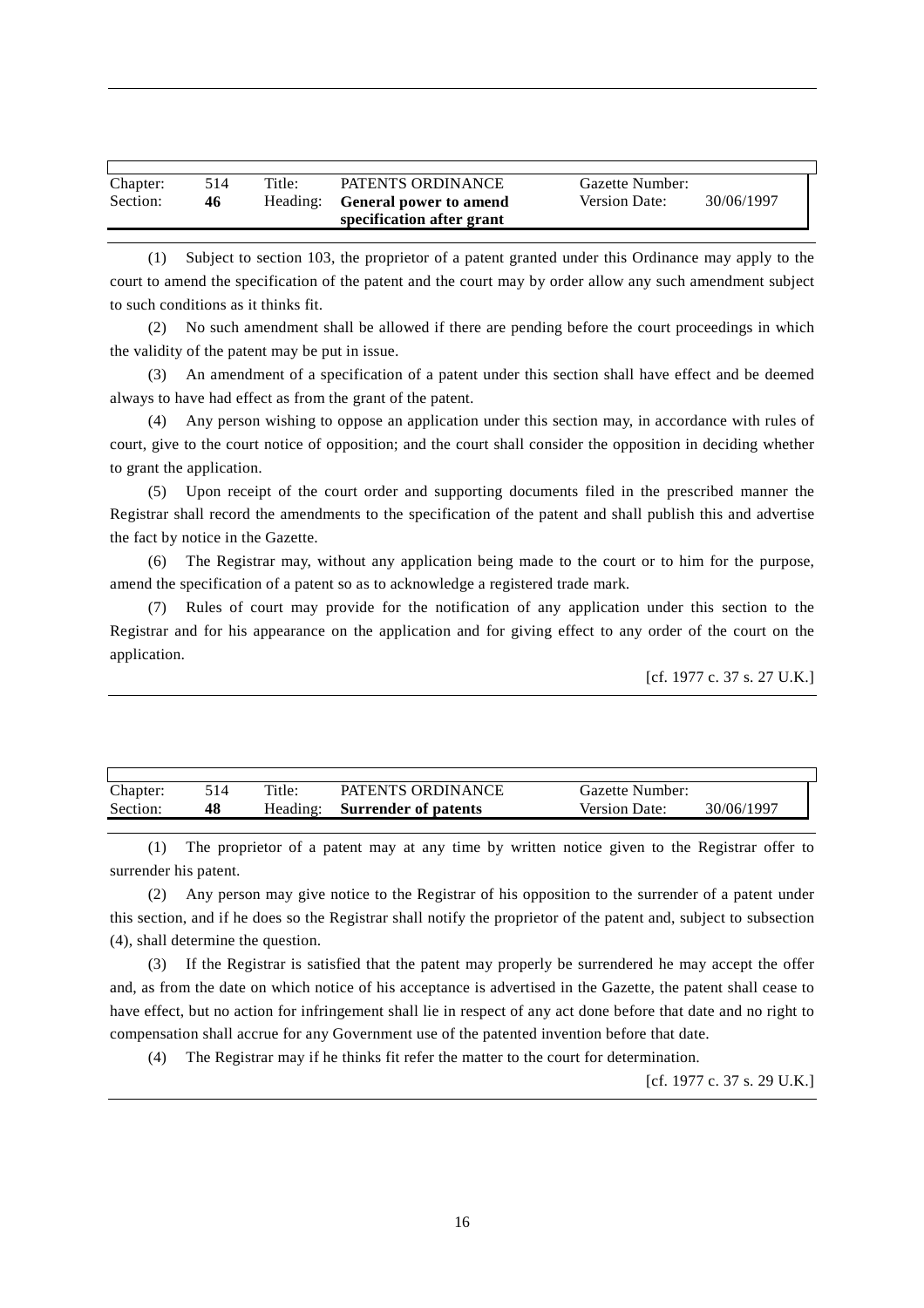| Chapter: | 514 | Title: | PATENTS ORDINANCE                                       | Gazette Number: |            |
|----------|-----|--------|---------------------------------------------------------|-----------------|------------|
| Section: | 64  |        | Heading: Compulsory licences for standard Version Date: |                 | 30/06/1997 |
|          |     |        | patents                                                 |                 |            |

#### **PART VIII**

#### COMPULSORY LICENCES FOR STANDARD PATENTS

(1) At any time after the expiration of 3 years from the date of grant of a standard patent any person may apply to the court on one or more of the grounds specified in subsection (2)-

- (a) for a licence under the patent;
- (b) where the applicant is the Government, for the grant of a licence under the patent to any person specified in the application.
- (2) The grounds referred to in subsection (1) are-
	- (a) where the patented invention is capable of being commercially worked in Hong Kong, that it is not being so worked or is not being so worked to the fullest extent that is reasonably practicable;
	- (b) where the patented invention is a product, that a demand for the product in Hong Kong is not being met on reasonable terms;
	- (c) where the patented invention is capable of being commercially worked in Hong Kong by manufacture, that it is being prevented or hindered from being so worked-
		- (i) in the case of a product, by the importation of the product; or
		- (ii) in the case of a process, by the importation of a product obtained directly by means of the process or to which the process has been applied;
	- (d) that by reason of the refusal by the proprietor of the patent to grant a licence or licences on reasonable terms-
		- (i) the working or efficient working in Hong Kong of any other patented invention which involves an important technical advance of considerable economic significance in relation to the patent is prevented or hindered; or
		- (ii) the establishment or development of commercial or industrial activities in Hong Kong is unfairly prejudiced; or
	- (e) that by reason of conditions imposed by the proprietor of the patent on the grant of licences under the patent, or on the disposal or use of the patented product or on the use of the patented process, the manufacture, use or disposal of materials not protected by the patent or the establishment or development of commercial or industrial activities in Hong Kong, is unfairly prejudiced.

(3) The court may, if it is satisfied that any of those grounds are established, and subject to subsections (4) and (5), order the grant of a licence on such terms as it thinks fit-

- (a) to the applicant, where the application is made under subsection  $(1)(a)$ ; or
- (b) to the person specified in the application, where the application is made under subsection  $(1)(b)$ .

(4) Where the application is made on the ground that the patented invention is not being commercially worked in Hong Kong or is not being so worked to the fullest extent that is reasonably practicable, and it appears to the court that the time which has elapsed since the grant of the patent was advertised in the Gazette has for any reason been insufficient to enable the invention to be so worked, the court may adjourn the hearing for such period as will in the opinion of the court give sufficient time for the invention to be so worked.

(5) No order shall be made under this section unless the court is satisfied that the applicant has made reasonable efforts to obtain authorization from the proprietor on reasonable commercial terms and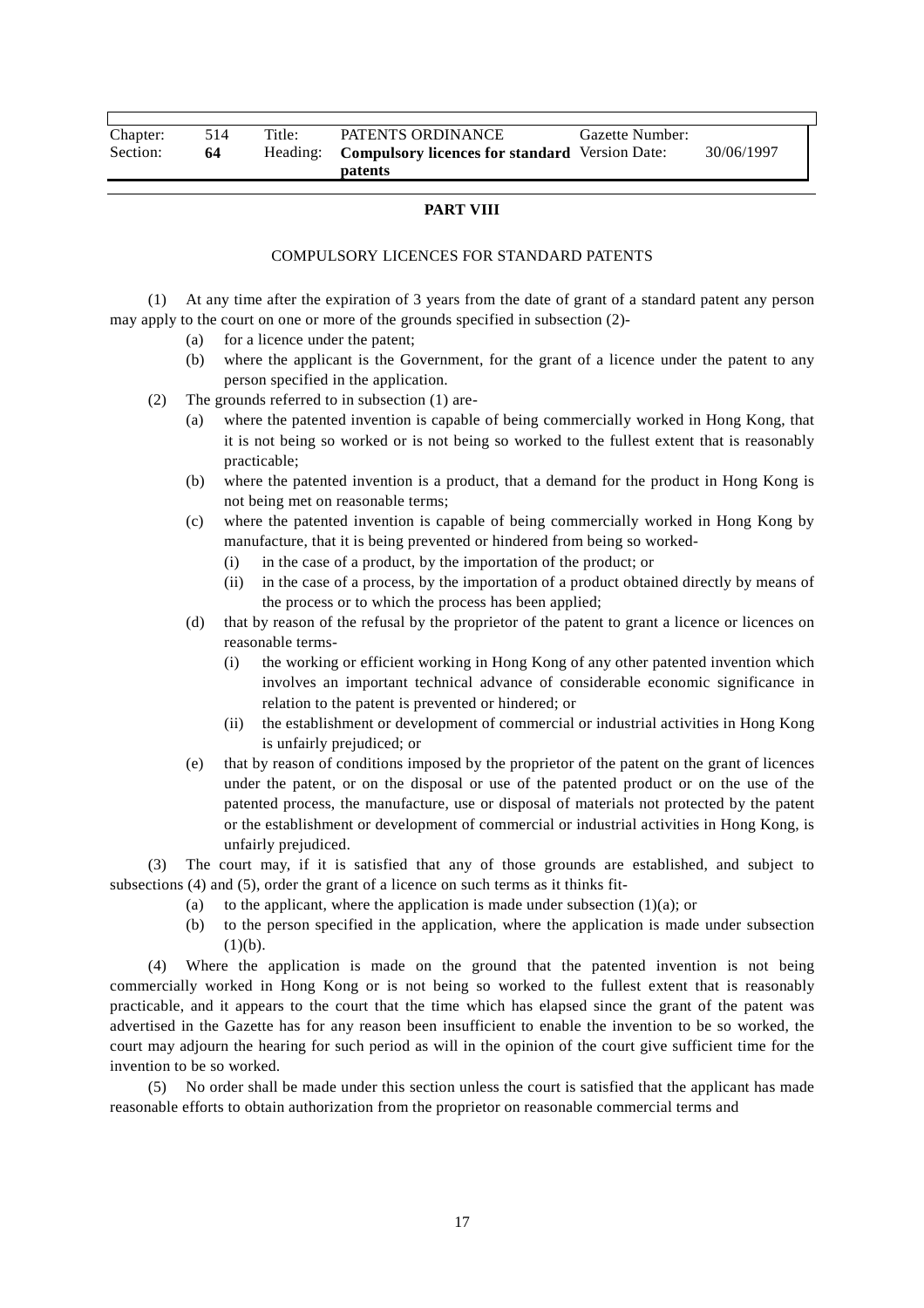conditions and that such efforts have not been successful within a reasonable period of time.

(6) No order shall be made under this section in respect of a patent ("patent A") on the ground mentioned in subsection  $(2)(d)(i)$  unless the court is satisfied that the proprietor of the patent for the other invention ("patent B") is able and willing to grant to the proprietor of patent A and his licensees a licence under patent B on reasonable terms.

- (7) An order granting a licence under this section shall provide-
	- (a) that the licence shall be non-exclusive; and
	- (b) that such licence shall be non-assignable except with that part of the enterprise or goodwill which enjoys the use of the patent under the licence, and in the case of a licence granted under subsection (6) the licence in respect of patent A shall only be assignable with the assignment of the licence on patent B,

and shall specify the scope and duration of such licence.

An application may be made under this section in respect of a patent notwithstanding that the applicant is already the holder of a licence under the patent; and no person shall be estopped from relying on any of the matters specified in subsection (2) because of any admission made by him, whether in such licence or otherwise or by reason of his having accepted such licence.

[cf. 1977 c. 37 s. 48 U.K.]

| 66 | Heading: | <b>Exercise of powers on</b>  | Version Date:     | 30/06/1997      |
|----|----------|-------------------------------|-------------------|-----------------|
|    |          | applications under section 64 |                   |                 |
|    | 514      | Title:                        | PATENTS ORDINANCE | Gazette Number: |

(1) The powers of the court on an application under section 64 in respect of a patent shall be exercised with a view to securing the following purposes-

- (a) that inventions which can be worked on a commercial scale in Hong Kong and which should in the public interest be so worked shall be worked there without undue delay and to the fullest extent that is reasonably practicable;
- (b) that the inventor or other person beneficially entitled to a patent shall receive reasonable remuneration having regard to the nature of the invention;
- (c) that the interests of any person for the time being working or developing an invention in Hong Kong under the protection of a patent shall not be unfairly prejudiced.

(2) Subject to subsection (1), the court shall, in determining whether to make an order in pursuance of such an application, take account of the following matters-

- (a) the nature of the invention, the time which has elapsed since the grant of the patent was advertised in the Gazette and the measures already taken by the proprietor of the patent or any licensee to make full use of the invention;
- (b) the ability of any person to whom a licence would be granted by the court to work the invention to the public advantage;
- (c) the risks to be undertaken by that person in providing capital and working the invention if the application for an order is granted,

but the court shall not be required to take account of any such matter occuring subsequent to the making of the application.

(3) Any person aggrieved by an order made under section 64 or 65 may apply to the court for an order for the variation or cancellation of the licence if the court in all the circumstances should think fit.

[cf. 1977 c. 37 s. 50 U.K.]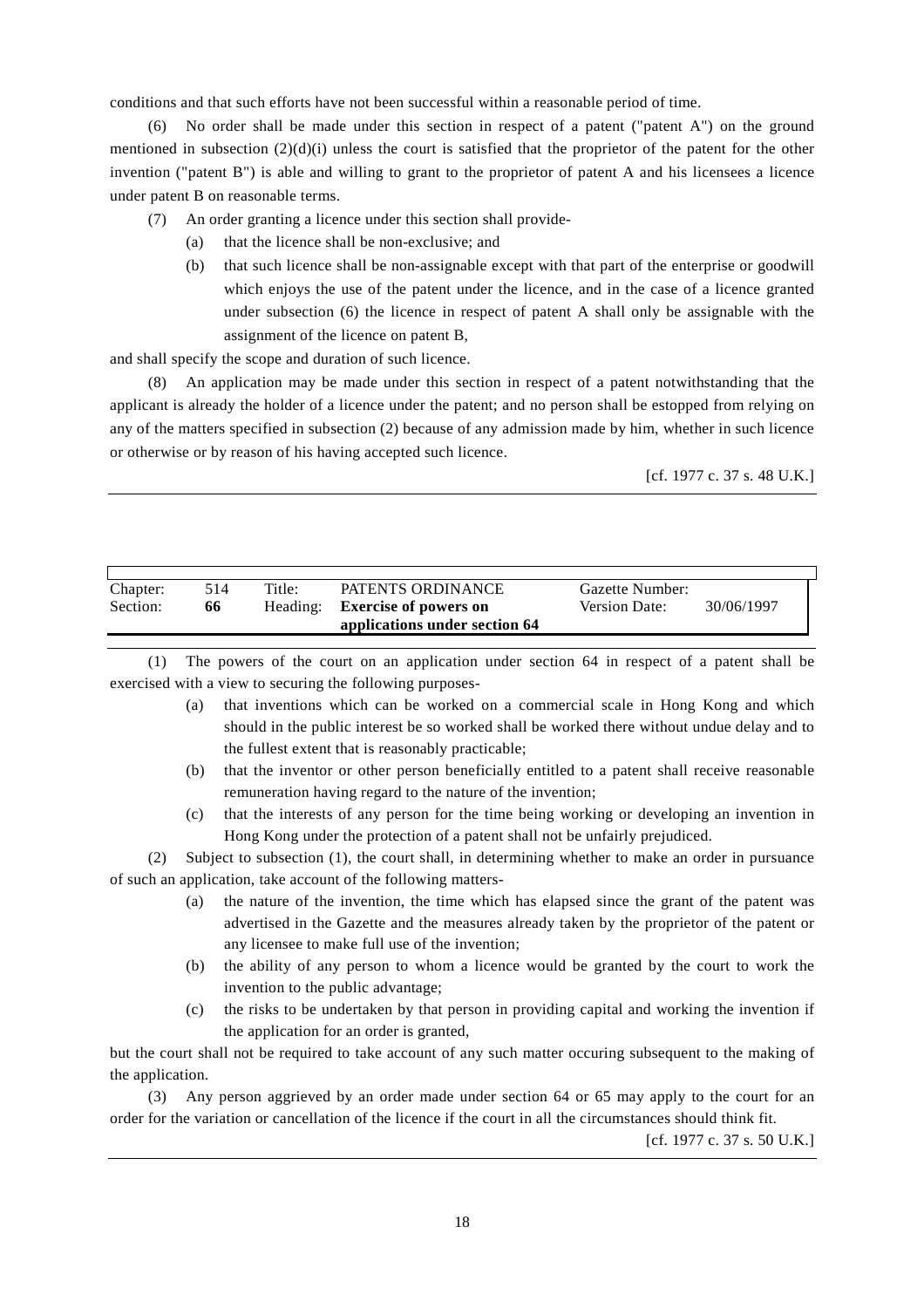| Chapter: | 514 | Title: | PATENTS ORDINANCE                   | Gazette Number: |            |  |
|----------|-----|--------|-------------------------------------|-----------------|------------|--|
| Section: | 118 |        | Heading: Grant of short-term patent | Version Date:   | 30/06/1997 |  |
|          |     |        | and publication                     |                 |            |  |

#### Procedure up to and including grant

(1) If on examination by the Registrar under section 115(1) an application for a short-term patent is found to have satisfied the requirements of that provision, or if on a subsequent examination the deficiencies noted by the Registrar under section 115(2) are found to have been corrected in accordance with the rules, then as soon as practicable after such examination, but subject to sections 119 and 124, the Registrar shall grant a short-term patent for the invention.

(2) As soon as practicable after a short-term patent has been granted under this section the Registrar shall-

- (a) publish in the prescribed manner the specification of the short-term patent, the names of the proprietor and, if different, the inventor;
- (b) issue a certificate of grant; and
- (c) advertise the fact of such grant by notice in the Gazette.

(3) The Registrar may in any publication under subsection  $(2)(a)$  publish in addition to the matters specified in that subsection any other matters constituting or relating to the patent which in the Registrar's opinion it is desirable to publish.

| Chapter: | 514. | Title:   | PATENTS ORDINANCE         | Gazette Number: 22 of 1999 |            |
|----------|------|----------|---------------------------|----------------------------|------------|
| Section: | l 26 | Heading: | Term of short-term patent | <b>Version Date:</b>       | 01/07/1997 |

#### Remarks:

Amendments retroactively made - see 22 of 1999 s. 3

Provisions as to short-term patents after grant

(1) A short-term patent granted under this Part-

- (a) shall take effect on the date on which the fact of its grant is advertised in the Gazette; and
- (b) subject to subsection (2) and (3), shall remain in force until the end of the period of 8 years beginning with the date of filing the application for the patent.

(2) If it is desired to keep a short-term patent in force for a further 4 years after the expiry of the 4th year from the date of filing of the application for that patent, the prescribed renewal fee shall be paid within the 3 months ending with the expiry of that 4th year, and a short-term patent shall cease to have effect at the expiry of that 4th year if the renewal fee is not so paid.

(3) Despite subsection (2), where the date of grant of a short-term patent occurs after the expiry of the 4th year from the date of filing of the application for that patent then-

> (a) the prescribed renewal fee may be paid at any time before the expiry of 3 months beginning from the date of grant and in the event of such payment the patent shall remain in force for the balance of the period of 4 years specified in subsection (2);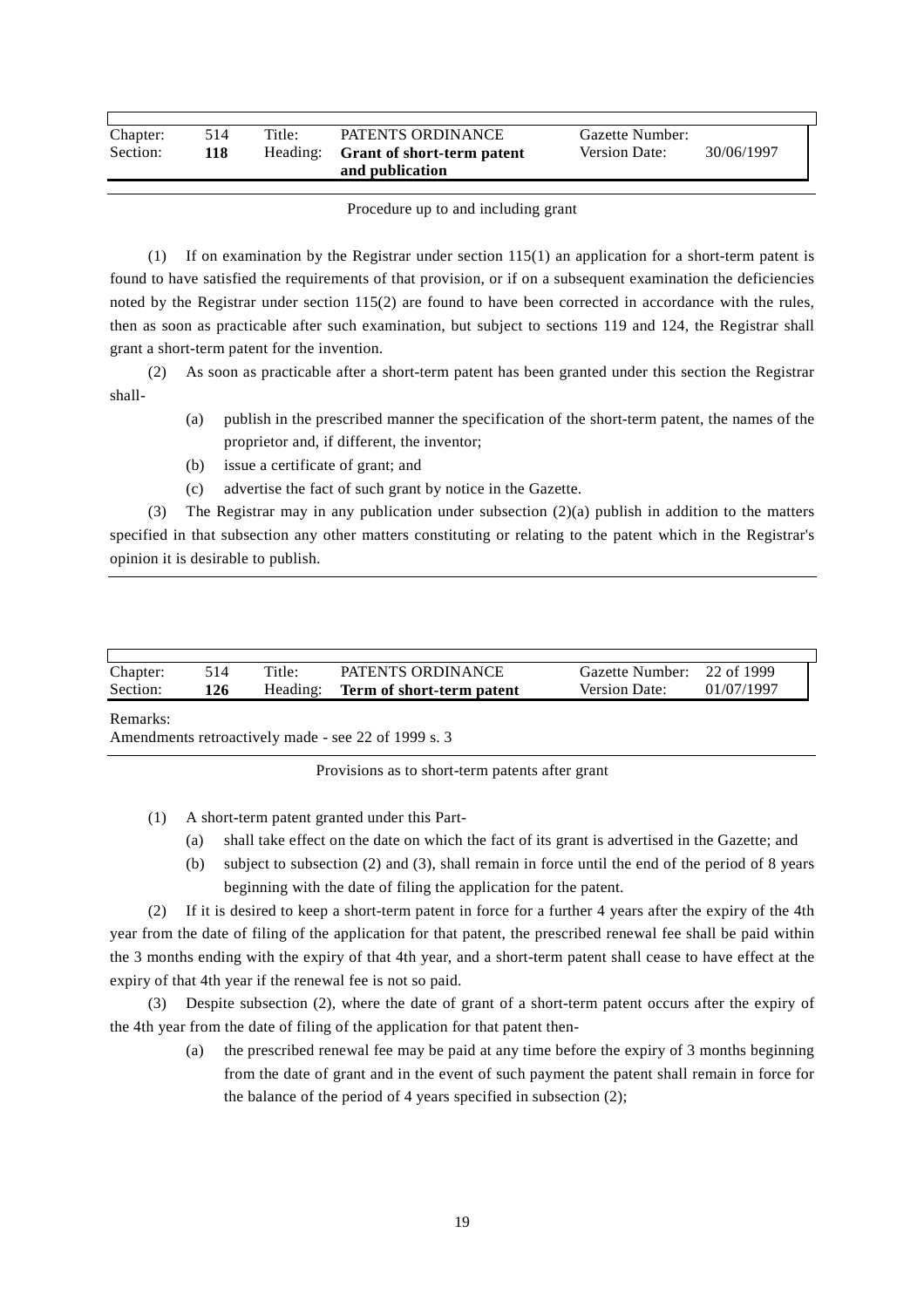(b) the patent shall cease to have effect under this section if, and only if, the prescribed renewal fee is not paid as provided in paragraph (a).

(4) The Registrar may by regulation amend the period specified in subsection (2) as being the period ending with the expiry of the 4th year from the date of filing of the short-term patent application.

(5) If within 6 months after the end of the period specified in subsection (2) or (3), as the case may be, the renewal fee and any prescribed additional fee is paid, the short-term patent shall be treated as if it had never expired, and accordingly-

- (a) anything done under or in relation to it during that further period shall be valid;
- (b) an act which would constitute an infringement of it if it had not expired shall constitute such an infringement; and
- (c) an act which would constitute Government use of the patented invention if the patent had not expired shall constitute that use.
- (6) The Chief Executive in Council may by regulation amend- (Amended 22 of 1999 s. 3)
	- (a) the period specified in subsection  $(1)(b)$  as being the period for which a short-term patent shall remain in force;
	- (b) the period specified in subsection (2) or (3) by reference to which a short-term patent, if not renewed, shall cease to have effect.

[cf. 1977 c. 37 s. 25 U.K.]

| Chapter: | 514 | Title:   | PATENTS ORDINANCE              | Gazette Number:      |            |
|----------|-----|----------|--------------------------------|----------------------|------------|
| Section: | 148 | Heading: | Hours of business and excluded | <b>Version Date:</b> | 30/06/1997 |
|          |     |          | davs                           |                      |            |

(1) The Registrar may, by notice published in the Gazette, give directions specifying the hours of business of the registry for the purpose of the transaction by the public of business under this Ordinance, and the days which are business days for that purpose.

(2) Business done on any day after the specified hours of business, or on a day which is not a business day, shall be deemed to have been done on the next business day; and where the time for doing anything under this Ordinance expires on a day which is not a business day, that time shall be extended to the next business day.

(3) Directions made under this section may make different provision for different classes of business.

| Chapter: | 514 | Title:   | PATENTS ORDINANCE                                | Gazette Number:      |            |
|----------|-----|----------|--------------------------------------------------|----------------------|------------|
| Section: | 150 | Heading: | <b>Registrar may specify forms</b><br>to be used | <b>Version Date:</b> | 30/06/1997 |

(1) The Registrar may require the use of such forms as he may, by notice published in the Gazette, specify in connection with the granting of a patent or any other proceeding before him under this Ordinance.

(2) A notice under subsection (1) may contain any direction of the Registrar with respect to the use of a form specified in the notice.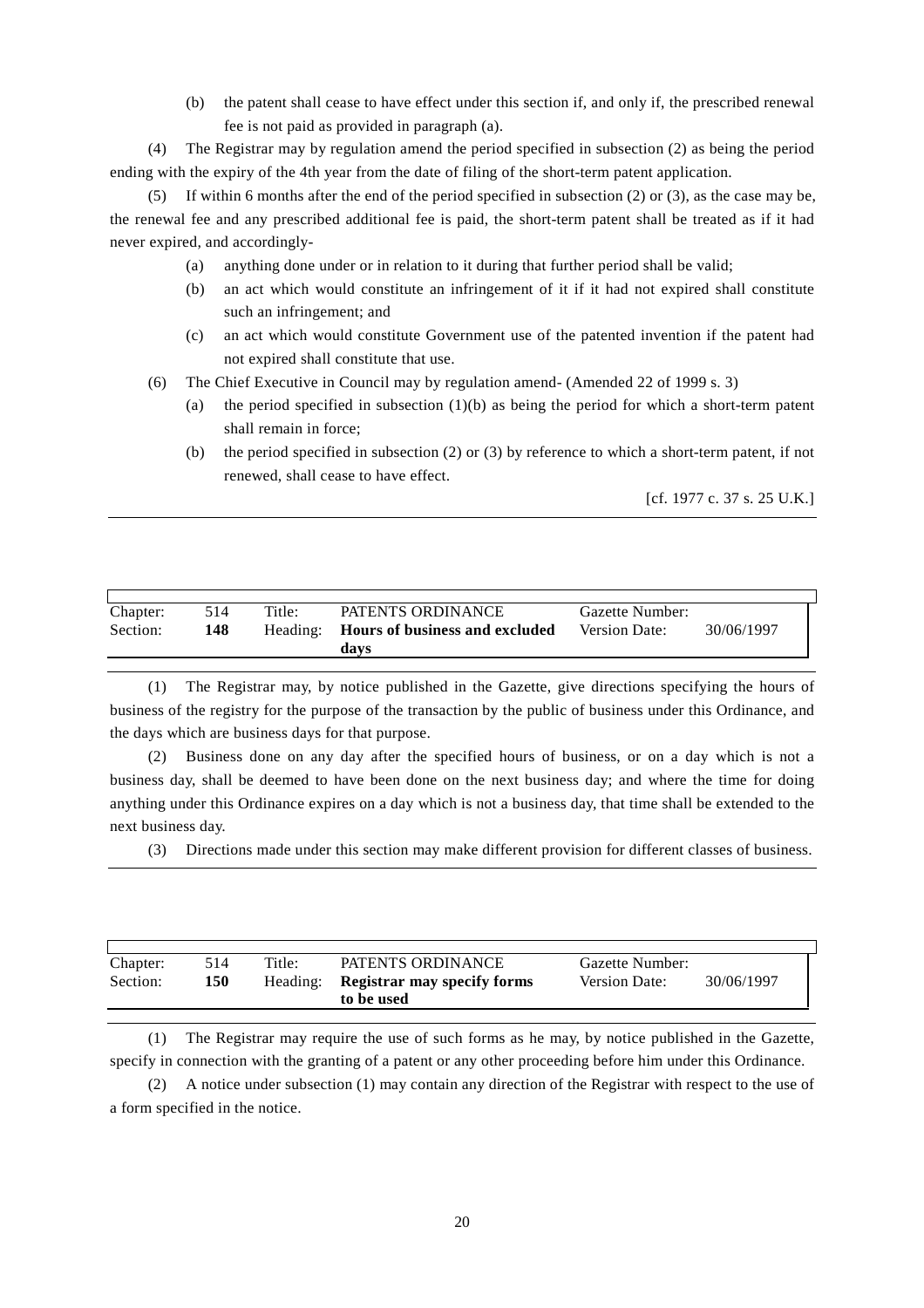| Chapter:<br>Section: | 514A            | Title:                            | PATENTS (DESIGNATION OF<br>PATENT OFFICES) NOTICE                                                    | Gazette Number:      |            |  |
|----------------------|-----------------|-----------------------------------|------------------------------------------------------------------------------------------------------|----------------------|------------|--|
|                      | $\mathbf{2}$    | Heading:                          | Interpretation                                                                                       | <b>Version Date:</b> | 30/06/1997 |  |
|                      |                 |                                   |                                                                                                      |                      |            |  |
|                      | In this Notice- |                                   |                                                                                                      |                      |            |  |
|                      |                 |                                   | "Chinese Patent Office" (中國專利局) means the office established under the laws of the People's Republic |                      |            |  |
|                      |                 |                                   | of China for the granting of patents for inventions;                                                 |                      |            |  |
|                      |                 |                                   | "European Patent Convention" (《歐洲專利公約》) means the Convention on the Grant of European Patents        |                      |            |  |
|                      |                 | done at Munich on 5 October 1973; |                                                                                                      |                      |            |  |
|                      |                 |                                   | "European Patent Office" (歐洲專利局) means the office of that name of the European Patent Organisation   |                      |            |  |
|                      |                 |                                   | established by the European Patent Convention;                                                       |                      |            |  |
|                      |                 |                                   | "United Kingdom Patent Office" (腦合王國專利局) means the office established under the laws of the          |                      |            |  |

 $\operatorname*{gdom}% \left( V\right) =\operatorname*{gdom}$  Patent Office" (聯合土國專利局) United Kingdom for the granting of patents for inventions.

| Chapter: | 514A | Title: | PATENTS (DESIGNATION OF<br>PATENT OFFICES) NOTICE | Gazette Number:      |            |  |
|----------|------|--------|---------------------------------------------------|----------------------|------------|--|
| Section: |      |        | Heading: Designation of patent offices            | <b>Version Date:</b> | 30/06/1997 |  |

The following patent offices are designated under section 8 of the Ordinance-

Chinese Patent Office

European Patent Office, in respect of patents granted under the European Patent Convention designating the United Kingdom

United Kingdom Patent Office

| Chapter: | 514C | Title: | PATENTS (GENERAL)<br><b>RULES</b> | Gazette Number:      |            |
|----------|------|--------|-----------------------------------|----------------------|------------|
| Section: |      |        | Heading: Interpretation           | <b>Version Date:</b> | 30/06/1997 |

(1) In these Rules, unless the context otherwise requires- "application number" (申請編號) means-

- (a) in relation to an application for a designated patent or a patent granted in pursuance of such an application, the number assigned by the designated patent office upon the filing of that application;
- (b) in relation to an application for a patent under the Ordinance or a patent granted in pursuance of such an application, the number assigned by Registrar upon the filing of that application;

"Chinese Patent Office" (中國專利局) means the office established under the laws of the People's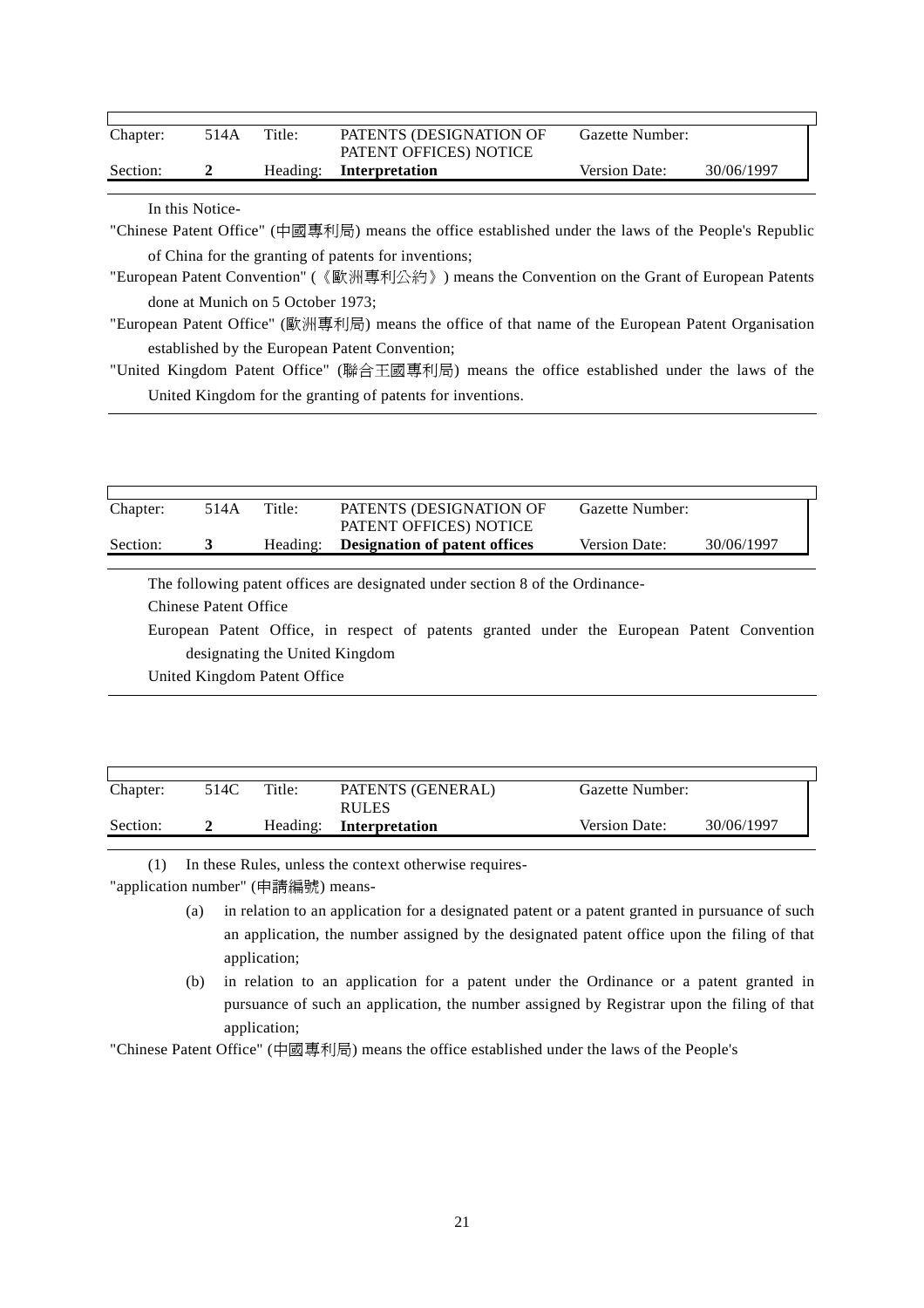Republic of China for the granting of patents for inventions;

"European Patent Office" (歐洲專利局) means the office of that name of the European Patent Organization established by the Convention on the Grant of European Patents done at Munich on 5 October 1973;

"International Patent Classification" (國際專利分類法) means the system of common classification for patents for inventions provided for under the Agreement concerning the International Patent Classification done at Strasbourg on 24 March 1971;

"publication number" (發表編號) means-

- (a) in relation to a document published under the Ordinance, the number assigned to the document by the Registrar upon its publication;
- (b) in relation to a document published under the laws of a patent office outside Hong Kong or under any international convention, the number assigned to the document upon its publication by that patent office or under that convention;

"send" (送交) includes give;

"United Kingdom Patent Office" (聯合王國專利局) means the office established under the laws of the United Kingdom for the granting of patents for inventions.

- (2) In these Rules-
	- (a) reference to something being filed at a place or with a person is to be construed as reference to-
		- (i) its being sent to that place or person;
		- (ii) its being made or left at that place or given or made to or left with that person; or
		- (iii) that person being furnished with it;
	- (b) reference to the filing of anything without an indication of the place at which or person with whom it is to be filed is to be construed as reference to its being filed with or sent or delivered to the Registrar at the registry;
	- (c) reference to a document in any proceedings before the Registrar being in the specified form is to be construed as a reference to the document being in such form, if any, as may be specified by the Registrar under section 150 of the Ordinance in connection with those proceedings.

| Chapter: | 514C | Title:   | PATENTS (GENERAL)<br><b>RULES</b>                                                                   | Gazette Number: |            |
|----------|------|----------|-----------------------------------------------------------------------------------------------------|-----------------|------------|
| Section: | x    | Heading: | Request to record a<br>designated patent application<br>under section 15 of the<br><b>Ordinance</b> | Version Date:   | 30/06/1997 |

Request to record a designated patent application

(1) A request to record a designated patent application under section 15 of the Ordinance (or, in the case of a designated patent application that is the national phase of an international application under the Patent Cooperation Treaty, under that section as applied by section 16 of the Ordinance) shall be in the specified form.

(2) Further to section 15(2) of the Ordinance (including that section as applied by section 16 of the Ordinance)-

(a) the documents required under paragraph (a) of that subsection-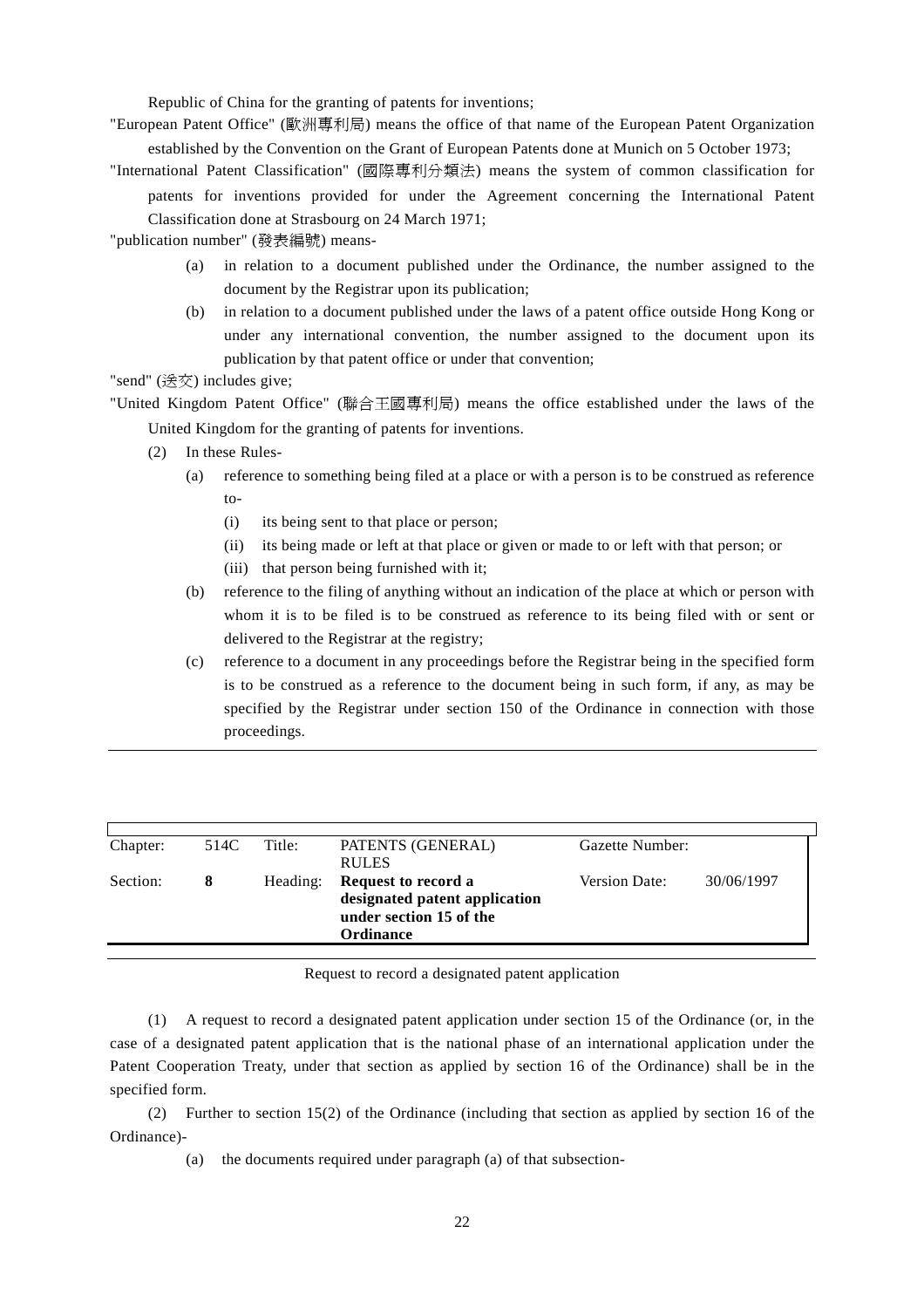- (i) shall be filed in duplicate, and one of those duplicate copies shall be in loose leaf form in accordance with section 12 of these Rules;
- (ii) shall be exempted from any requirement under section 104(1) of the Ordinance to be filed in one of the official languages;
- (b) the documents prescribed for the purposes of paragraph (d) of that subsection are those mentioned in section 9 of these Rules;
- (c) the following particulars shall be set out in the request-
	- (i) the date of filing of the designated patent application;
	- (ii) the title of the invention;
	- (iii) the application number of the designated patent application;
	- (iv) the publication number, and date of publication, of the designated patent application;
- (d) if the designated patent application is the national phase of an international application, the following particulars shall be set out on the request-
	- (i) the application number of the international application;
	- (ii) the filing date of the international application;
	- (iii) the date of publication of the international application by the International Bureau and its publication number;
	- (iv) the date of publication of the international application in the designated patent office indicating that the application has validly entered its national phase;
	- (v) in the case of an international application designating the Chinese Patent Office as published by the International Bureau in the Chinese language, the date of the issuance (發文日) of the National Application Notification (國家申請號通知書) by the Chinese Patent Office;
- (e) in the case of a request to record a divisional designated patent application as provided for in section 22 of the Ordinance or a request to record in a new application made pursuant to an order under section 55(4) of the Ordinance, the following particulars in relation to the earlier application for a standard patent shall be set out in the request to record-
	- (i) the application number of the earlier application;
	- (ii) the filing date of the earlier application;
	- (iii) the date of publication of the request to record of the earlier application;
- (f) the request shall contain such translations of documents and transliteration of names as may be required under section 56 of these Rules;
- (g) the request shall contain a list of the documents comprising the request to record and an indication of the number of sheets of each such document.

| Chapter: | 514C | Title:   | PATENTS (GENERAL)                   | Gazette Number: |            |
|----------|------|----------|-------------------------------------|-----------------|------------|
|          |      |          | <b>RULES</b>                        |                 |            |
| Section: | 15   | Heading: | Date of publication of the          | Version Date:   | 30/06/1997 |
|          |      |          | designated patent application       |                 |            |
|          |      |          | based on an international           |                 |            |
|          |      |          | application under section 16 of the |                 |            |
|          |      |          | <b>Ordinance</b>                    |                 |            |
|          |      |          |                                     |                 |            |

(1) For the purposes of section 15(1) of the Ordinance, and despite section  $5(2)(d)(ii)$  of the Ordinance, the date of publication of the designated patent application based on an international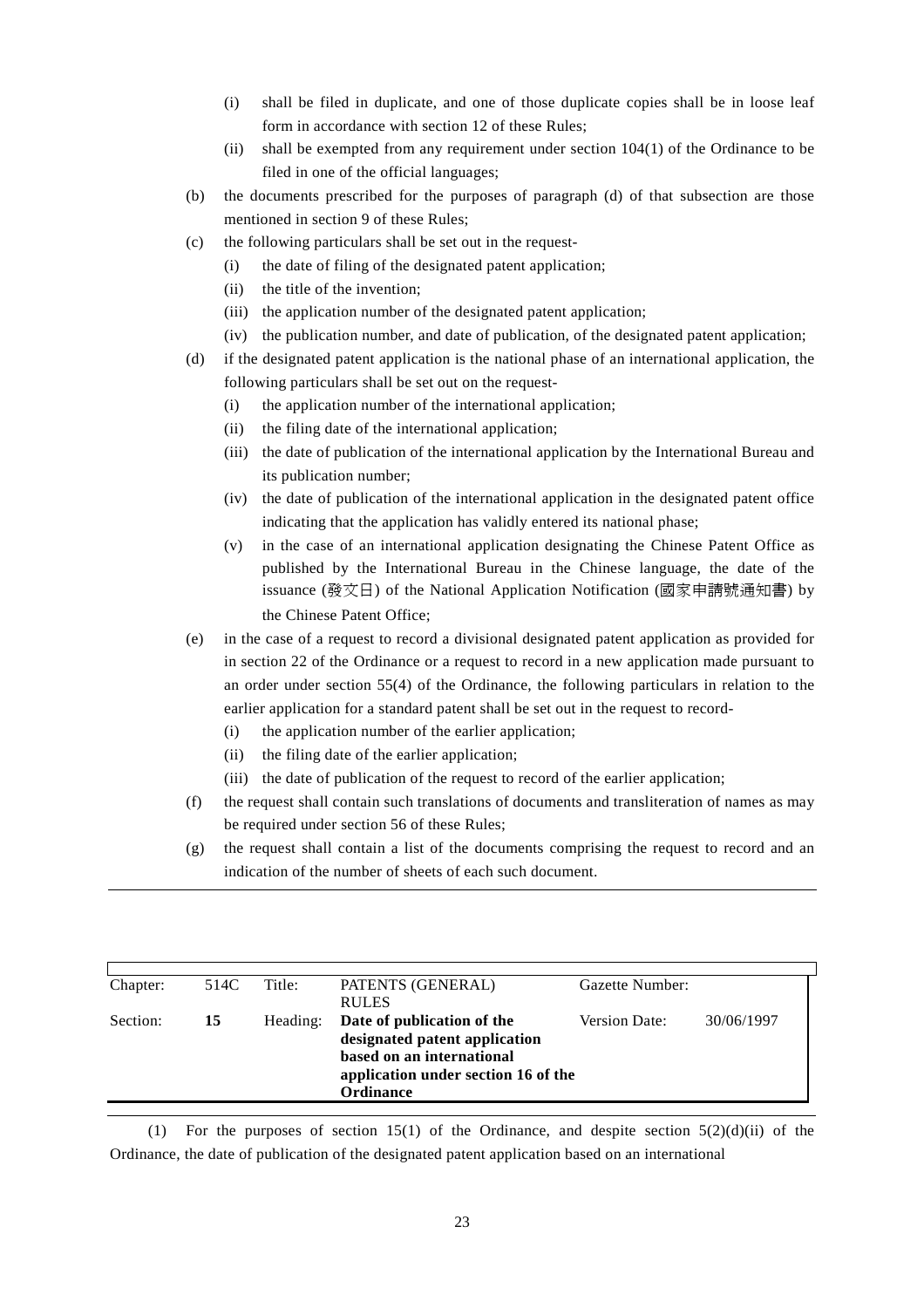application under section 16 of the Ordinance shall be-

- (a) in the case of an international application designation the European Patent Office, the date of publication by the European Patent Office in its Bulletin of the relevant bibliographical data showing that the international application has entered the national phase in the European Patent Office;
- (b) in the case of an international application designating the United Kingdom Patent Office, the date of publication by the United Kingdom Patent Office in its Official Journal (Patents) of the relevant bibliographical data showing that the international application has entered the national phase in the United Kingdom Patent Office;
- (c) in the case of an international application designating the Chinese Patent Office as published by the International Bureau other than in the Chinese language, the date of publication by the Chinese Patent Office in its Patent Gazette of the relevant bibliographical data showing that the international application has entered the national phase in the Chinese Patent Office.
- (2) (a) For the purposes of section 15(1) of the Ordinance, and despite section 5(2)(d)(ii) of the Ordinance, the other date as referred to in section  $16(a)(ii)$  of the Ordinance which is applicable to the case of an international application designating the Chinese Patent Office as published by the International Bureau in the Chinese language is any date within 6 months after the date of the issuance (發文日) of the National Application Notification (國 家申請號通知書) by the Chinese Patent Office.
	- (b) An application made within the date as set out in paragraph (a) shall be accompanied by a copy of the National Application Notification (國家申請號通知書).

| Chapter: | 514C | Title: . | PATENTS (GENERAL) RULES           | Gazette Number:      |            |  |
|----------|------|----------|-----------------------------------|----------------------|------------|--|
| Section: | 36   | Heading: | <b>Opposition or revocation</b>   | <b>Version Date:</b> | 30/06/1997 |  |
|          |      |          | proceedings in the designated     |                      |            |  |
|          |      |          | patent office for the purposes of |                      |            |  |
|          |      |          | sections 43 and 44 of the         |                      |            |  |
|          |      |          | <b>Ordinance</b>                  |                      |            |  |
|          |      |          |                                   |                      |            |  |

The following opposition or revocation proceedings are prescribed for the purposes of sections 43 and 44 of the Ordinance-

- (a) in the Chinese Patent Office, any post-grant revocation proceedings under or in accordance with Articles 41 to 44 of the Patent Law of the People's Republic of China and Rules 55 to 63 of the Implementing Regulations of the Patent Law of the People's Republic of China;
- (b) in European Patent Office, any post-grant opposition proceedings under or in accordance with Part V of the European Patent Convention.

| Chapter: | 514C | Title: | PATENTS (GENERAL)<br><b>RULES</b> | Gazette Number: |
|----------|------|--------|-----------------------------------|-----------------|
|          |      |        |                                   |                 |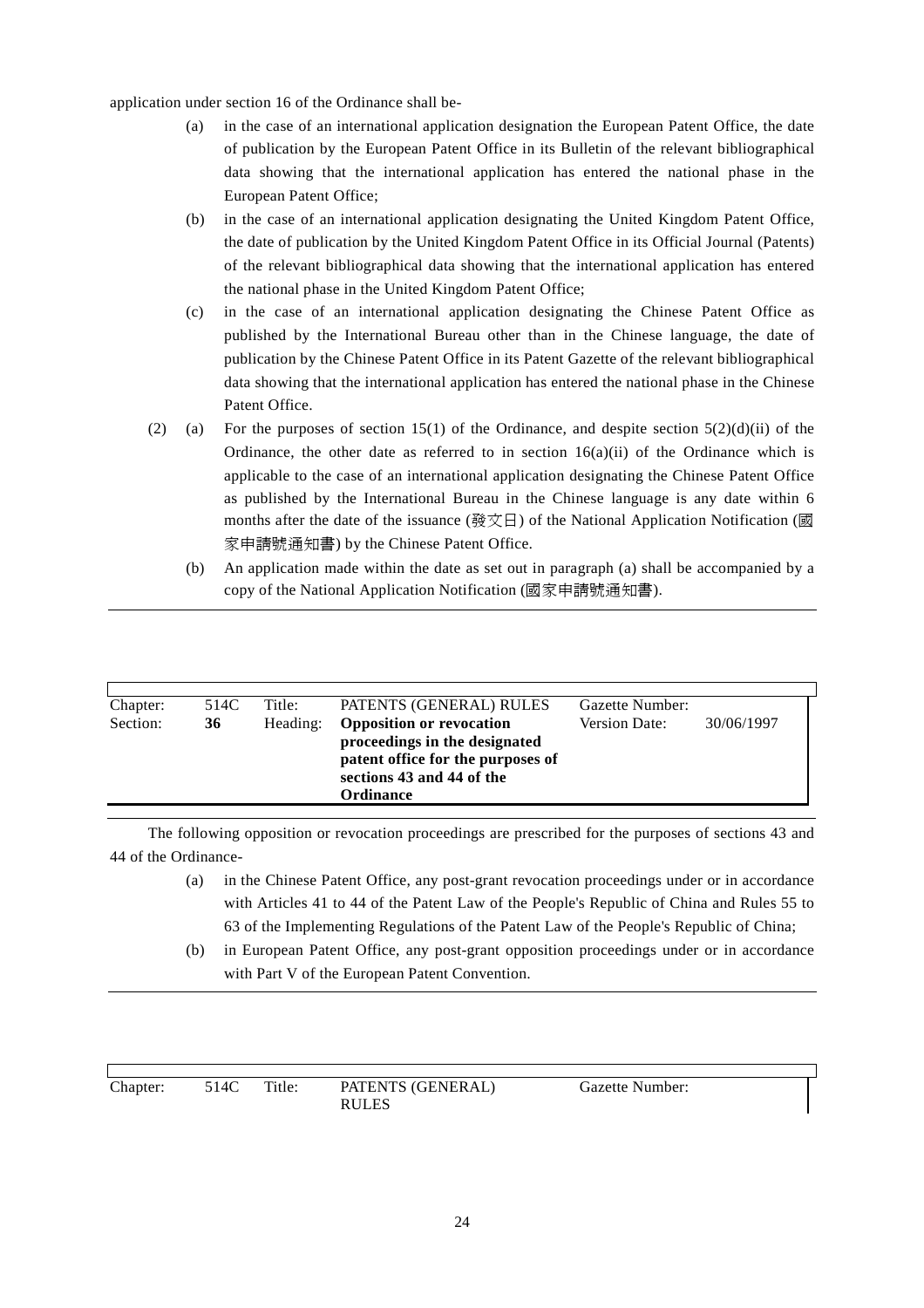#### **PART VII**

#### REVOCATION OF PATENTS

The following opposition or revocation proceedings are prescribed for the purposes of section  $91(1)(i)$ of the Ordinance-

- (a) in the Chinese Patent Office, any post-grant revocation proceedings under or in accordance with Articles 41 to 44 of the Patent Law of the People's Republic of China and Rules 55 to 63 of the Implementing Regulations of the Patent Law of the People's Republic of China;
- (b) in the European Patent Office, any post-grant opposition proceedings under or in accordance with Part V of the European Patent Convention.

| 514C | Title:   | PATENTS (GENERAL)                  |                      |                 |
|------|----------|------------------------------------|----------------------|-----------------|
|      |          | <b>RULES</b>                       |                      |                 |
| 78   | Heading: | Short-term patent application      | <b>Version Date:</b> | 30/06/1997      |
|      |          | based on international application |                      |                 |
|      |          | under section 125 of the           |                      |                 |
|      |          | Ordinance                          |                      |                 |
|      |          |                                    |                      | Gazette Number: |

(1) The other date as referred to in section 125(2) of the Ordinance is any date within 6 months after the date of the issuance (發文日) of the National Application Notification (國家申請號通知書) by the Chinese Patent Office.

(2) An application made within the date specified in subsection (1) shall be accompanied by the copy of the National Application Notification (國家申請號通知書).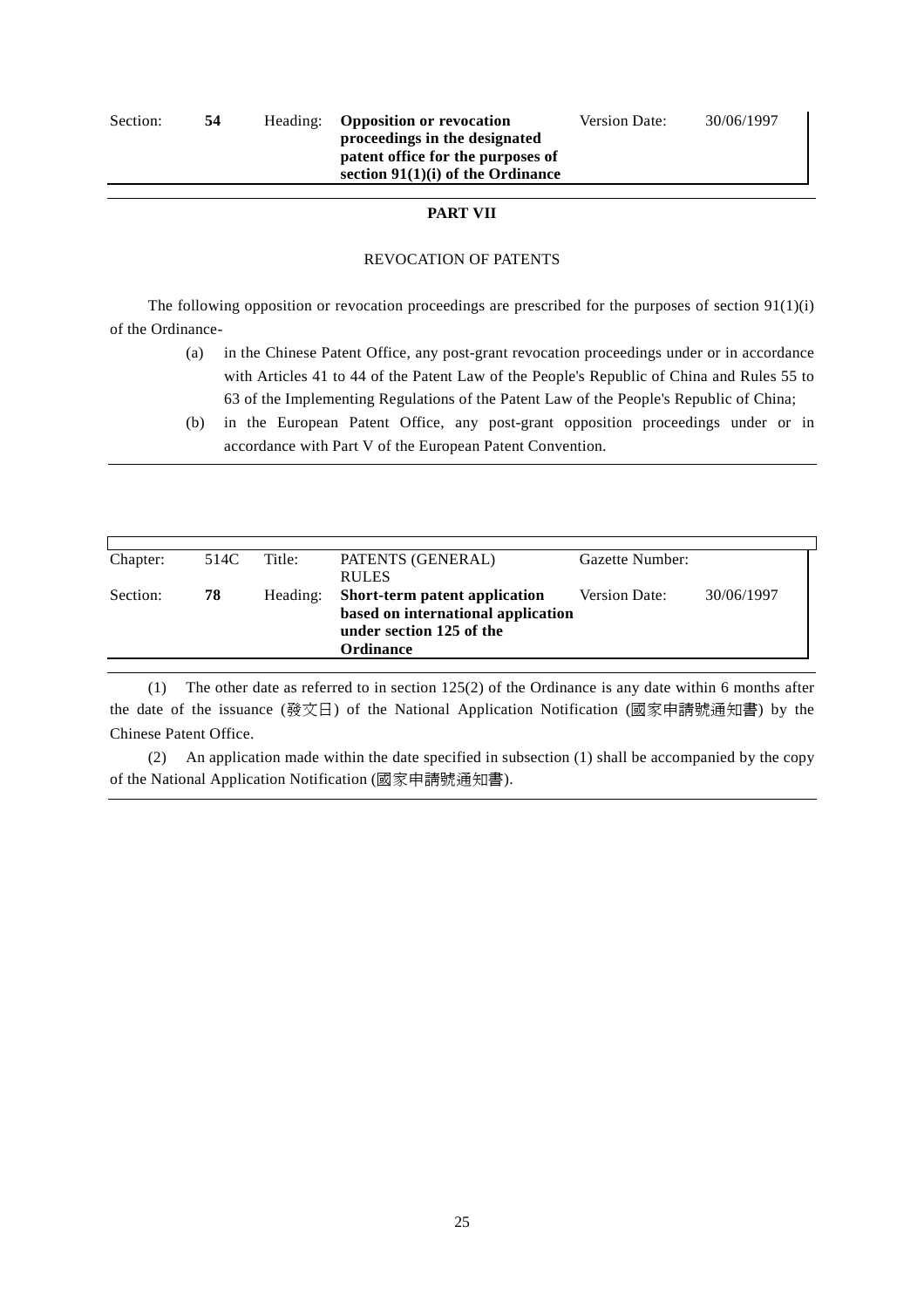| Chapter: | 514C | Title:   | PATENTS (GENERAL)<br><b>RULES</b>                                                             | Gazette Number:      |            |
|----------|------|----------|-----------------------------------------------------------------------------------------------|----------------------|------------|
| Section: | 31   | Heading: | <b>Restoration of application for</b><br>standard patent under section 34<br>of the Ordinance | <b>Version Date:</b> | 30/06/1997 |

(1) An application to restore an application for a standard patent under section 34 of the Ordinance shall be in the specified form and be signed by the applicant.

(2) The restoration application shall contain statements by the applicant in relation to matters relevant to the restoration of the application for a standard patent including, but without limiting those matters, statements indicating whether at the date of the restoration application-

- (a) the designated patent application is still valid or has been withdrawn; and
- (b) a patent has been granted in pursuance of that designated patent application and, if granted, the time for filing a request to register the designated patent and grant a patent under section 23 of the Ordinance has expired.

(3) If, upon consideration of the statements, the Registrar is not satisfied that a case for an order under section 34 of the Ordinance has been made out, he shall notify the applicant accordingly and, unless within 1 month the applicant requests to be heard in the matter, the Registrar shall refuse the application.

(4) If the applicant requests a hearing within the time allowed, the Registrar shall, after giving the applicant an opportunity of being heard, determine whether the application shall be allowed or refused.

(5) If the Registrar decides to allow the application, he shall notify the applicant accordingly and require him, within 2 months after the date on which the notification is sent to him, to file an application in the form specified for the purposes of section 33(2) of the Ordinance, duly completed, accompanied by any unpaid maintenance fee and any additional fee prescribed for the purposes of section 33(4) of the Ordinance, upon receipt of which the Registrar shall order the restoration of the application for standard patent and shall advertise the fact of such order in the Gazette.

| Chapter: | 514C | Title:   | PATENTS (GENERAL)<br><b>RULES</b>                                                            | Gazette Number: |            |
|----------|------|----------|----------------------------------------------------------------------------------------------|-----------------|------------|
| Section: | 34   | Heading: | <b>Restoration of lapsed standard</b><br>patents under section 40 of the<br><b>Ordinance</b> | Version Date:   | 30/06/1997 |

(1) An application under section 40 of the Ordinance for the restoration of a standard patent which has ceased to have effect by reason of a failure to pay any renewal fee-

- (a) shall be in the specified form;
- (b) shall be signed by the applicant;
- (c) shall be supported by evidence of the statements made in it; and
- (d) shall be accompanied by the fee prescribed for the purposes of that section.

(2) If, upon consideration of the evidence provided in support of an application, the Registrar is not satisfied that a case for an order under section 40 of the Ordinance has been made out, he shall notify the applicant accordingly and, unless within 1 month the applicant requests to be heard in the matter, the Registrar shall refuse the application.

(3) If the applicant requests a hearing within the time allowed, the Registrar shall, after giving the applicant an opportunity of being heard, determine whether the application shall be allowed or refused.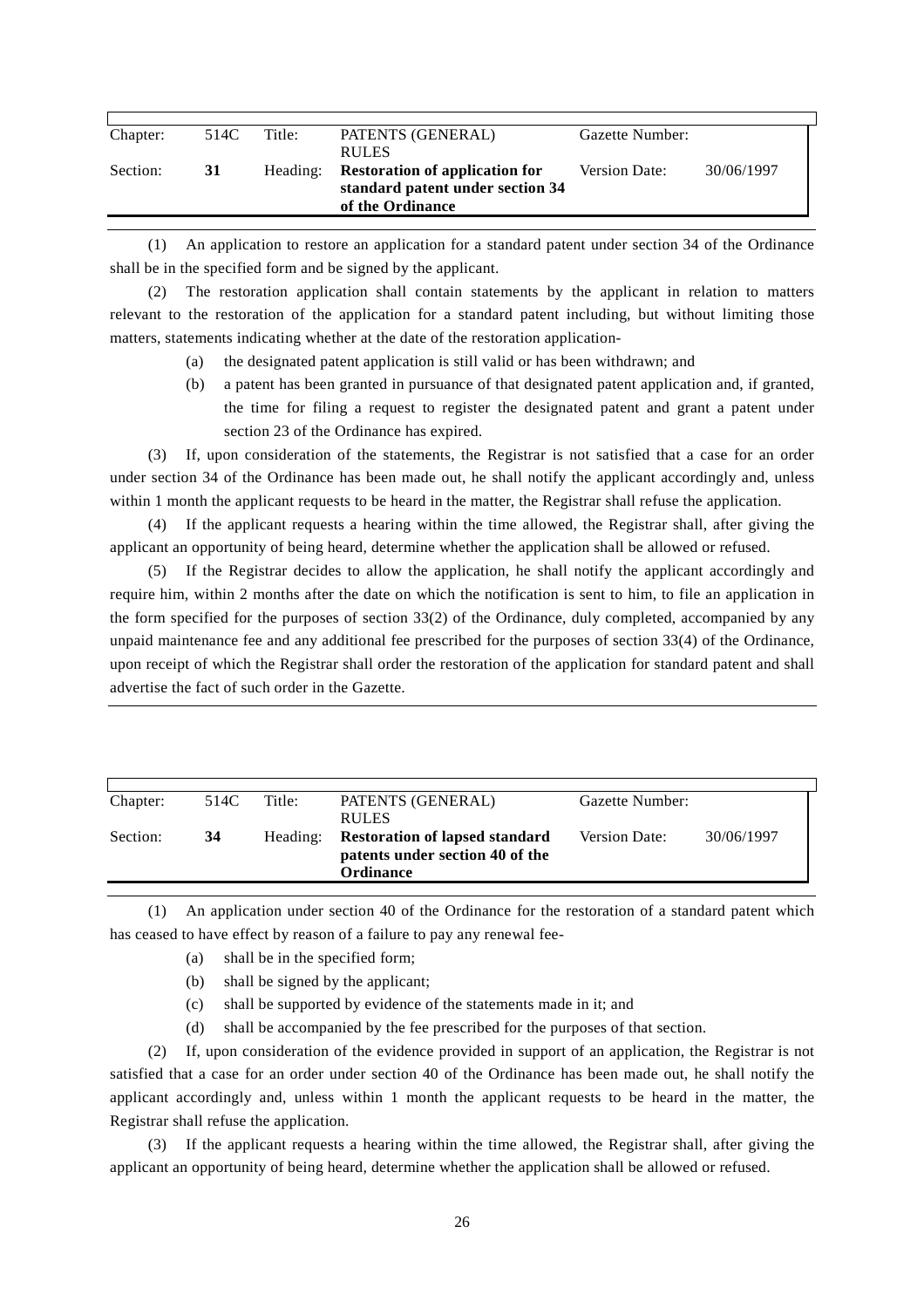(4) If the Registrar decides to allow the application, he shall notify the applicant accordingly and require him, within 2 months from the date on which the notification is sent to him, to file a request for renewal in the specified form, duly completed, accompanied by any unpaid renewal fee and any additional fee prescribed for the purposes of section 40(4) of the Ordinance, upon receipt of which the Registrar shall order the restoration of the standard patent and shall advertise the fact of such order in the Gazette.

| Chapter: | 514C | Title:   | PATENTS (GENERAL)<br><b>RULES</b> | Gazette Number:      |            |
|----------|------|----------|-----------------------------------|----------------------|------------|
| Section: | 40   | Heading: | <b>Surrender of patents</b>       | <b>Version Date:</b> | 30/06/1997 |

(1) A notice of an offer by a proprietor of a patent under section 48 of the Ordinance to surrender his patent shall be in the specified form and details of any such notice given to the Registrar shall be advertised by the Registrar in the Gazette.

(2) Notice of opposition under section 48(2) of the Ordinance to the surrender of a patent may be given at any time within 2 months from the date of the advertisement.

#### (3) Such notice shall-

- (a) be in the specified form and be filed in duplicate;
- (b) be supported by a statement in duplicate setting out fully the facts upon which the opponent relies and the relief which he seeks; and
- (c) be accompanied by the prescribed fee,

and the Registrar shall send a copy of the notice and of the statement to the proprietor of the patent.

(4) Within 3 months from the date on which the copies are sent to him, the proprietor of the patent shall, if he wishes to continue with the surrender, file a counter-statement which shall-

- (a) be in the specified form and be filed in duplicate;
- (b) set out fully the grounds of objection to the surrender being opposed; and
- (c) be accompanied by the prescribed fee,

and the Registrar shall send a copy of the counter-statement to the opponent.

(5) The Registrar may give such directions as he may think fit with regard to the subsequent procedure.

| Chapter: | 514C | Title:   | PATENTS (GENERAL)<br><b>RULES</b>                                                         | Gazette Number: |            |
|----------|------|----------|-------------------------------------------------------------------------------------------|-----------------|------------|
| Section: | 48   | Heading: | Correction of errors in patents<br>and applications under section<br>146 of the Ordinance | Version Date:   | 30/06/1997 |

(1) Except where section 45(3) has effect, a request for the correction of an error of translation or transcription or of a clerical error or mistake in any specification of a patent, in an application for a patent or in any document filed in connection with a patent or such an application shall-

(a) be in the specified form;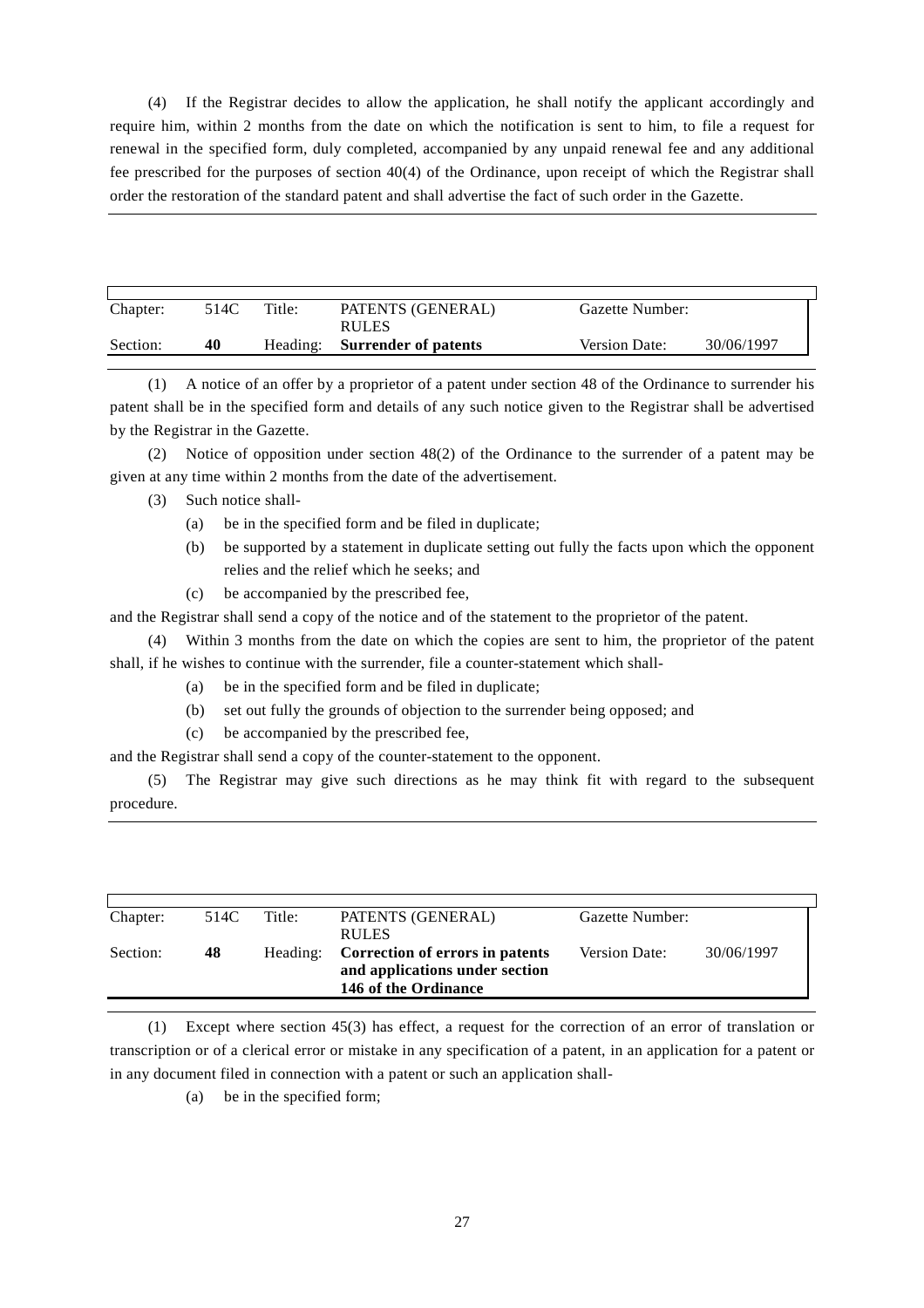(b) clearly identify the proposed correction; and

(c) be accompanied by the prescribed fee,

and the Registrar may, if he thinks fit, require that the correction be shown on a copy of the document of which correction is sought.

(2) Where such a request relates to a specification, no correction shall be made in the specification unless the correction is obvious in the sense that it is immediately evident that nothing else would have been intended than what is offered as the correction.

(3) Where the Registrar requires notice of the proposed correction to be advertised, he shall advertise the request and the nature of the proposed correction in the Gazette.

(4) At any time within 2 months after the date of the advertisement, any person may give notice to the Registrar of opposition to the request.

(5) Such notice shall be in the specified form and be filed in duplicate, shall be supported by a statement setting out fully the facts on which the opponent relies and the relief which he seeks and shall be accompanied by the prescribed fee.

(6) The Registrar shall send a copy of the notice and the statement to the person making the request who, if he desires to proceed with the request, shall within 3 months from the date of the sending of the copies to him, file a counter-statement in duplicate setting out fully the grounds on which he contests the opposition and pay the prescribed fee, and the Registrar shall send a copy of the counter-statement to the opponent.

(7) The Registrar may give such directions as he may think fit with regard to the subsequent procedure.

| Chapter: | 514C | Title:   | PATENTS (GENERAL)<br><b>RULES</b>                                    | Gazette Number: |            |
|----------|------|----------|----------------------------------------------------------------------|-----------------|------------|
| Section: | 88   | Heading: | <b>Request for information under</b><br>section 147 of the Ordinance | Version Date:   | 30/06/1997 |

#### **PART XIII**

#### INFORMATION AND INSPECTION

- (1) A request under section 147 of the Ordinance-
	- (a) for information relating to any standard patent or standard patent application, may be made as to-
		- (i) when a request to record has been published;
		- (ii) when a standard patent has been granted;
		- (iii) in the case of an application for a standard patent which has been published, when an application has been withdrawn, is deemed to have been withdrawn or has been refused;
		- (iv) whether a maintenance fee has not been paid within the period specified in section 33(2) of the Ordinance;
		- (v) when a maintenance fee has been paid within the further period specified in section 33(4) of the Ordinance;
		- (vi) whether a renewal fee has not been paid within the period specified in section 39(2) of the Ordinance;
		- (vii) when a renewal fee has been paid within the further period specified in section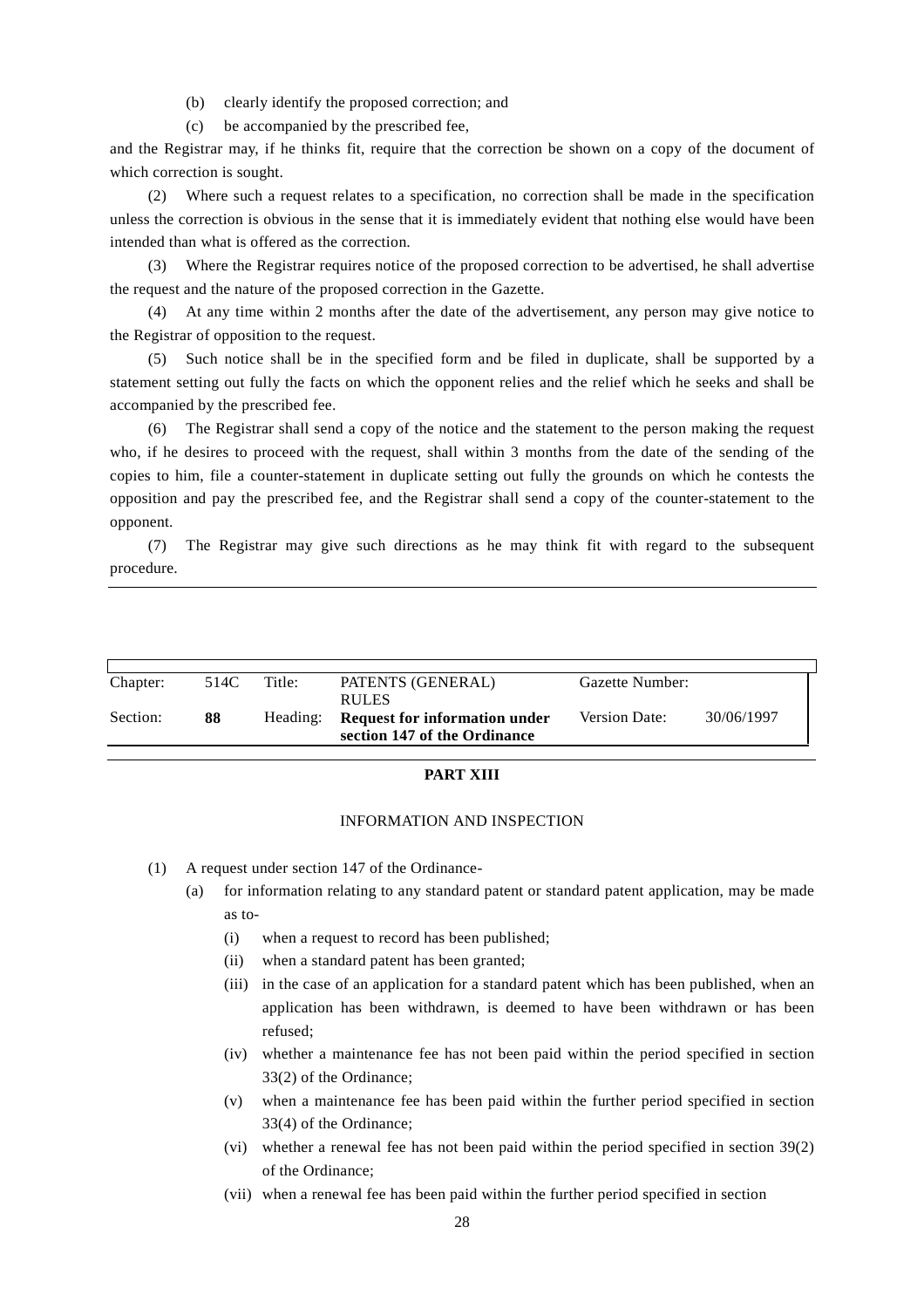39(4) of the Ordinance;

- (b) for information relating to the grant of any short-term patent, may be made as to-
	- (i) when a short-term patent has been granted;
	- (ii) whether a renewal fee has not been paid within the period specified in section 126(2) or (3) of the Ordinance;
	- (iii) when a renewal fee has been paid within the further period specified in section 126(5) of the Ordinance;
- (c) for information relating to any patent or patent application, may be made as to-
	- (i) when a patent has ceased to have effect or when an application for restoration of a patent has been filed, or both;
	- (ii) when an entry has been made in the register or an application has been made for the making of such entry;
	- (iii) when any application or request is made or action taken involving an entry in the register or advertisement in the Gazette, if the nature of the application, request or action is specified in the request; and
	- (iv) when any document may be inspected in accordance with section 89 or 90.

(2) Any such request shall be in the specified form and shall be accompanied by the prescribed fee.

| Chapter: | 514C | Title: | PATENTS (GENERAL)<br>RULES)   | Gazette Number: |            |
|----------|------|--------|-------------------------------|-----------------|------------|
| Section: | 93   |        | Heading: Service of documents | Version Date:   | 30/06/1997 |

#### **PART XIV**

#### MISCELLANEOUS

(1) Any notice, application or other document authorized or required by the Ordinance or these Rules to be filed with any person or filed at any place, or sent to any person or place, may be sent through the post, and the service and filing shall be deemed to be effected by properly addressing, preparing and posting a letter containing the document, and, unless the contrary is proved, shall be deemed to have been effected at the time at which the letter would be delivered in the ordinary course of post.

(2) The Registrar may at his discretion permit, as an alternative to the sending by post or delivery, the filing or sending of a notice, application or other document in legible form by electronic means subject to such terms or conditions as he may specify either generally by notice published in the Gazette or in any particular case by written notice to the person desiring to file any the document by such means.

| Chapter: | 514C | Title:   | PATENTS (GENERAL)<br><b>RULES</b> | Gazette Number: |            |
|----------|------|----------|-----------------------------------|-----------------|------------|
| Section: |      | Heading: | <b>MICRO-ORGANISMS</b>            | Version Date:   | 30/06/1997 |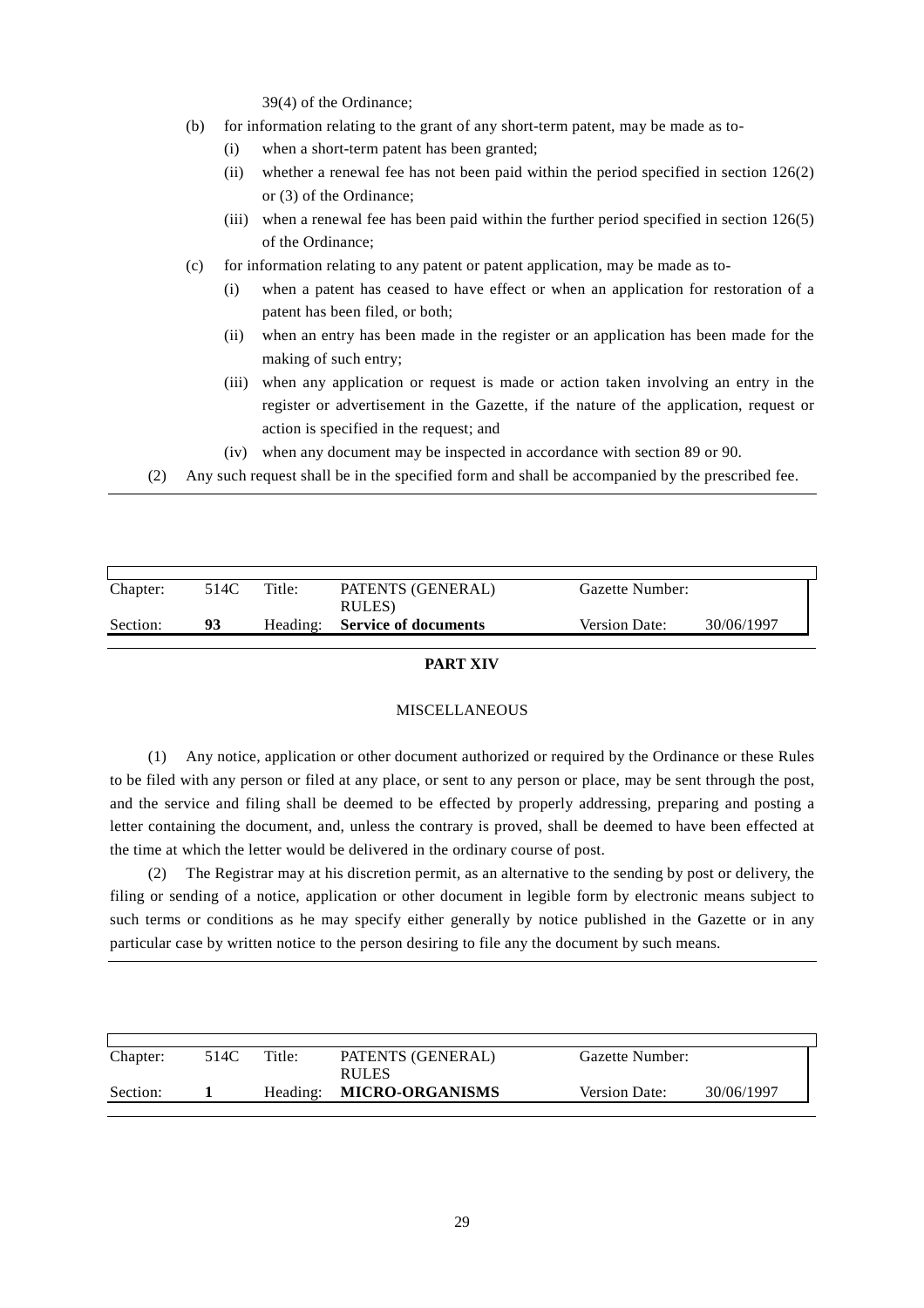#### 1. Application

- (1) If an invention which is the subject of an application for a short-term patent, or a short-term patent, requires for its performance the use of a micro-organism-
	- (a) which is not available to the public at the date of filing of the application; and
	- (b) which cannot be described in the application or the specification of the patent in such a manner as to enable the invention to be performed by a person skilled in the art,

the invention shall only be regarded as being disclosed for the purposes of section 77 of the Ordinance if the conditions set out in subparagraph (2) are satisfied.

- (2) The conditions referred to in subparagraph (1) are that-
	- (a) not later than the date of filing of the application, a culture of the micro-organism has been deposited in a depositary institution which is able to furnish a sample of the microorganism;
	- (b) the name of the depositary institution, the date when the culture was deposited and the accession number of the deposit are given in the specification of the application;
	- (c) the application as filed gives such relevant information as is available to the applicant on the characteristics of the micro-organism; and
	- (d) where a new deposit is made under paragraph 3, the applicant or proprietor makes a new deposit in accordance with that paragraph.
- (3) The information specified in subparagraph (2)(b) shall be submitted-
	- (a) together with the request for grant of a short-term patent; or
	- (b) within 1 month after the Registrar has communicated to the applicant that a right for information and inspection of documents under section 147(5) of the Ordinance exists,

whichever is the earlier.

(4) The giving of the information specified in subparagraph (2)(b) shall constitute the unreserved and irrevocable consent of the applicant to the deposited culture (including a deposited culture which is to be treated as having always been available by virtue of paragraph 3(2)) being made available in accordinance with this Schedule to any person as from the date of grant of the short-term patent or prior to that date to any person having the right to information and inspection of documents under section 147(5) of the Ordinance subject to-

- (a) the production of the Registrar's notice of confirmation regarding the release to the person who is named in the notice of confirmation as a person to whom the culture may be made available; and
- (b) the making of a valid request, to the depositary institution with which the culture is deposited, for the culture to be made available.
- 2. Availability of cultures

(1) A request to the Registrar for the issue of a notice of confirmation regarding the release of a deposited culture shall be in the specified form and shall be filed in quadruplicate.

The Registrar shall send copies of the forms lodged with him under subparagraph (1) and of his notice of confirmation regarding the release of the sample-

- (a) to the applicant for, or proprietor of, the patent;
- (b) to the depositary institution; and
- (c) to the person making the request.

(3) A request under subparagraph (1) shall comprise, on the part of the person making the request, undertakings for the benefit of the applicant for, or proprietor of, the patent-

- (a) not to make the culture, or any culture derived from it, available to any other person; and
- (b) not to use the culture, or any culture derived from it, otherwise than for experimental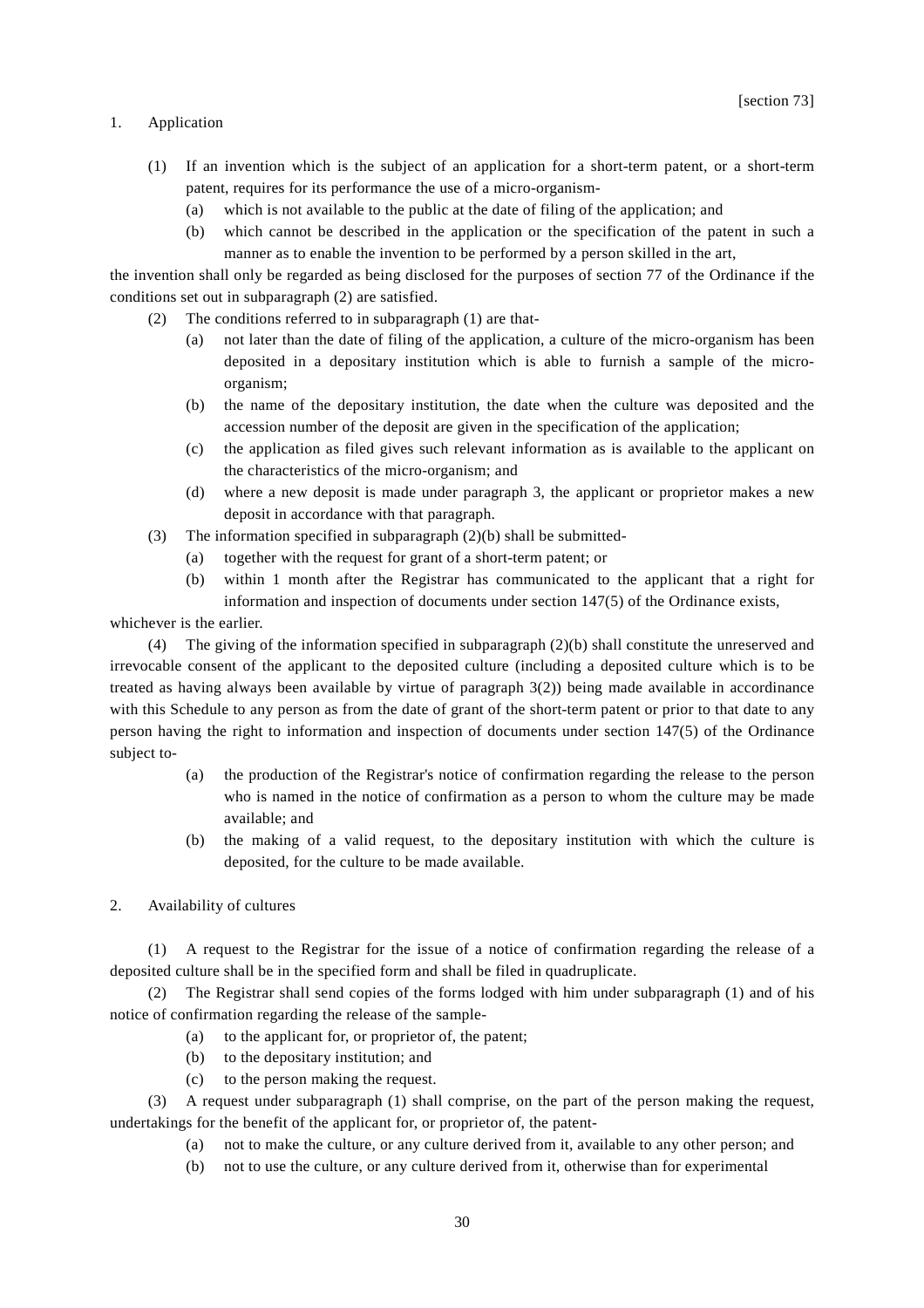purposes relating to the subject-matter of the invention,

and, in this subparagraph, references to a culture derived from a deposited culture of a micro-organism are references to a culture so derived which exhibits those characteristics of the deposited culture essential for the performance of the invention.

- (4) Further to subparagraph (3)-
	- (a) and subject to sub-subparagraph (c), both undertakings shall have effect during any period before the application for a patent has been withdrawn, is deemed to have been withdrawn or has been refused (including any further period allowed under section 94 or 100 of these Rules but excluding, where an application is reinstated under either of those sections, the period before it is reinstated);
	- (b) if a patent is granted on the application, the undertaking set out in subparagraph (3)(a) shall also have effect during any period for which the patent is in force and during the further period of 6 months referred to in section 126(5) of the Ordinance; and
	- (c) the undertaking set out in subparagraph (3)(b) shall not have effect after the date of publication in the Gazette of a notice advertising that the patent has been granted.

(5) For the purpose of enabling any Government use specified in section 69 of the Ordinance in relation to the culture, the undertakings specified in subparagraph (3)-

- (a) shall not be required from any Government department or person authorized in writing by a Government department for the purposes of this paragraph; and
- (b) shall not have effect in relation to any such person who has already given the undertakings.

(6) An undertaking given pursuant to subparagraph (3) may be varied by way of derogation by agreement between the applicant or proprietor and the person by whom it is given.

Where, in respect of a patent to which the undertaking set out in subparagraph  $3(a)$  has effect, a compulsory licence is granted under section 64 of the Ordinance, that undertaking shall not have effect to the extent necessary for effect to be given to any such licence.

3. New deposits

(1) Where the depositary institution with which a deposit or a new deposit of a culture has been made under this Schedule-

- (a) notifies the applicant or proprietor that it-
	- (i) cannot satisfy a request made in accordance with paragraph 2(1); or
	- (ii) is not able lawfully, to satisfy such a request, for the culture to be made available;
- (b) ceases temporarily or permanently to carry out the functions of a depositary institution; or
- (c) ceases for any reason to conduct its activities as a depositary institution in an objective and impartial manner,

then subject to subparagraph (3), the applicant or proprietor may, unless the culture has been transferred to another depositary institution which is able to make it available, make a new deposit of a culture of that micro-organism.

(2) For the purposes of paragraph 1 and of this paragraph, the deposit shall be treated as always having been available if, within 3 months of the receipt of such notification or of the depositary institution ceasing to perform the functions of a depositary institution or to conduct its activities as such an institution in an objective and impartial manner, the applicant or proprietor,-

- (a) in a case where the deposit has not already been transferred, makes the new deposit;
- (b) furnishes to the depositary institution with which the new deposit is made a declaration that the culture so deposited is of the same micro-organism as was the culture originally deposited; and
- (c) requests amendment of the specification under section 46 or 120 of the Ordinance, as the case may be, so as to indicate the accession number of the transferred or new deposit and, where applicable, the name of the depositary institution with which the deposit has been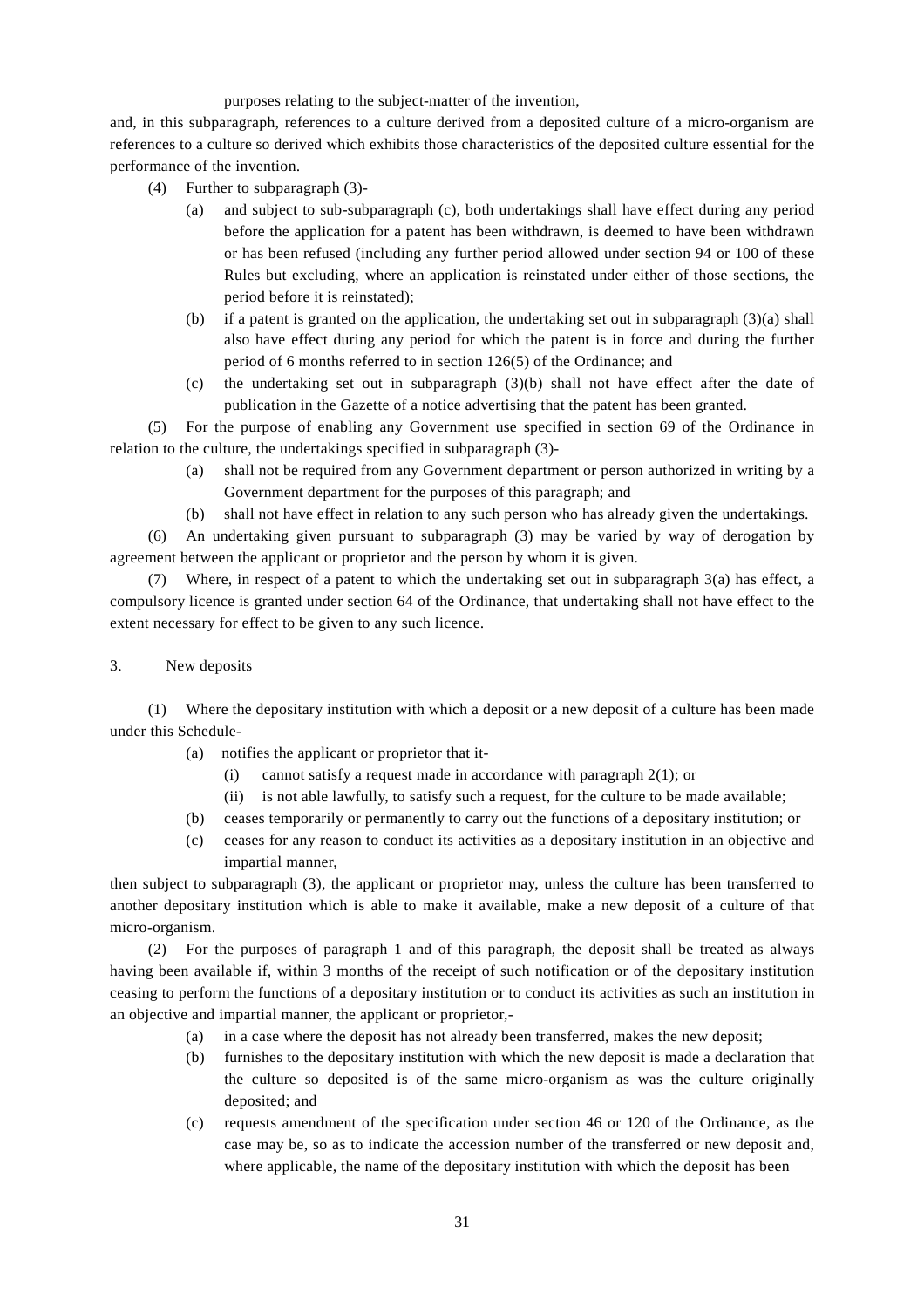made.

- (3) The new deposit referred to in subparagraph (1)-
	- (a) shall, except as provided in sub-subparagraph (b), be made with the same depositary institution as was the original deposit; or
	- (b) in the cases referred to in subparagraph  $(1)(a)(ii)$ , (b) and (c), shall be made with another depositary institution which is able to satisfy the request.
- 4. Interpretation of Schedule
	- (1) In this Schedule-
		- "the Budapest Treaty"(《布達佩斯條約》) means the Treaty on the International Recognition of the Deposit of Micro-organisms for the purposes of Patent Procedure done at Budapest in 1977; and
		- "international depositary authority"(國際寄存主管當局) means a depositary institution which has acquired the status of international depositary authority as provided in Article 7 of the Budapest Treaty.
- (2) For the purposes of this Schedule a "depositary institution" is an institution which, at all relevant times-
	- (a) carries out the functions of receiving, accepting and storing micro-organism and the furnishing of samples thereof; and
	- (b) conducts its affairs in so far as they relate to the carrying out of those functions in an objective and impartial manner.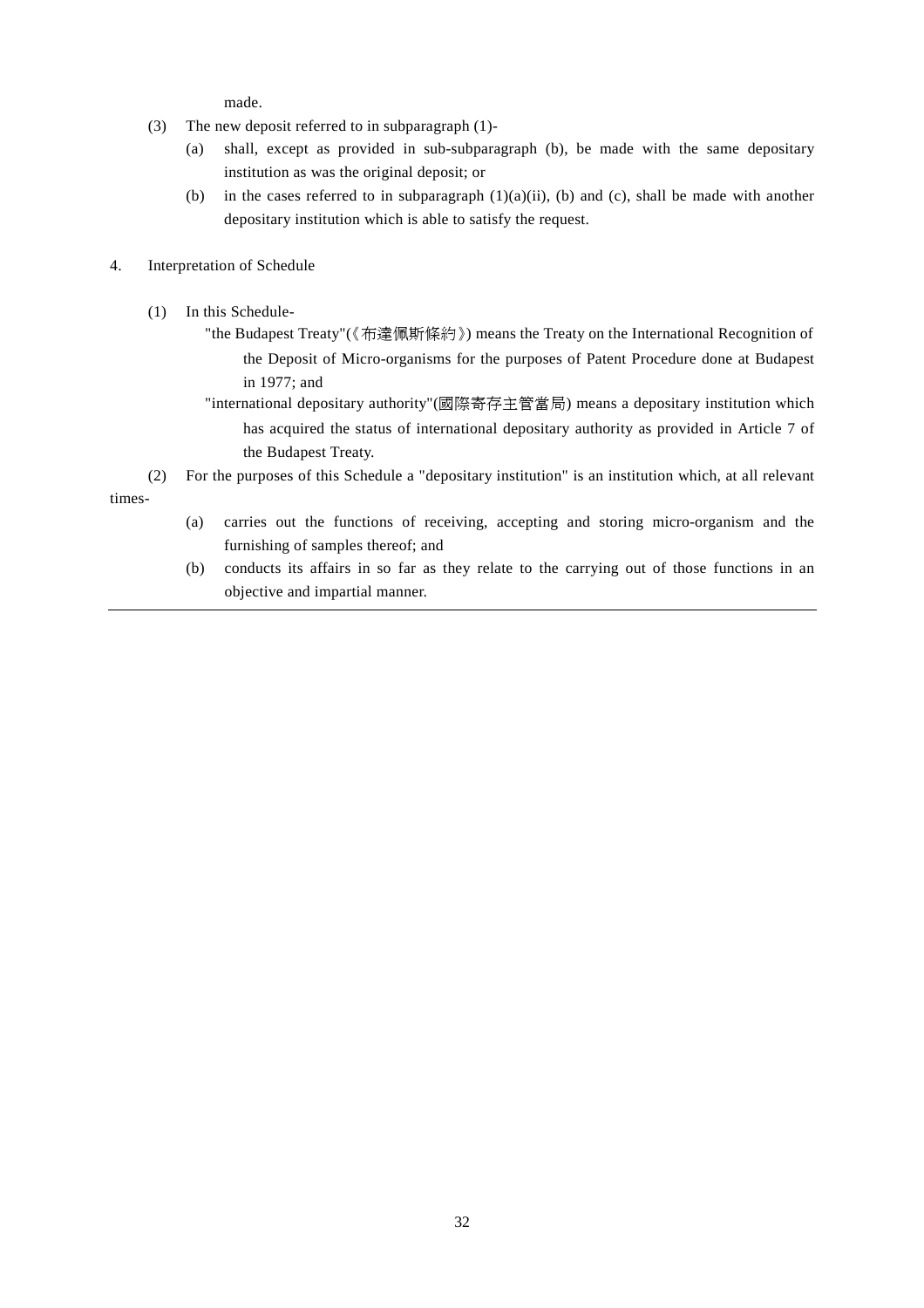| Chapter: | 522 | Title: | <b>REGISTERED DESIGNS</b><br><b>ORDINANCE</b> | Gazette Number: |            |
|----------|-----|--------|-----------------------------------------------|-----------------|------------|
| Section: |     |        | Heading: Priority right                       | Version Date:   | 30/06/1997 |

(1) A person or his successor in title who has duly filed an application for registration of a design in, or in respect of, a Paris Convention country or WTO member shall enjoy, for the purpose of registering the same design under this Ordinance in respect of any or all of the same articles, a right of priority for the period of 6 months after the filing date of the first application, subject to compliance with any prescribed conditions.

(2) Any filing of an application for registration of a design in, or in respect of, a Paris Convention country or WTO member which is equivalent to a regular national filing under the law of that Paris Convention country or WTO member, or under any bilateral or multilateral agreement to which it is a party, shall be recognized as giving rise to a right of priority.

(3) A subsequent application for the registration of a design that was the subject of a previous application, and that is filed in or in respect of the same Paris Convention country or WTO member, shall be considered as the first application for the purpose of determining priority if, and only if, on the filing date of the subsequent application, the previous application has been withdrawn, abandoned or refused, without being open to public inspection and without leaving any rights outstanding, and has not served as a basis for claiming a right of priority.

(4) In this section, "regular national filing"(正規國家提交) means any filing of an application for registration of a design in, or in respect of, a Paris Convention country or WTO member that establishes the date on which the application was filed, whatever the outcome of the application may be.

| Chapter: | 522 | Title:   | REGISTERED DESIGNS<br><b>ORDINANCE</b> | Gazette Number: |            |  |
|----------|-----|----------|----------------------------------------|-----------------|------------|--|
| Section: | 71  | Heading: | <b>Business hours of Registry</b>      | Version Date:   | 30/06/1997 |  |

(1) The Registrar may by notice published in the Gazette give directions specifying the hours of business of the Registry for the purpose of the transaction of business under this Ordinance.

(2) Business done on any day after the specified hours of business, or on a day which is not a business day, shall be deemed to have been done on the next following business day; and where the time for doing anything under this Ordinance expires on a day which is not a business day, that time shall be extended to the next following business day.

(3) Directions made under this section may make different provision for different classes of business.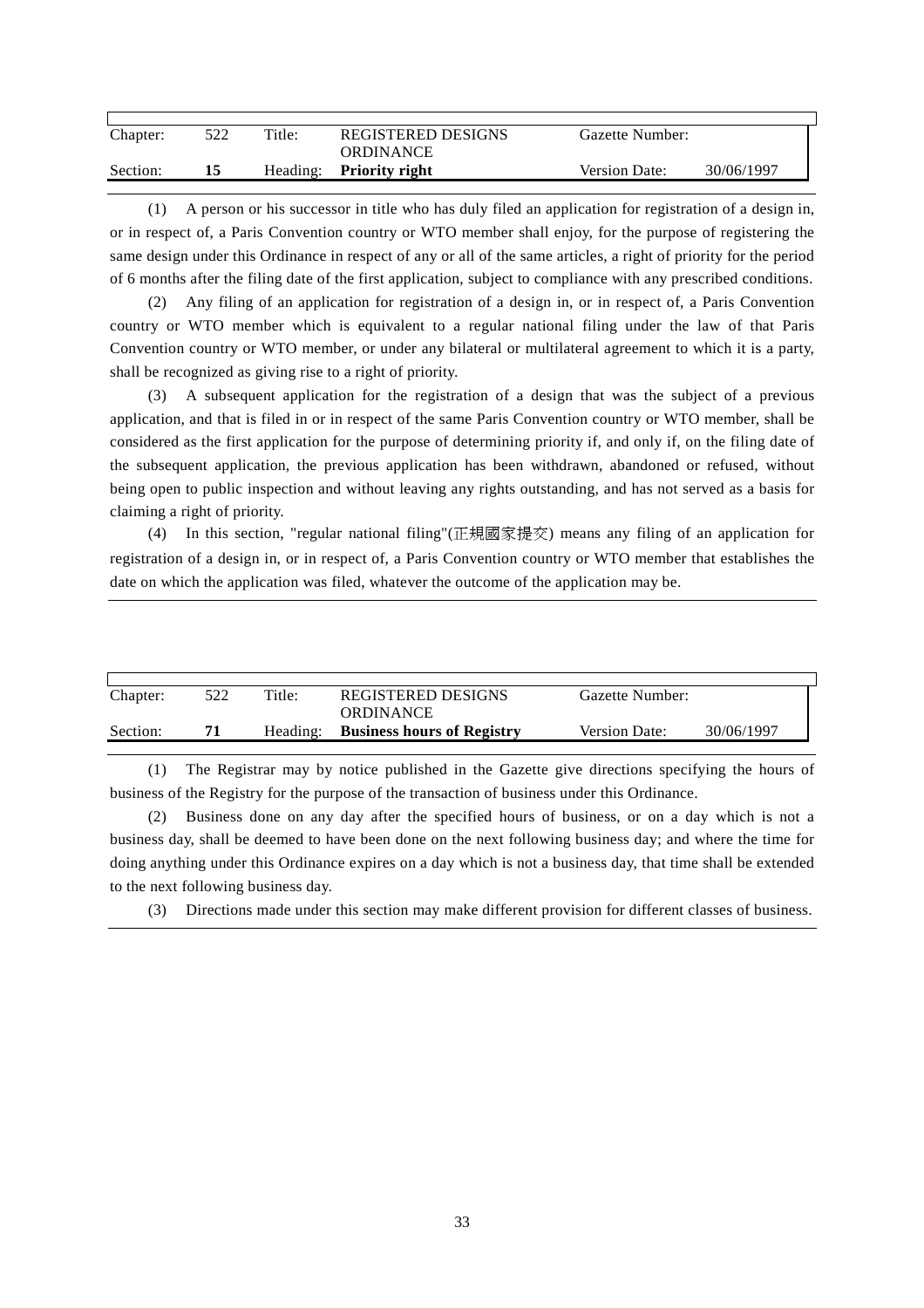| Chapter: | 522 | Title:   | <b>REGISTERED DESIGNS</b><br><b>ORDINANCE</b> | Gazette Number: |            |
|----------|-----|----------|-----------------------------------------------|-----------------|------------|
| Section: | 25  | Heading: | <b>Registration and publication</b>           | Version Date:   | 30/06/1997 |
| Remarks: |     |          |                                               |                 |            |

If on an examination by the Registrar under section 24 an application for registration of a design is found to have satisfied the formal requirements, then as soon as practicable after such examination, but subject to section 26, the Registrar shall-

- (a) register the design by entering the prescribed particulars in the Register;
- (b) enter the name of the applicant, or the successor in title to the application, in the Register as the owner of the design;
- (c) issue a certificate of registration to the person who is the registered owner of the design at the time the design is registered; and
- (d) advertise the fact of such registration and publish a representation of the design by notice in the Gazette.

| Chapter: | 522 | Title:   | REGISTERED DESIGNS<br><b>ORDINANCE</b> | Gazette Number: |            |
|----------|-----|----------|----------------------------------------|-----------------|------------|
| Section: | 71  | Heading: | <b>Business hours of Registry</b>      | Version Date:   | 30/06/1997 |

(1) The Registrar may by notice published in the Gazette give directions specifying the hours of business of the Registry for the purpose of the transaction of business under this Ordinance.

(2) Business done on any day after the specified hours of business, or on a day which is not a business day, shall be deemed to have been done on the next following business day; and where the time for doing anything under this Ordinance expires on a day which is not a business day, that time shall be extended to the next following business day.

(3) Directions made under this section may make different provision for different classes of business.

| Chapter: | 522 | Title:   | REGISTERED DESIGNS<br><b>ORDINANCE</b>    | Gazette Number: |            |
|----------|-----|----------|-------------------------------------------|-----------------|------------|
| Section: | 84  | Heading: | Registrar may specify forms<br>to be used | Version Date:   | 30/06/1997 |

(1) The Registrar may require the use of such forms as he may, by notice published in the Gazette, specify in connection with the registration of a design or any other proceeding before him under this Ordinance.

(2) A notice under subsection (1) may contain any direction of the Registrar with respect to the use of a form specified in the notice.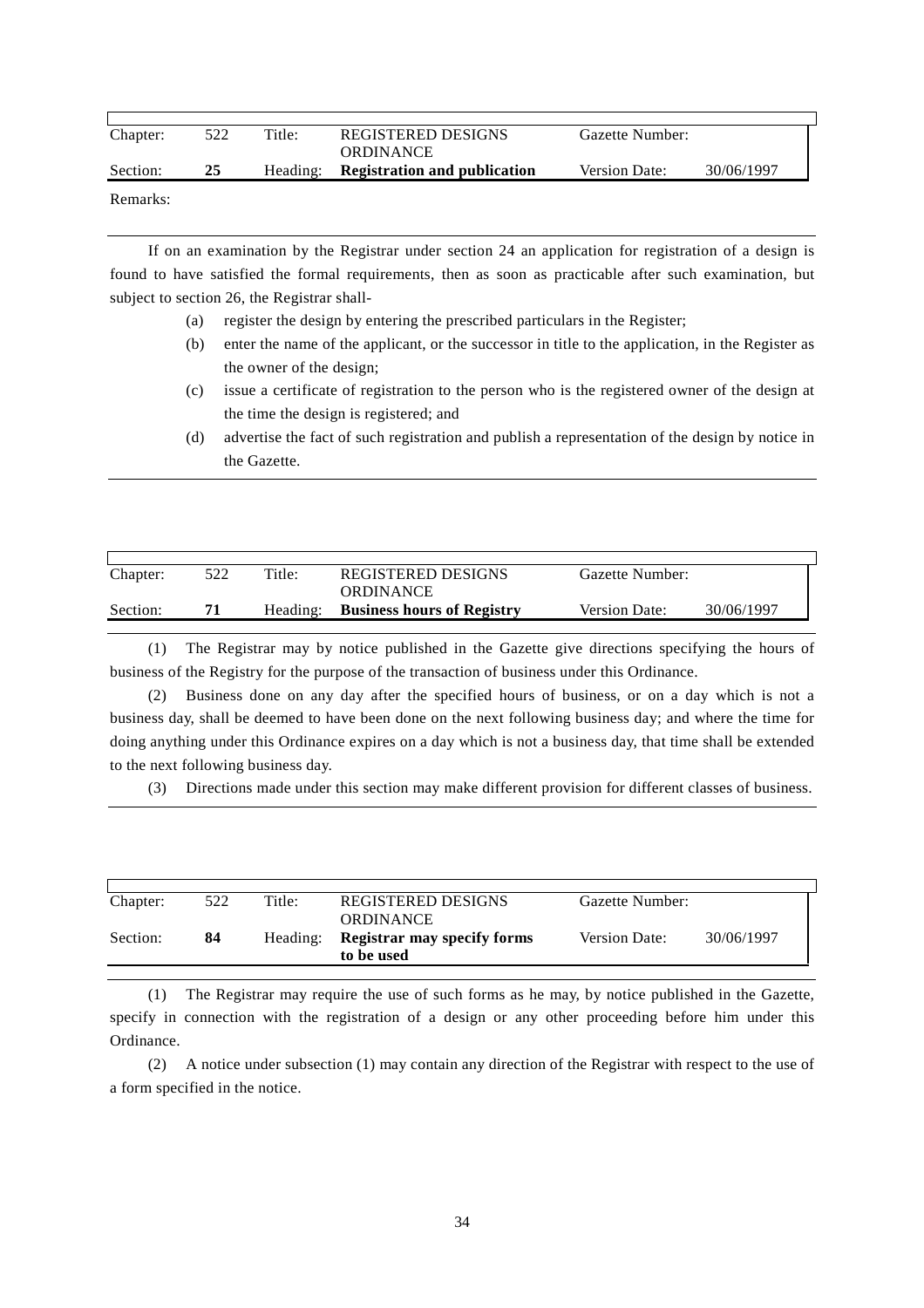| Chapter: | 522A Title: | REGISTERED DESIGNS RULES Gazette Number: |                      |            |
|----------|-------------|------------------------------------------|----------------------|------------|
| Section: |             | Heading: Interpretation                  | <b>Version Date:</b> | 30/06/1997 |

Remarks:

(1) In these Rules-

"Locarno Agreement"(《洛迦諾協議》) means the Locarno Agreement Establishing an International Classification for Industrial Designs, signed at Locarno on October 8, 1968, as amended from time to time;

"send"(送交) includes give;

"statement of novelty"(新穎性陳述) means a statement in accordance with section 8;

"textile article"(紡織品) means textile and plastics piece goods, handkerchiefs, shawls and such other classes of articles of a similar character as the Registrar may from time to time decide, for which the protection under the Ordinance is limited to features of pattern and ornament only.

(2) Any reference in these Rules-

- (a) to a specified form shall be construed as a reference to the relevant form specified by the Registrar by notice published in the Gazette;
- (b) to an applicable fee shall be construed as a reference to the fee applicable in accordance with section 74 and the Schedule; or
- (c) to the filing of a document shall be construed as a reference to the filing of the document with the Registrar.

| Chapter: | 522A | Title:   | <b>REGISTERED DESIGNS</b><br><b>RULES</b> | Gazette Number: |            |
|----------|------|----------|-------------------------------------------|-----------------|------------|
| Section: | 27   | Heading: | Advertisement of<br>registration          | Version Date:   | 30/06/1997 |

(1) The advertisement of the registration of a design published in the Gazette under section 25(d) of the Ordinance shall contain-

- (a) the date of registration;
- (b) if applicable, the priority date and the name of the relevant Paris Convention country or WTO member;
- (c) the registration number;
- (d) the name and address of the registered owner;
- (e) any address for service;
- (f) a reproduction of the representation of the design included with the application;
- (g) particulars as to the article or articles in respect of which the design is registered; and
- (h) the number of the class and subclass of the Locarno classification of the article or articles in respect of which the design is registered.

(2) If a design is registered in accordance with section 11 of the Ordinance in association with a design which has been previously registered, the advertisement shall also contain the number or numbers of the previous registration or registrations and the number or numbers of the previous application or applications for registration.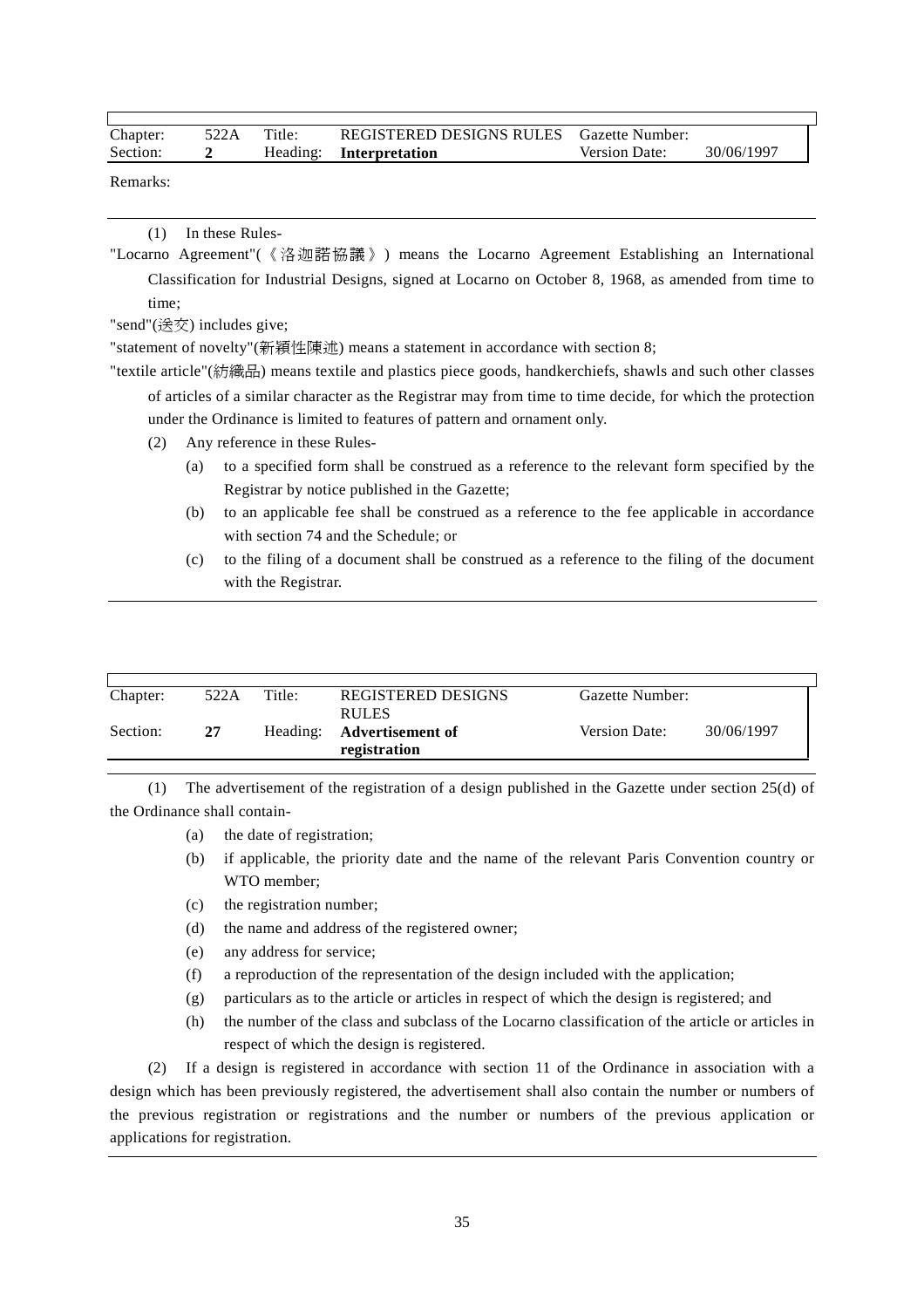| Chapter: | 522A | Title:   | <b>REGISTERED DESIGNS</b><br><b>RULES</b> | Gazette Number:      |            |
|----------|------|----------|-------------------------------------------|----------------------|------------|
| Section: | 30   | Heading: | Notice of failure to apply for<br>renewal | <b>Version Date:</b> | 30/06/1997 |

If, at the end of the current period of registration of a design, an application is not filed or the applicable fees are not paid in accordance with section 29(1), the Registrar shall publish notice of that fact in the Gazette.

| Chapter: | 522A | Title:   | REGISTERED DESIGNS<br>RULES    | Gazette Number:      |            |
|----------|------|----------|--------------------------------|----------------------|------------|
| Section: |      | Heading: | <b>Removal of registration</b> | <b>Version Date:</b> | 30/06/1997 |

(1) If an application is not filed or the applicable fees are not paid in accordance with section 29(1) or (2), the Registrar shall remove the design from the Register.

(2) Notice of the removal of the registration of a design from the Register shall be published in the Gazette.

| Chapter: | 522A | Title: | <b>REGISTERED DESIGNS</b><br>RULES | Gazette Number:      |            |
|----------|------|--------|------------------------------------|----------------------|------------|
| Section: | 32   |        | Heading: Surrender of registration | <b>Version Date:</b> | 30/06/1997 |

(1) The registered owner of a design may surrender the registration of the design under section 30 of the Ordinance by filing a notice of surrender in the specified form.

(2) A notice filed under this section shall not be valid unless the registered owner in the notice-

- (a) states that the registration is to be surrendered in respect of either-
	- (i) all of the articles for which the design is registered; or
	- (ii) articles specified in the notice;
- (b) gives the name and address of each other person having a registered interest in the design; and
- (c) certifies, in respect of every such person, that the person-
	- (i) has been sent not less than 3 months' notice of his intention to surrender the registration; or
	- (ii) is not affected by the surrender or, if affected, consents to the surrender.

(3) The surrender takes effect upon receipt by the Registrar of a notice which complies with subsection (2).

(4) A surrender of the registration of a design has the same effect in respect of the articles for which the design is surrendered as the registration of the design ceasing to have effect in respect of those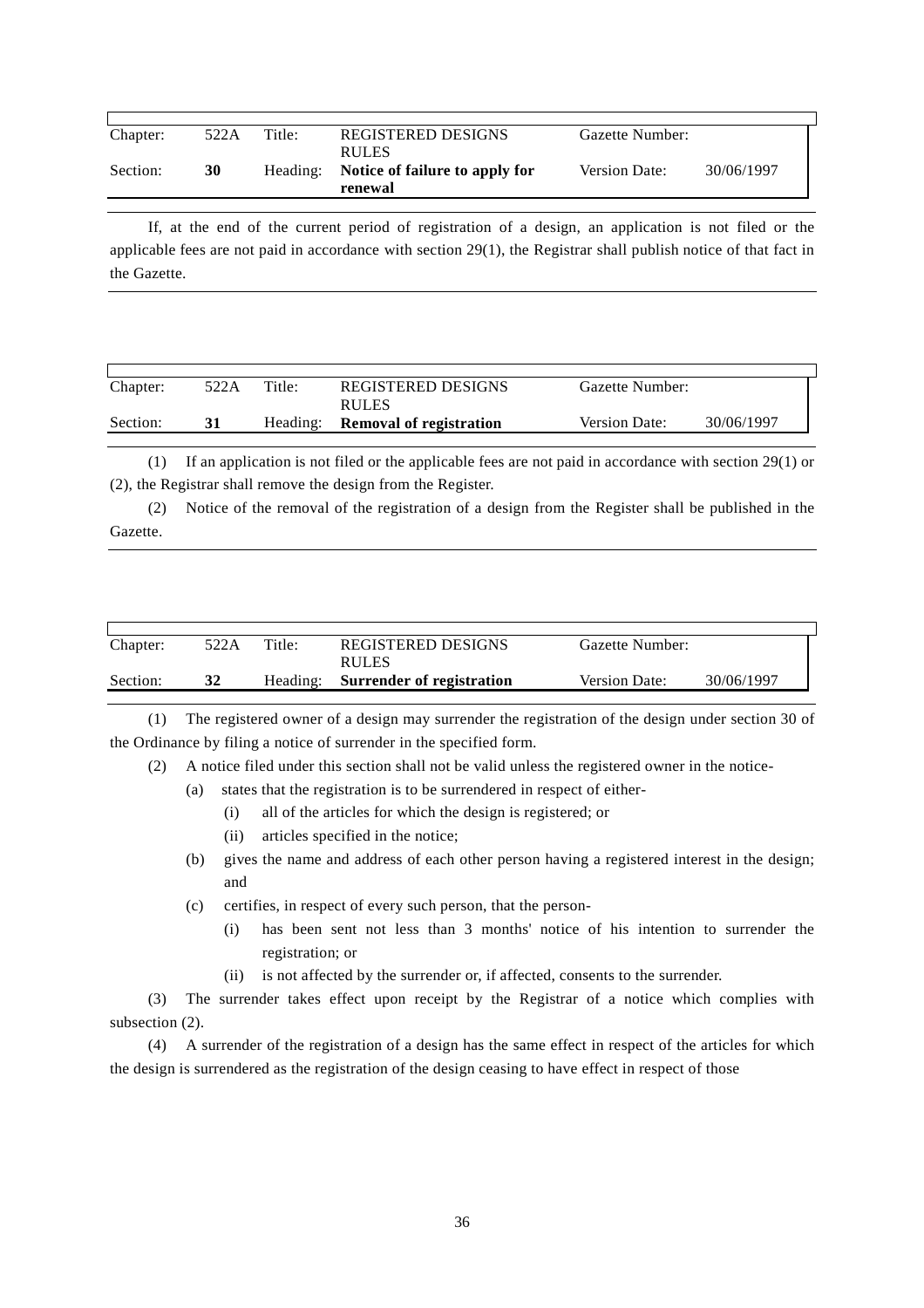articles.

(5) The Registrar shall, upon the surrender taking effect, make the appropriate entry in the Register and publish notice of the surrender in the Gazette.

| Chapter: | 522A | Title:   | REGISTERED DESIGNS<br><b>RULES</b> | Gazette Number: |            |
|----------|------|----------|------------------------------------|-----------------|------------|
| Section: |      | Heading: | Reference                          | Version Date:   | 30/06/1997 |

## LEGAL PROCEEDINGS (SECTIONS 44, 45, 46 AND 63 OF ORDINANCE)

#### References to Registrar

(1) A reference to the Registrar under section 44 of the Ordinance of the question of whether, having regard to section 7 of the Ordinance, a design is a registrable design shall be made by filing in duplicate-

- (a) an application in the specified form; and
- (b) a statement setting out fully the reference sought and the facts on which the applicant relies.
- (2) The Registrar shall-
	- (a) send the duplicates of the application and statement to the registered owner of the design; and
	- (b) enter a notice of the application in the Register and advertise the fact of the application in the Gazette.

| Chapter: | 522A | Title:   | REGISTERED DESIGNS<br>RULES | Gazette Number:      |            |
|----------|------|----------|-----------------------------|----------------------|------------|
| Section: | 38   | Heading: | Notice of opposition        | <b>Version Date:</b> | 30/06/1997 |

Expanded Cross Reference: 39, 40, 41, 42, 43, 44

(1) If any person (including the registered owner) wishes to oppose an application under section 37, he shall. within 2 months from the date of the advertisement in the Gazette, file in duplicate a notice of opposition in the specified form setting out fully the grounds on which the opponent objects to the application and the facts on which he relies.

(2) If a person files a notice of opposition under subsection (1), the Registrar shall forthwith send the duplicate to the applicant.

(3) This section and sections 39 to 44 do not apply in any case where the Registrar refers the question to the court for determination in accordance with section 46. <\*Note-Exp. x-Ref: Sections 39, 40, 41, 42, 43, 44\*>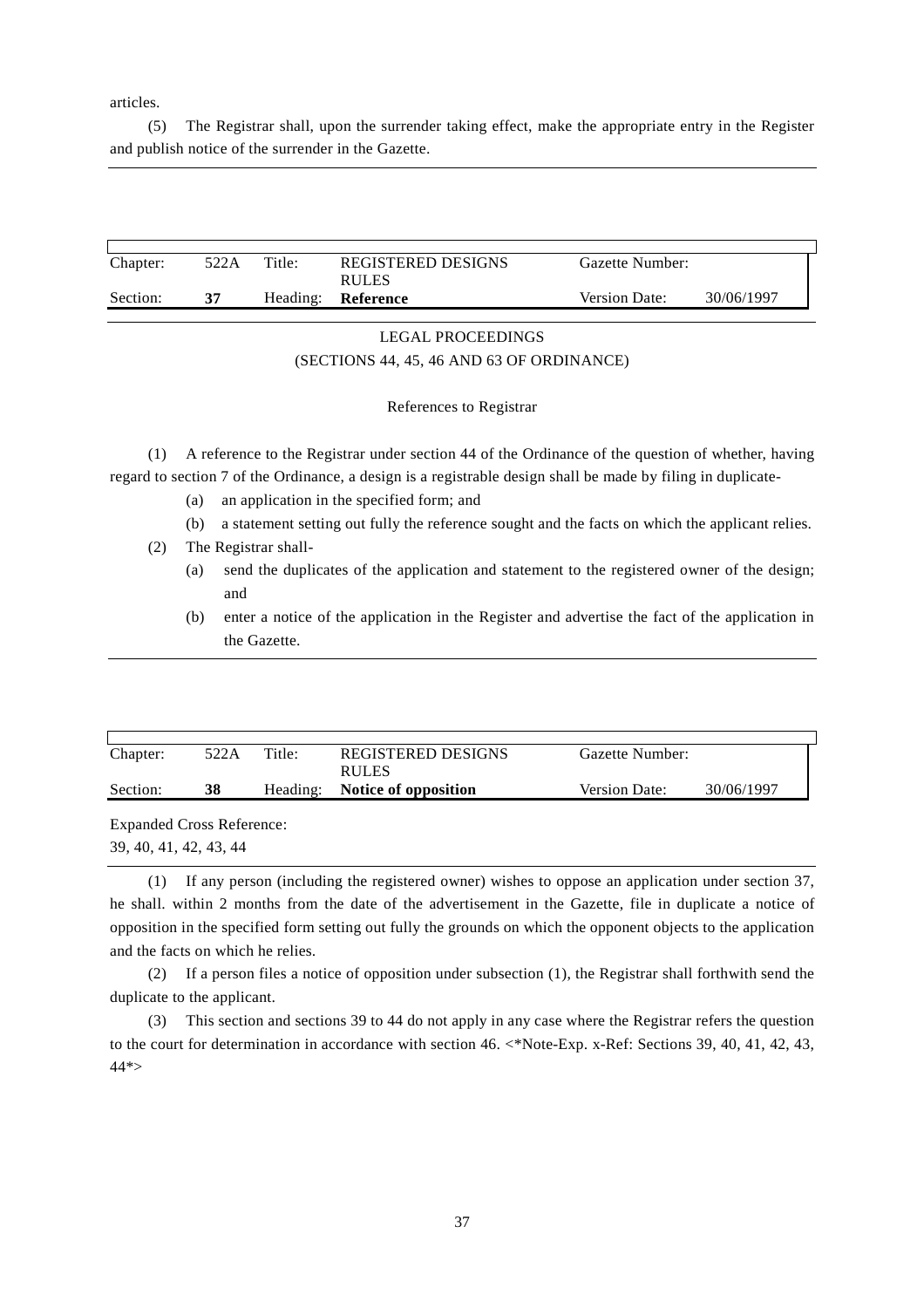| Chapter: | 522A | Title:   | REGISTERED DESIGNS<br><b>RULES</b> | Gazette Number:      |            |
|----------|------|----------|------------------------------------|----------------------|------------|
| Section: | 46   | Heading: | Reference to court                 | <b>Version Date:</b> | 30/06/1997 |

(1) Where the Registrar receives an application under section 37 and decides to refer the question to the court for determination, he shall forthwith serve a certified copy of the reference to the court on the applicant and the registered owner of the design.

(2) The Registrar shall enter a notice of the reference to the court in the Register and advertise the fact of the reference in the Gazette.

| Chapter: | 522A | Title:   | REGISTERED DESIGNS<br><b>RULES</b>         | Gazette Number: |            |
|----------|------|----------|--------------------------------------------|-----------------|------------|
| Section: | 51   | Heading: | Correction of errors in<br><b>Register</b> | Version Date:   | 30/06/1997 |

(1) A request for the correction of an error in the Register under section 67 of the Ordinance shall be made on the specified form and shall clearly identify the proposed correction.

(2) The Registrar shall advertise the fact of the request and the nature of the proposed correction in the Gazette.

(3) If any person wishes to oppose the request, he shall, within 2 months from the date of the advertisement in the Gazette, file in duplicate a notice of opposition in the specified form setting out fully the grounds on which the opponent objects to the request and the facts on which he relies.

(4) If a person files a notice of opposition under subsection (3), the Registrar shall forthwith send the duplicate to the person making the request.

(5) Within 3 months from the date of the sending of the duplicate of the notice of opposition under subsection (4), the person making the request shall file a counter-statement in the specified form setting out the grounds on which he relies as supporting his request and the facts, if any, alleged in the notice of opposition which he admits.

(6) The counter-statement shall be filed together with a duplicate which the Registrar shall send to the opponent.

(7) The Registrar may give such directions as he may think fit with regard to the subsequent procedure.

Chapter: 522A Title: REGISTERED DESIGNS RULES

Gazette Number: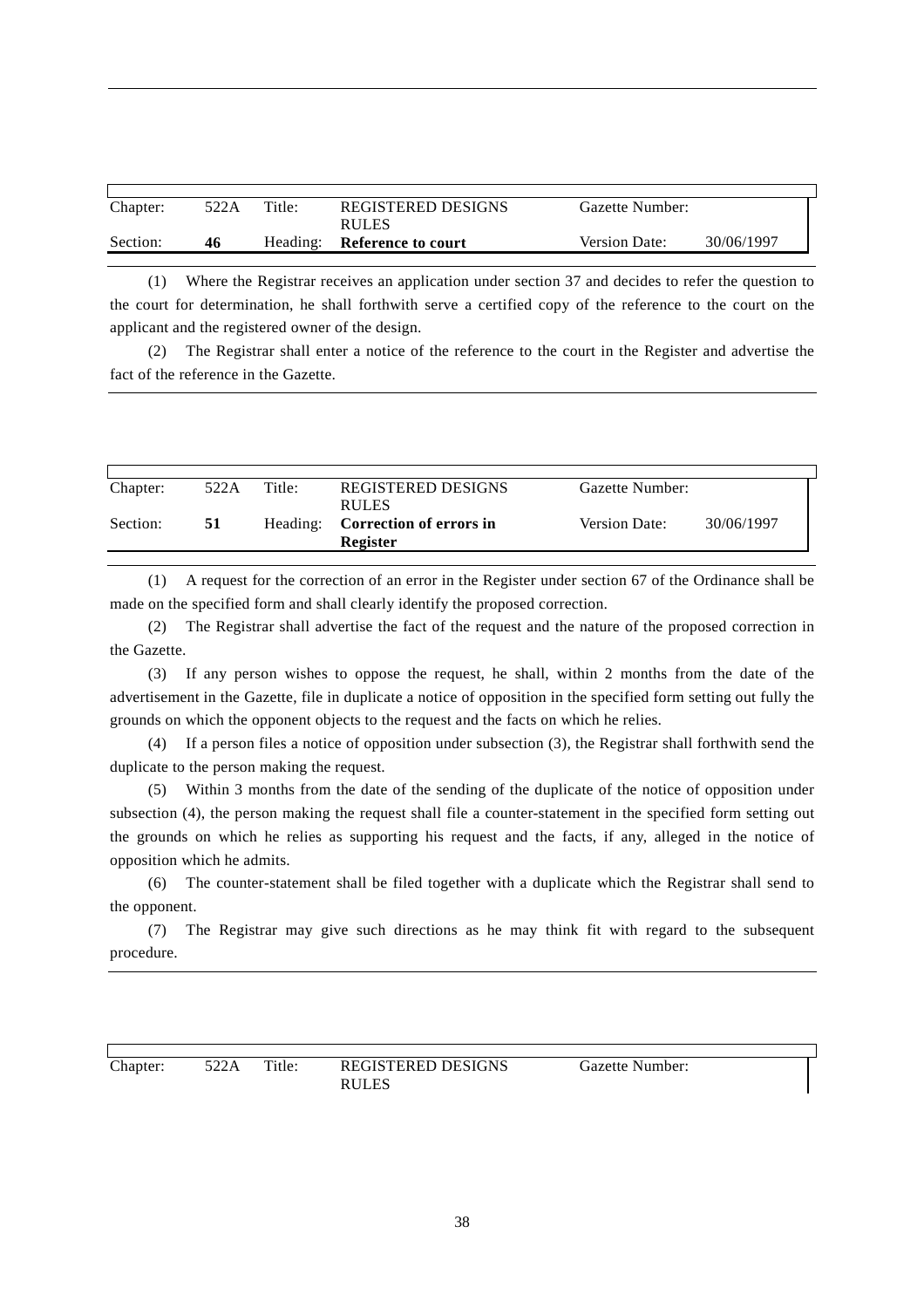| Section: |  | Heading: | <b>Business hours of Registry</b> | Version Date: | 30/06/1997 |  |
|----------|--|----------|-----------------------------------|---------------|------------|--|
|----------|--|----------|-----------------------------------|---------------|------------|--|

Any directions given by the Registrar under section 71 of the Ordinance specifying the hours of business of the Registry and business days of the Registry shall be posted in the Registry and published in the Gazette.

| Chapter: | 522A | Title:   | <b>REGISTERED DESIGNS</b><br><b>RULES</b>   | Gazette Number: |            |
|----------|------|----------|---------------------------------------------|-----------------|------------|
| Section: | 60   | Heading: | <b>Service of documents on</b><br>Registrar | Version Date:   | 30/06/1997 |

(1) Any application, notice, form, evidence or other document required or authorized to be filed with the Registrar under the Ordinance or by these Rules must be filed by hand or by post.

(2) Filing by post shall be deemed to be effected by properly addressing, preparing and posting a letter containing the document, and, unless the contrary is proved, shall be deemed to have been effected at the time at which the letter would be delivered in the ordinary course of post.

(3) The Registrar may at his discretion permit, as an alternative to the filing by hand or by post, the filing of a document by electronic means subject to such terms as he may specify either generally by notice published in the Gazette or in any particular case by written notice to the person wishing to file the document by such means.

| Chapter: | 522A | Title: | <b>REGISTERED DESIGNS</b><br><b>RULES</b>           | Gazette Number:      |            |
|----------|------|--------|-----------------------------------------------------|----------------------|------------|
| Section: | 62   |        | Heading: Correction of errors in filed<br>documents | <b>Version Date:</b> | 30/06/1997 |

(1) A request for the correction of any error of translation or transcription or of any clerical error or mistake in any document referred to in section 76(1) of the Ordinance (other than an address or address for service) shall be made on the specified form and shall clearly identify the proposed correction.

(2) The Registrar may, if he thinks fit, require that the correction be shown on a copy of the document of which correction is sought.

(3) The Registrar shall advertise the request and the nature of the proposed correction in the Gazette.

(4) If any person wishes to oppose the request, he shall, within 2 months from the date of the advertisement in the Gazette, file in duplicate a notice of opposition in the specified form setting out fully the grounds on which the opponent objects to the request and the facts on which he relies.

(5) If a person files a notice of opposition under subsection (4), the Registrar shall forthwith send the duplicate to the person making the request.

(6) Within 3 months from the date of the sending of the duplicate of the notice of opposition under subsection (5), the person making the request shall file a counter-statement in the specified form setting out the grounds on which he relies as supporting his request and the facts, if any, alleged in the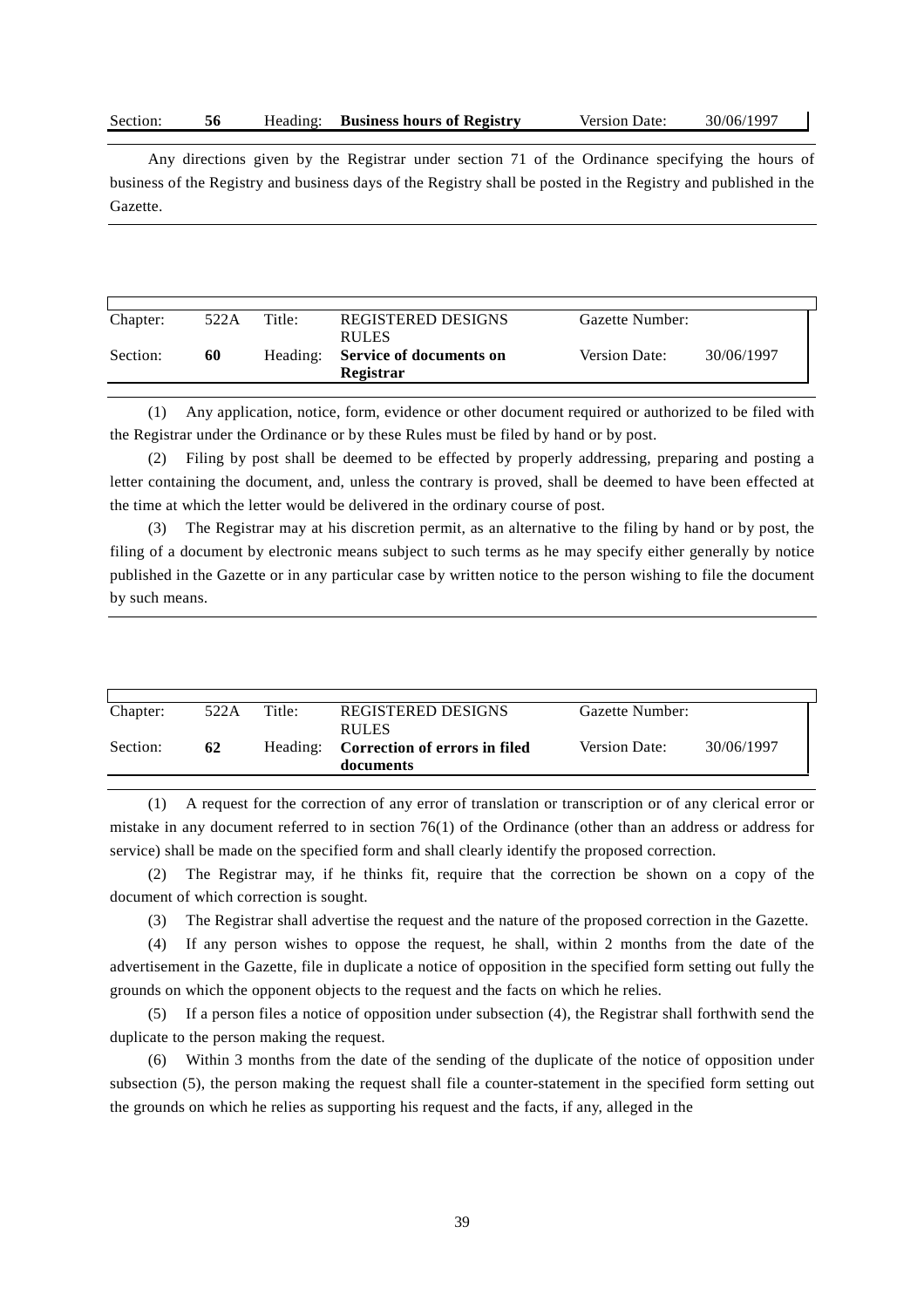notice of opposition which he admits.

(7) The counter-statement shall be filed together with a duplicate which the Registrar shall send to the opponent.

(8) The Registrar may give such directions as he may think fit with regard to the subsequent procedure.

| Chapter:  | 522A                                                                                                                                                                              | Title:                          | REGISTERED DESIGNS                                                                                                          |                                                                                                                                                                                             | Gazette Number:        |  |
|-----------|-----------------------------------------------------------------------------------------------------------------------------------------------------------------------------------|---------------------------------|-----------------------------------------------------------------------------------------------------------------------------|---------------------------------------------------------------------------------------------------------------------------------------------------------------------------------------------|------------------------|--|
| Schedule: |                                                                                                                                                                                   | Heading:                        | <b>RULES</b><br><b>SCHEDULE</b>                                                                                             | Version Date:                                                                                                                                                                               | 30/06/1997             |  |
|           |                                                                                                                                                                                   |                                 |                                                                                                                             | <b>FEES</b>                                                                                                                                                                                 | [sections $2(2)$ & 74] |  |
| Fee       |                                                                                                                                                                                   |                                 |                                                                                                                             |                                                                                                                                                                                             |                        |  |
| No.       |                                                                                                                                                                                   | Matter or proceeding            |                                                                                                                             | Amount                                                                                                                                                                                      | When payable           |  |
| 1         | Application for registration of a design<br>under section 12 of the Ordinance and<br>section 6-1 design for articles not<br>forming a set of articles                             |                                 |                                                                                                                             | \$1600 for each article to<br>which the design is to be<br>applied                                                                                                                          | On filing application  |  |
| 2         | Application for registration of a design<br>under section 12 of the Ordinance and<br>section 6-1 design for 1 set of articles                                                     |                                 |                                                                                                                             | \$3200                                                                                                                                                                                      | On filing application  |  |
| 3         | Application for registration of a design<br>under sections 12 and 13 of the<br>Ordinance and sections 6 and 16-2 or<br>more designs for articles not forming a<br>set of articles |                                 |                                                                                                                             | \$1600 for the first article to On filing application<br>which the first design is to<br>be applied and \$1200 for<br>each other article to which<br>any of the designs is to be<br>applied |                        |  |
| 4         | of articles                                                                                                                                                                       | under sections 12 and 13 of the | Application for registration of a design<br>Ordinance and sections 6 and 16-2 or<br>more designs for articles forming a set | \$3200 for the first design<br>and \$2400 for each other<br>design                                                                                                                          | On filing application  |  |
| 5         |                                                                                                                                                                                   | of the Ordinance and section 19 | Request to amend an application for<br>registration of a design under section 21                                            | \$350                                                                                                                                                                                       | On filing request      |  |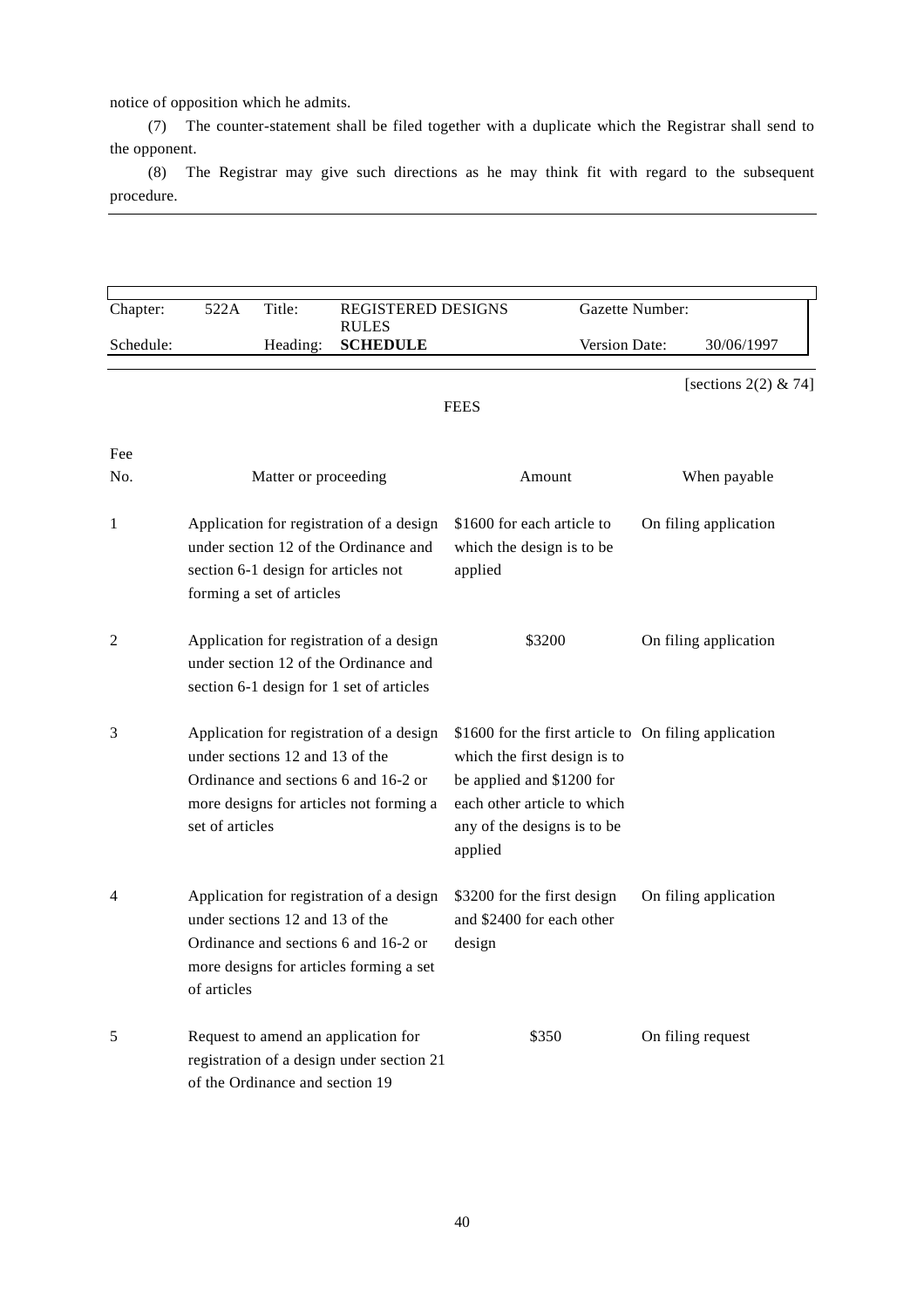| 6  | Request to correct an error in the Register<br>under section 67 of the Ordinance and<br>section 51                                                                        | \$350                                                                                                                                                | On filing request                                  |
|----|---------------------------------------------------------------------------------------------------------------------------------------------------------------------------|------------------------------------------------------------------------------------------------------------------------------------------------------|----------------------------------------------------|
| 7  | Request to correct an error of translation<br>or transcription or of any clerical error or<br>mistake in any document under section 76<br>of the Ordinance and section 62 | \$350                                                                                                                                                | On filing request                                  |
| 8  | Notice requesting reinstatement of an<br>application for registration of a design<br>under section 20 of the Ordinance and<br>section 18                                  | \$500                                                                                                                                                | On filing notice                                   |
| 9  | For advertisement in the Gazette of the<br>registration of a design                                                                                                       | Such amount as is fixed by On filing application<br>the Registrar with the<br>approval of the Financial<br>Secretary and published in<br>the Gazette | under section 12 of the<br>Ordinance and section 6 |
| 10 | For a certified copy of an entry in the<br>Register or a certified extract from the<br>Register under section 69 of the<br>Ordinance and section 54                       | \$350                                                                                                                                                | On filing application for<br>copy                  |
| 11 | For a certified copy of document kept by<br>the Registry, not otherwise charged                                                                                           | \$350                                                                                                                                                | On filing application for<br>copy                  |
| 12 | For an uncertified copy of an entry in the \$6 per page<br>Register or an uncertified extract from the<br>Register under section 69 of the<br>Ordinance and section 54    |                                                                                                                                                      | On filing application for<br>copy                  |
| 13 | For an uncertified copy of a document<br>kept by the Registry, not otherwise<br>charged                                                                                   | \$6 per page                                                                                                                                         | On filing application for<br>copy                  |
| 14 | For renewal of the period of registration<br>under section $28(3)$ or $(5)$ of the<br>Ordinance and section 29-1st 5-year<br>extension                                    | \$2500                                                                                                                                               | On filing application for<br>renewal               |
| 15 | For renewal of the period of registration<br>under section $28(3)$ or $(5)$ of the<br>Ordinance and section 29-2nd 5-year<br>extension                                    | \$3800                                                                                                                                               | On filing application for<br>renewal               |
| 16 | For renewal of the period of registration<br>under section $28(3)$ or $(5)$ of the<br>Ordinance and section 29-3rd 5-year<br>extension                                    | \$5600                                                                                                                                               | On filing application for<br>renewal               |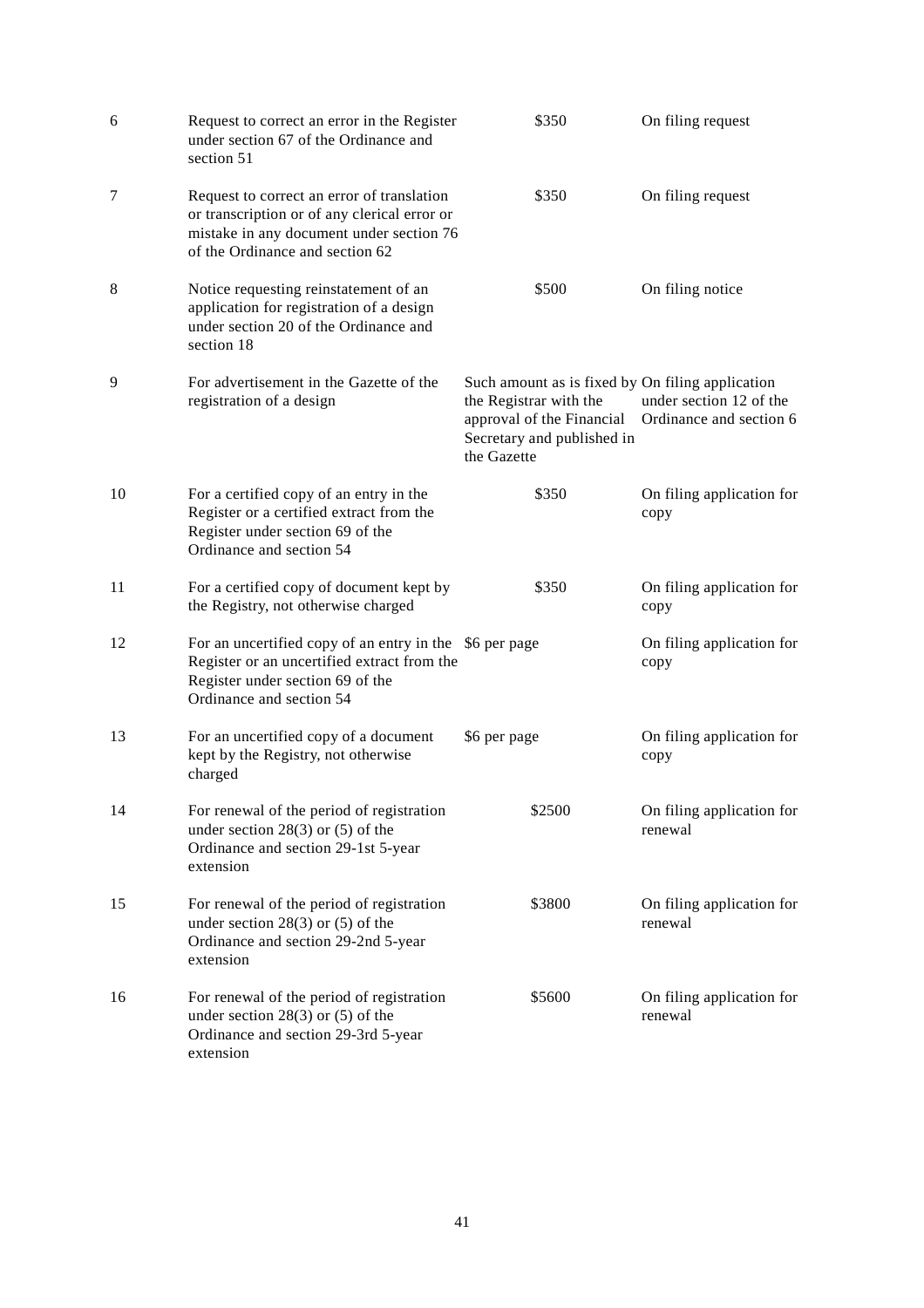| 17 | For renewal of the period of registration<br>under section $28(3)$ or $(5)$ of the<br>Ordinance and section 29-4th 5-year<br>extension | \$8500                        | On filing application for<br>renewal                       |
|----|----------------------------------------------------------------------------------------------------------------------------------------|-------------------------------|------------------------------------------------------------|
| 18 | For renewal of the period of registration<br>under section 92(2) of the Ordinance and<br>section 75                                    | \$2500                        | On filing application for<br>renewal                       |
| 19 | Additional fee for the renewal of the<br>period of registration under section 28(5)<br>of the Ordinance and section 29                 | \$1000                        | On filing application for<br>renewal                       |
| 20 | Notice of particulars concerning any<br>transaction, instrument or event under<br>section 20                                           | \$1200                        | On filing notice                                           |
| 21 | Application to register particulars of any<br>transaction, instrument or event under<br>section 33 or 34                               | \$1200                        | On filing application                                      |
| 22 | Reference to Registrar under section 44 of<br>the Ordinance and section 37                                                             | \$700                         | On filing application<br>under section 37                  |
| 23 | Counter-statement or notice of opposition<br>under section 38, 39, 51 or 62                                                            | \$1200                        | On filing counter-<br>statement or notice of<br>opposition |
| 24 | For certificate of Registrar under section<br>$65(2)$ of the Ordinance and section 54                                                  | \$350                         | On filing application for<br>certificate                   |
| 25 | Request for information or permission to<br>inspect documents under section 70 of the<br>Ordinance and section 55                      | \$100                         | On filing request                                          |
| 26 | For inspecting or making a search of the<br>Register                                                                                   | $$100$ for each 30<br>minutes | Before inspection or<br>search                             |
| 27 | For extending a period of time under<br>section 73                                                                                     | \$800                         | On filing application for<br>extension                     |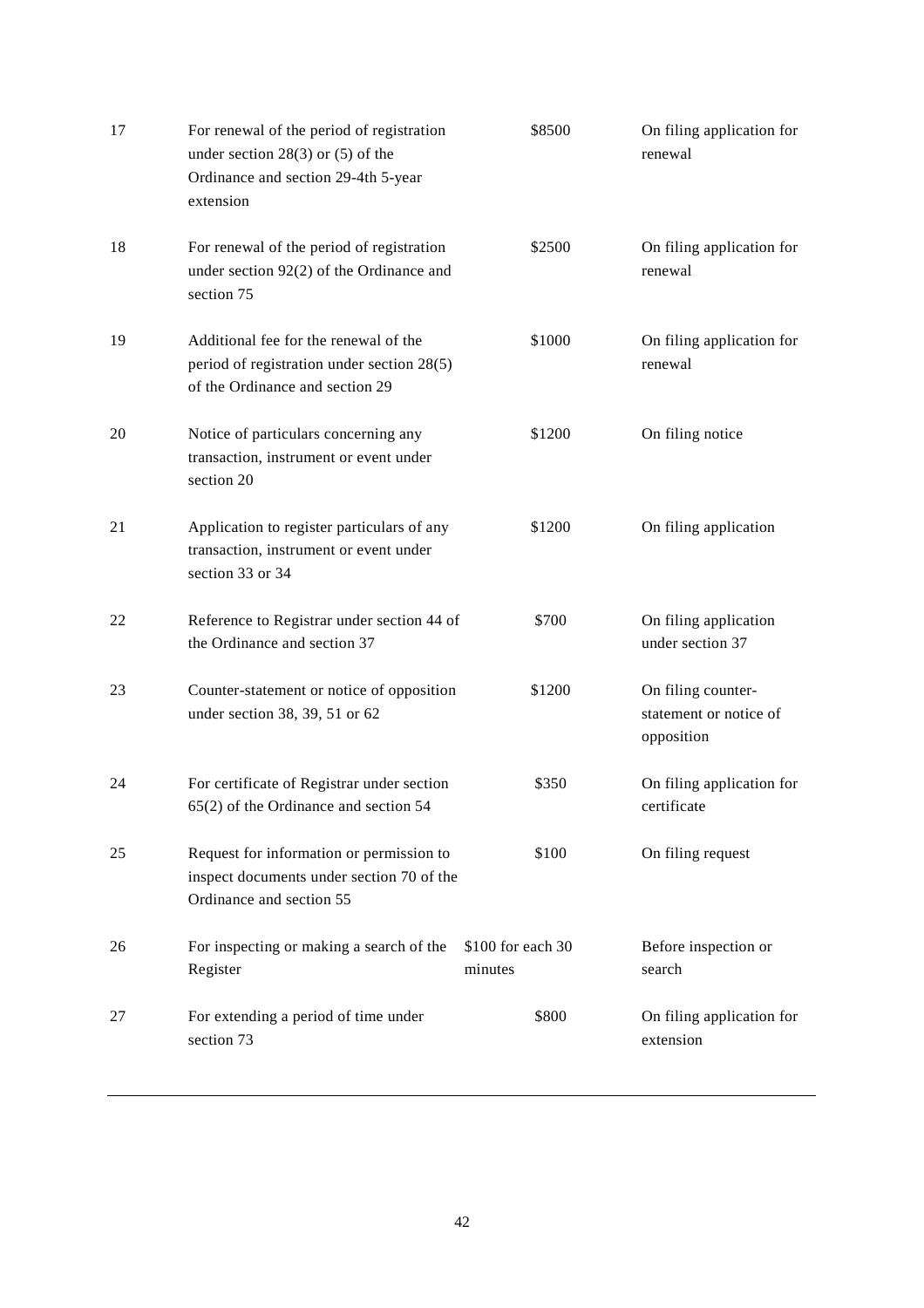| Chapter: | 42A | Title:   | (Ceased to be in force) | Gazette Number:      |            |
|----------|-----|----------|-------------------------|----------------------|------------|
|          |     | Heading: |                         | <b>Version Date:</b> | 30/06/1997 |